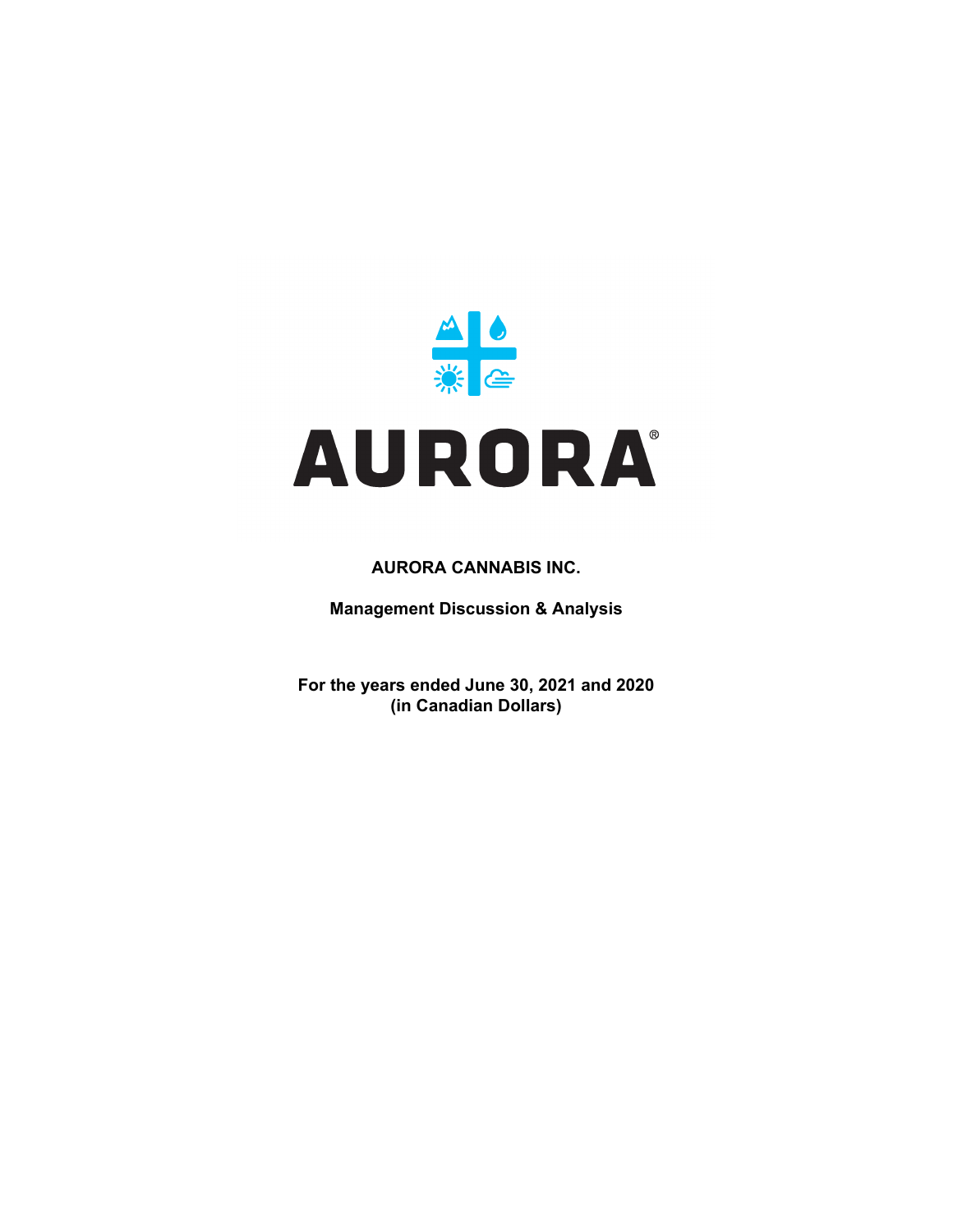# **Management Discussion & Analysis**

# **Table of Contents**

|                                                                                                                                                                 | 3  |
|-----------------------------------------------------------------------------------------------------------------------------------------------------------------|----|
|                                                                                                                                                                 | 7  |
|                                                                                                                                                                 | 7  |
|                                                                                                                                                                 | 8  |
|                                                                                                                                                                 | 10 |
|                                                                                                                                                                 | 17 |
|                                                                                                                                                                 | 22 |
|                                                                                                                                                                 | 23 |
|                                                                                                                                                                 | 26 |
|                                                                                                                                                                 | 27 |
|                                                                                                                                                                 | 27 |
|                                                                                                                                                                 | 27 |
|                                                                                                                                                                 | 29 |
|                                                                                                                                                                 | 30 |
|                                                                                                                                                                 | 31 |
|                                                                                                                                                                 | 32 |
|                                                                                                                                                                 | 43 |
|                                                                                                                                                                 | 44 |
| Cautionary Statement Regarding Certain Non-GAAP Performance Measures <b>Communications</b> Cautionary Statement Regarding Certain Non-GAAP Performance Measures | 45 |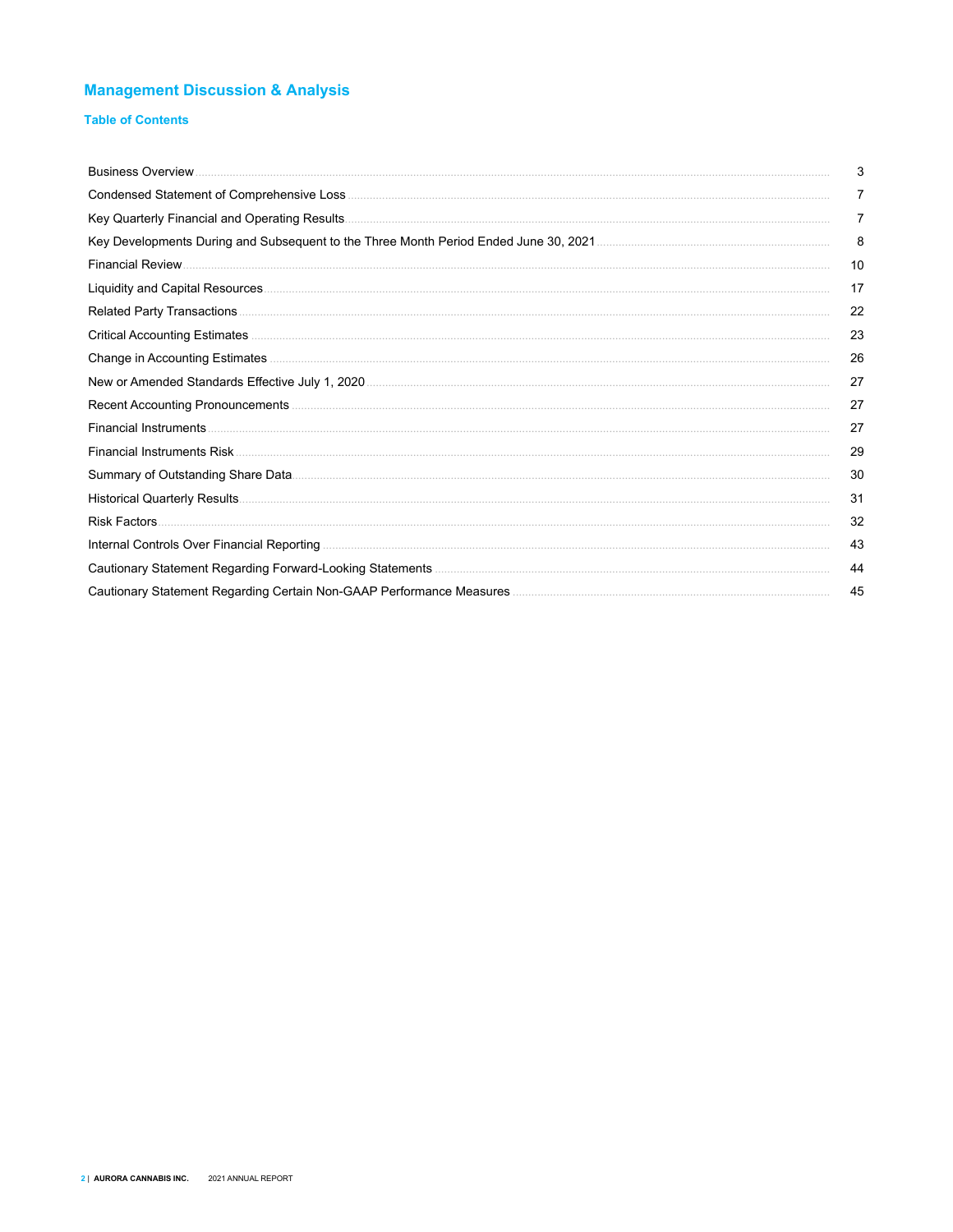# <span id="page-2-0"></span>**Management's Discussion and Analysis of Financial Condition and Results of Operations for the Year Ended June 30, 2021**

The following Management's Discussion and Analysis of Financial Condition and Results of Operations ("MD&A") of Aurora Cannabis Inc. ("Aurora" or the "Company") should be read in conjunction with the Company's audited consolidated financial statements for the year ended June 30, 2021 and the accompanying notes thereto (the "Financial Statements"), which have been prepared in accordance with International Financial Reporting Standards ("IFRS"). The MD&A has been prepared as of September 27, 2021 pursuant to the disclosure requirements under National Instrument 51-102 - Continuous Disclosure Obligations ("NI 51-102") of the Canadian Securities Administrators ("CSA"). Under the United States ("U.S.")/Canadian Multijurisdictional Disclosure System, we are permitted to prepare the MD&A in accordance with Canadian disclosure requirements which may differ from U.S. disclosure requirements.

Given the Company's recent business transformation initiatives to realign its operational footprint and increase financial flexibility, this MD&A provides additional disclosures comparing the fourth quarter ended June 30, 2021 ("Q4 2021"), to the fourth quarter ended June 30, 2020 ("Q4 2020") and to the third quarter ended March 31, 2021 ("Q3 2021"). Management believes that these sequential comparatives provide relevant and current information. The Company has also reclassified certain items, which are not material, on the consolidated statement of comprehensive loss to conform with the current period's presentation and improve comparability.

In Q4 2021, the Company identified a non-material prior period error for the valuation of biological assets and inventory. Additionally, the Company revised certain key inputs used in determining fair value less costs to sell ("FVLCS"), including the incorporation of an effective yield factor based on the potency of cannabis produced. Management has applied the change retrospectively. Refer to the Financial Statements Note 2(h).

On May 11, 2020, the Company completed a one-for-twelve (1:12) reverse share split of all of its issued and outstanding common shares ("Share Consolidation"), resulting in a reduction in the issued and outstanding shares from 1,321,072,394 to 110,089,377. Shares reserved under the Company's equity and incentive plans were adjusted to reflect the Share Consolidation. All share and per share data presented in the Company's consolidated financial statements and this MD&A reflect the Share Consolidation unless otherwise noted.

All dollar amounts are expressed in thousands of Canadian dollars, except for share and per share amounts, and where otherwise indicated.

This MD&A contains forward-looking information within the meaning of Canadian securities laws, and the use of non-GAAP measures. Refer to "*Cautionary Statement Regarding Forward-Looking Statements*" and "*Cautionary Statement Regarding Certain Non-GAAP Performance Measures*" included within this MD&A.

This MD&A and the Company's annual audited consolidated financial statements, annual information form ("AIF"), press releases and other disclosure documents required to be filed by applicable securities laws have been filed in Canada on SEDAR at www.sedar.com and in the U.S. on EDGAR at www.sec.gov/edgar. Additional information can also be found on the Company's website at www.auroramj.com.

# **Business Overview**

Aurora was incorporated under the *Business Corporations Act* (*British Columbia)* on December 21, 2006 as Milk Capital Corp. Effective October 2, 2014, the Company changed its name to Aurora Cannabis Inc. The Company's shares are listed on the Nasdaq Global Select Market ("Nasdaq") and the Toronto Stock Exchange ("TSX") under the trading symbol "ACB", and on the Frankfurt Stock Exchange ("FSE") under the trading symbol "21P".

The Company's head office and principal address is 500 - 10355 Jasper Avenue, Edmonton, Alberta, Canada, T5J 1Y6. The Company's registered and records office address is Suite 1500 – 1055 West Georgia Street, Vancouver, BC, Canada, V6E 4N7.

The Company's principal strategic business lines are focused on the production, distribution, and sale of cannabis and cannabis-derivative products in Canada and internationally. The Company's primary market opportunities are:

- **Global medical cannabis market:** Production, distribution and sale of pharmaceutical-grade cannabis products in countries around the world where permitted by government legislation. Currently, there are approximately 50 countries that have implemented regimes for some form of access to cannabis for medical purposes. The Company's current principal medical markets are Canada and Germany. Aurora has established a leading market position in both countries;
- **Global consumer cannabis market:** Currently, only Canada and Uruguay have implemented federally-regulated consumer use of cannabis regimes and the Company has primarily focused on the opportunities in Canada. Longer-term, the Company believes that the increasing success of medical cannabis regimes globally may lead to increased legalization of consumer markets; and
- **Global hemp-derived cannabidiol ("CBD") market:** The Company expects consumer demand for products containing CBD derived from hemp plants to be an exciting growth opportunity in the coming years. The Company believes that the most important near-term market opportunity for hemp-derived CBD is in the U.S. On May 28, 2020, the Company acquired Reliva, LLC ("Reliva"), a U.S. company based in Massachusetts, which specializes in the distribution and sale of hemp-derived CBD products in the U.S. market.

# **Business Transformation Plan Update**

In February 2020, Aurora announced a business transformation plan intended to align Aurora's cultivation footprint, sales and marketing, operations and logistics, and back-office functions with the realities of operating in a rapidly evolving global cannabis category. The intention of the business transformation plan is to focus Aurora's operations on achieving profitability in core Canadian medical, select international medical and Canadian consumer markets in the near term.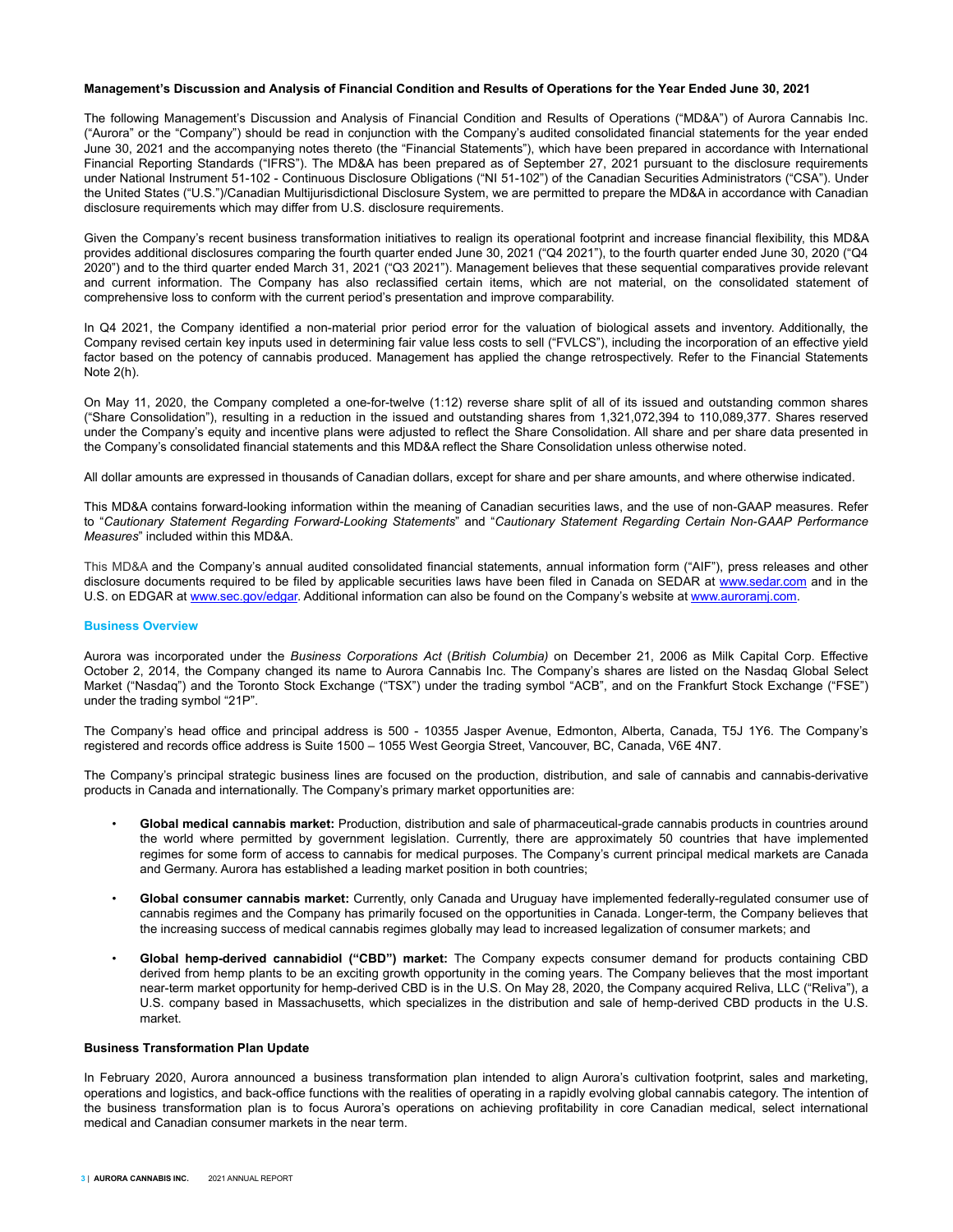The first phase of the business transformation plan was announced in February 2020, and Aurora made significant progress on reducing selling, general and administrative ("SG&A") expenses and capital expenditures.

The second phase of the business transformation plan was announced in June 2020 and was focused on aligning Aurora's production and distribution network with current market quality and quantity demands in both the Canadian medical and adult-use markets. This decision included the announcement in December 2020 of the ramp-down of Aurora Sky to 25% of capacity. The business transformation included the appointment of Miguel Martin as CEO in September 2020 and a focus on repositioning Aurora's Canadian consumer business to focus on core and premium margin segments in the key formats that comprise the vast majority of the consumer market economics: dry flower, pre-rolls, vapour and concentrates. During fiscal 2021, Aurora made considerable progress in transforming all of its cultivation and production to higher quality standards including higher potency and terpene levels, and consumer experience standards including flower size, moisture levels, and visual appearance, all of which are important to meet the higher quality standards now expected by both medical patients and adult-use consumers.

On September 21, 2021, Aurora announced the third phase of the business transformation plan which included the centralization of manufacturing activities at the Company's River facility, and the closing of the Polaris manufacturing and distribution facility.

To summarize the results of the transformation program to date:

- Quarterly SG&A reductions in excess of \$24 million from Q3 2020 to Q4 2021 and over \$100 million reduction in fiscal 2021 as compared to the prior year, with further SG&A reductions expected to be achieved in the next 12-18 months;
- Capital expenditure reductions from over \$100 million per quarter prior to Q3 2020 down to a run-rate averaging less than \$11 million per quarter; and
- Cannabis cost of sales reductions of \$7 per quarter in Q4 2021 and Q3 2021, excluding the impacts of inventory impairment and the Q4 2021 out-of-period raw materials count adjustment, as we shuttered facilities during the latter half of the fiscal year.

Aurora's achievement of further significant cost and expense reductions as part of phase three of the program are expected to clear a path to Adjusted EBITDA profitability.

Today, Aurora is a leading global cannabinoids company with a strong and diversified business model anchored by:

- The #1 medical cannabis platform in Canada by revenue;
- A leading international medical cannabis platform with sales into 12 countries with federally legal medical cannabis regimes;
- Industry leading gross margins driven by efficient production facilities and high margin medical businesses,
- A world leading science and innovation program, underpinned by what we believe is the world's largest dedicated cannabis breeding and genetics facility located in Comox B.C.; and
- A vastly improved balance sheet and cash flow position, with over \$400 million of cash at June 30, 2021, all term debt having been paid off, and no convertible debt due for almost 3 years.

# **Our Strategy**

Aurora's strategy is to leverage our diversified and scaled platform, our leadership in global medical markets, and our cultivation, science and genetics expertise and capabilities to drive profitability in our core Canadian and international operations in order to build sustainable, longterm shareholder value.

# *Medical leadership*

Our established leadership in the profitable Canadian and International medical markets positions us well for new regulated market openings such as Israel, as well as potential US federal legalization of medical cannabis. At the core of Aurora's objective to achieve near term positive EBITDA is our focus on maintaining and growing our industry leading Canadian and international medical cannabis operations. Our Canadian medical platform is characterized by leading market share, high-barriers to entry through regulatory expertise, investment in technology and distribution, and unwavering commitment to science, testing and compliance. Our Canadian medical operations allow for a direct-to-patient sales channel that does not rely on provincial wholesalers or private retailers to get product to patients. This direct-to-patient model allows Aurora to achieve sustainable gross profit margins of ~60% with substantially better pricing power relative to the Canadian adult-use segment.

Our leadership in International medical cannabis flower provides us with a high growth, highly profitable business that consistently delivers cash gross margins exceeding 60% (72% in Q4 2021). Our expertise in managing the complexity of multiple jurisdictions' regulatory frameworks and relationships, as well as providing export and in-country EU GMP and other key certificated cannabis production, are capabilities that allow us to win as new medical markets open. For example, Aurora is one of the very few successful exporters of medical cannabis to Israel with what we believe is the single largest legal international cannabis shipment ever of 2,000 kilograms to Israel in July 2021, with the next expected export scheduled for October 2021.

#### *Science leadership: Genetics, Breeding, Biosynthetics*

Our scientific leadership and ongoing investment provides Aurora with a strong right to win in premium consumer categories driven by our industry leading genetics and breeding program. The breeding program, located at Aurora Coast, the state-of-the-art facility in Vancouver Island's Comox Valley, is expected to drive revenues by injecting rotation and variety into our product pipeline, and has screened over 7,000 unique cultivars in 2021. In August and September 2021, Aurora launched the first three new proprietary cannabis cultivars that have been genetically engineered from the ground up by our genetic research program – Stonefruit Sunset, Driftwood Diesel, and Lemon Rocket, all of which have the distinctive terpene profiles and high THC potency (in the mid 20% range) that are highly desired by cannabis consumers.

The genetics and breeding program is also expected, over time to generate incremental, capital efficient revenue through license agreements for these genetic innovations to other licensed producers. The first indications of the importance of this business, and the capabilities of our genetics and breeding program, are the two cultivars provided to a Canadian craft grower, North 40, that recently launched small batches of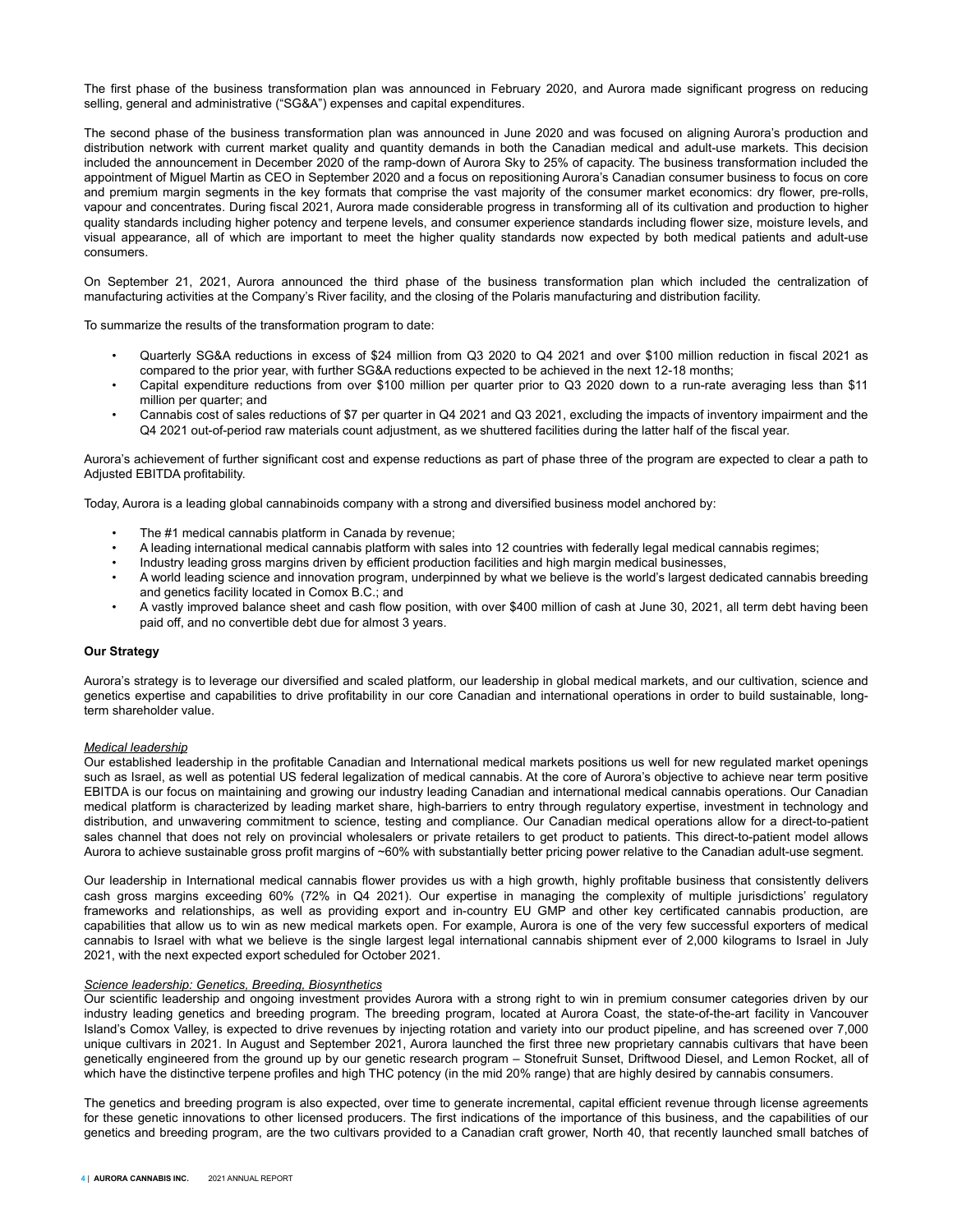Farmgas, and Sourdough, both of which have high levels of very distinctive terpenes, and very high THC potency, measuring in in the high 20% range, with some batches exceeding 30%.

Finally, we also believe that our intellectual property includes the most efficient path for cannabinoid biosynthetic production, which puts us in a pivotal position with most biosynthetics work being undertaken in the cannabis industry, which we are actively working to build, partner, enforce, and protect.

# *U.S. expansion*

We believe that the U.S. cannabis market will eventually be federally regulated, with states' rights respected, in a framework similar to every other comparable industry. The timeframe for this is unknown but Aurora is well positioned to create significant value for our shareholders once that federal permissibility allows. Our strategic strengths of medical and regulatory expertise in a federal framework, and our scientific expertise, including genetics, breeding, and biosynthetics, position us as a partner of choice and with a continuing right to win in lucrative components of the cannabis value chain.

# **Key Q4 and Full Year 2021 Results**

# *Revenue and Gross Margin Update*

Gross margin before fair value adjustments on cannabis net revenue was 31% in Q4 2021 as compared to (96)% in Q4 2020 and includes the impacts of inventory impairment. Included in Q4 2021 cannabis gross margin before fair value adjustments are also (i) \$8.9 million (Q4 2020 - \$7.8 million) depreciation charges in cost of sales; and (ii) \$4.6 million (Q4 2020 - nil) out-of-period gross profit adjustments mainly related to a catch-up of prior year count reconciliations for raw materials.

Excluding inventory impairment and the adjustments above, Adjusted gross margin before fair value adjustments ("adjusted gross margin") on cannabis net revenue for Q4 2021 was 54% compared to 49% in Q4 2020.

Aurora's leading medical businesses in Canada and Europe continued to perform exceptionally well in Q4 2021 while the Canadian consumer business has begun to recover from the Coronavirus ("COVID-19") lockdowns and market development headwinds.

In Q4 2021, Aurora's International medical cannabis net revenue of \$8.6 million showed 88% growth versus the prior year comparative period and delivered an Adjusted gross margin of 72%. The revenue increase was the result of an increase in kilograms sold and an increase in cannabis derivative sales which have a higher average net selling price. Our broad European footprint continued to show its strength with UK and Poland now bringing in \$2.0 million in Q4 2021 revenue as compared to a minor amount in the prior year period and \$1.8 million in Q3 2021.

The Canadian medical cannabis net revenue of \$26.4 million with a 66% gross margin has remained strong from Q4 2020 and Q3 2021, a consistent performance in the face of the continued consumer retail industry roll-out.

Total Q4 2021 medical cannabis net revenues of \$35.0 million continue to deliver a normalized adjusted gross margin on medical cannabis net revenue in the 60% range, with 68% in Q4 2021 (Q4 2020 - 64%). This strong margin profile has held steady for several years and is an important gross profit driver that distinguishes Aurora from its major competitors.

In Q4 2021 consumer cannabis net revenue saw a decrease of \$15.8 million to \$19.5 million, including \$0.7 million in actual net returns, price adjustments and provisions, compared to the prior year comparative period. Adjusted gross margins in Q4 2021 were 31% compared to 36% in the comparative period of 2020. The decline in revenue was largely due to (i) a reduction in orders from the Provinces in response to slower demand in the consumer market, which reflects the impacts of lockdown restrictions related to COVID-19 and (ii) our product swap initiative temporarily reducing orders from the Provinces as they continue to work through these recent deliveries of higher quality product. Sequentially, consumer cannabis net revenue increased \$1.5 over the prior quarter mainly due to completion of the transition of our fixed sales force to Great North and a \$2.5 million reduction in actual net returns, price adjustments and provisions as the company completed its Product Swap initiative.

Aurora's Q4 2021 average net selling price per gram of dried cannabis, excluding the effect of bulk wholesale of excess mid-potency cannabis flower, rose 2% to \$5.11 from \$5.00 in Q3 2021.

# *SG&A Update*

SG&A and research and development ("R&D") expense was \$49.9 million in Q4 2021 (Q4 2020 - \$65.6 million) which includes \$5.2 million of business transformation severance and restructuring costs (Q4 2020 - \$1.8 million).

Excluding the business transformation severance and restructuring costs, SG&A and R&D continued to be well controlled at \$44.8 million during Q4 2021 as compared to \$63.8 million in Q4 2020, a decrease of 30%.

# *Capital Expenditures Update*

Aurora reported approximately \$11.6 million in capital expenditures for Q4 2021 (\$11.3 million cash outlays) which includes additions to intangible assets and excludes the impact of capitalized borrowing costs. During Q4 2021, the Company also received a \$3.6 million government grant related to the co-generation project at the Aurora River facility to further offset the capital expenditures. Management expects the project to qualify for an additional \$5.8 million government grant related to the co-generation project in the next fiscal year.

In Q4 2021, the Company generated \$13.9 million cash from the disposal of property, plant and equipment.

For the full fiscal year 2021, management recognized \$30.2 million in capital expenditures net of disposals and government grant income.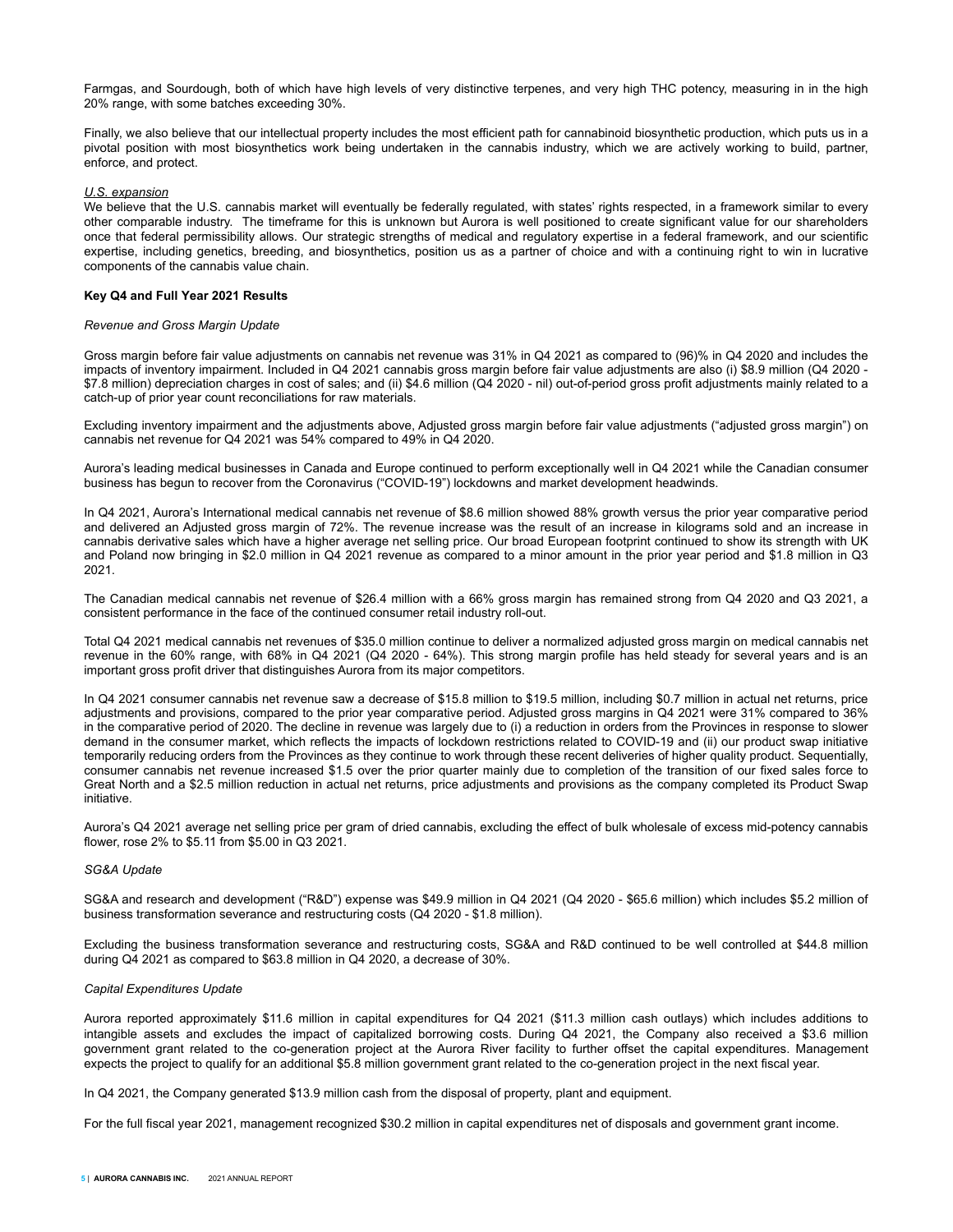# *Adjusted EBITDA*

Aurora reported Adjusted EBITDA loss of \$19.3 million in Q4 2021 (Q4 2020 - EBITDA loss of \$33.3 million; Q3 2021 EBITDA loss of \$23.9 million) which includes \$5.1 million of restructuring and one time costs (Q4 2020 - \$1.8 million; Q3 2021 - \$7.3 million).

Excluding the restructuring and one time costs, Adjusted EBITDA loss would have been \$13.9 million (Q4 2020 - EBITDA loss of \$31.5 million; Q3 2021 - EBITDA loss of \$16.5 million).

The \$17.6 million decrease in loss as compared to Q4 2020, and \$2.6 million compared to Q3 2021 was primarily driven by a decrease in SG&A and R&D, as part of the business transformation plan, and very strong gross margins in the medical business.

# *Liquidity Update*

The Company believes that in a nascent industry like cannabis, having sufficient financial resources to be strategically opportunistic and volatility-resistant is critically important. During Q4 2021, the Company executed a number of initiatives designed to strengthen the balance sheet. These measures included filing a prospectus supplement for a new US\$300 million At-the-Market ("ATM") equity program (which remains fully available), the full settlement and discharge of its BMO Credit Facility, the sale of two production facilities as part of its June 2020 business transformation plan and continuing to demonstrate improved cash utilization across the business.

As of September 24, 2021, the Company had approximately \$400 million of cash on hand with no term debt. The Company believes its cash on hand is sufficient to fund operations until the company is cash flow positive. Additionally, the Company has access to a US\$1.0 billion shelf prospectus, including the full amount of US\$300 million ATM available to be used for strategic purposes.

Aurora continues to materially improve cash use. At March 31, 2021, the Company reported \$520.2 million of cash and cash equivalents, including \$50.0 million of restricted cash.

During Q4 2021, the Company raised cash primarily through the following:

- Net proceeds of \$11.9 million from the sale of marketable securities; and
- Net proceeds of \$13.9 million from the sale of property, plant and equipment.

During Q4 2021, the Company utilized cash in the following categories:

- Debt and lease obligation payments of \$90.1 million which includes the \$88.7 million full principal repayment on the credit facility the Company had with the Bank of Montreal ("BMO"). As of June 30, 2021, the BMO credit facility has been fully settled and discharged.
- Operations used cash of \$7.8 million, including working capital and restructuring and severance payments of \$5.1 million; and
- Capital assets used approximately \$7.6 million, net of \$3.6 million government grant income related to the co-generation project at Aurora River, and includes invoices paid related to work done in Q3 2021.

Accordingly, as at June 30, 2021, the Company had \$440.9 million of cash, comprised of \$421.5 million of cash and cash equivalents and \$19.4 million in restricted cash, and \$549.5 million of net working capital.

# **Coronavirus ("COVID-19") Update**

For the year ended June 30, 2021, the COVID-19 pandemic has impacted revenue in the Canadian consumer market, particularly in Ontario, as governments impose retail access restrictions to curbside pickup at points during the pandemic, and have changed their purchasing patterns to reflect the slow-down in the market. As at the date of this report, the production and sale of medical and consumer cannabis have been recognized as essential services across Canada. All of the Company's facilities in Canada and internationally continue to be operational and we continue to work closely with local, national and international government authorities to ensure that we are following the required protocols and guidelines related to COVID-19 within each region. During the year ended June 30, 2021, the Company recognized an impairment for the U.S. CBD CGU as forecasted revenues have declined as a result of COVID-19 (Refer to Note 15(b)) of the Financial Statements). Due to the rapid developments and uncertainty surrounding COVID-19, it is not possible to predict the impact that COVID-19 will have on the Company's business, financial position and operating results in the future and as such, the Company cannot provide assurance that there will not be disruptions to its operations in the future. Refer to the "*Risk Factors*" section for further discussion on the potential impacts of COVID-19.

# **Impact of Biological Assets and Inventory Prior Period Non-Material Error**

During Q4 2021, a non-material error was identified in the valuation methodology for biological assets. Additionally, the Company revised certain key inputs used in determining FVLCS, including the incorporation of an effective yield factor based on the potency of cannabis produced. These changes primarily impacted unrealized fair value gains on biological assets and changes in fair value of inventory sold, both of which are non-cash impacts. Management evaluated the materiality of the errors, both quantitatively and qualitatively, and concluded that the changes were not material to the consolidated financial statements taken as a whole for any prior period. The Company has revised opening deficit and corrected the error by recasting the prior period information in these consolidated financial statements. Refer to *"Change in Accounting Policies and Estimates"* section in this MD&A.

As a result of these changes, for Q3 2021 we recognized a net \$4.0 million decrease to net loss comprised of (i) a \$3.8 million decrease in cost of sales; (ii) a \$21.0 million increase in unrealized gains on biological assets; offset by (iii) a \$20.8 million increase in changes in fair value of inventory sold. The impact of these changes to the Q3 2021 key metrics, prior to discontinued operations (refer to Note 12(b) in the Financial Statements), are as follows: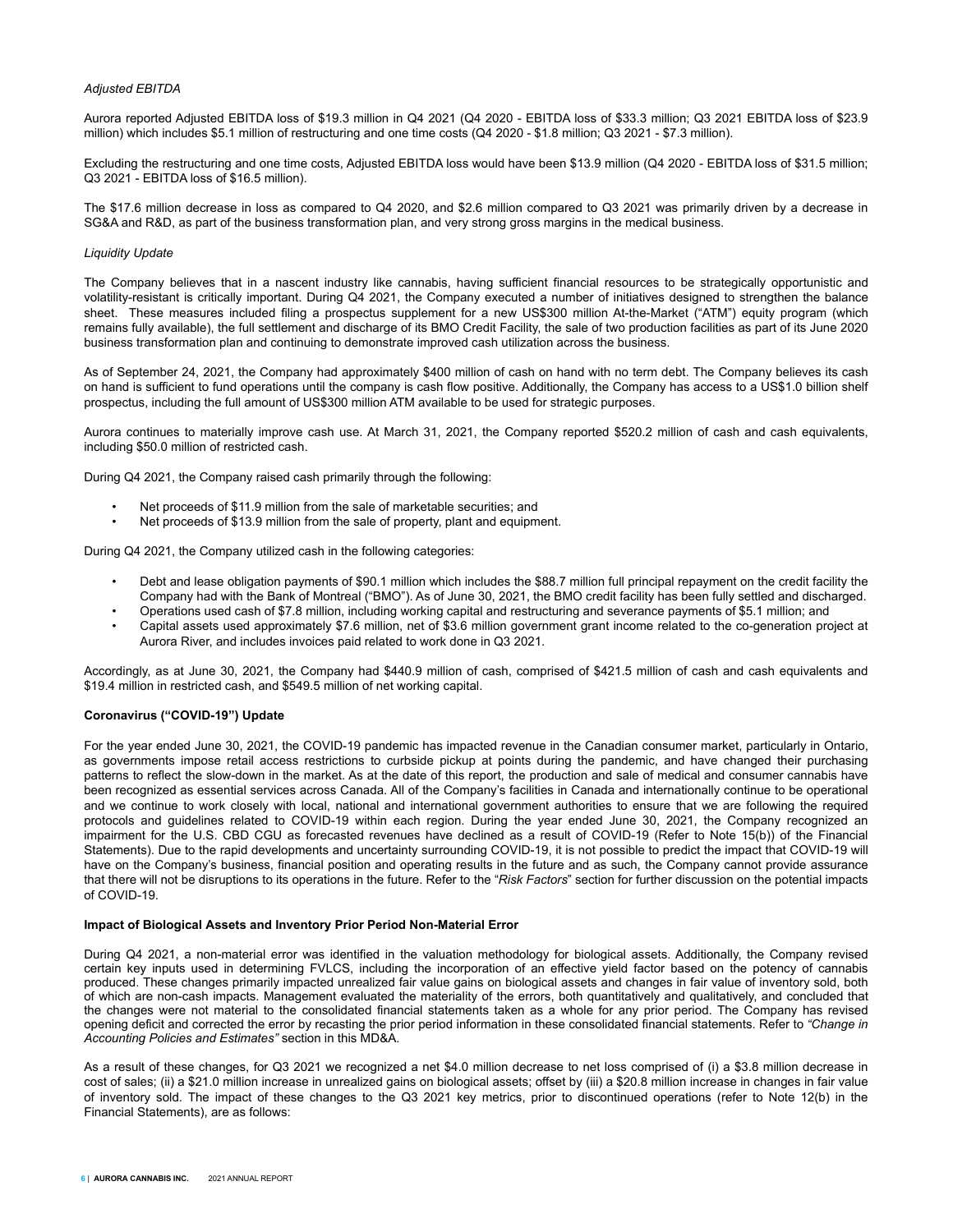- <span id="page-6-0"></span>• Gross margin and gross margin before fair value were recast, respectively, to (148)% and (124)%, compared to (155)% and (131)% as previously reported;
- Adjusted gross margin before FV adjustments on consumer and medical cannabis net revenue were recast, respectively, to 33% and 53%, compared to 21% and 59% as previously reported; and
- Adjusted EBITDA loss was recast to \$20.2 million, compared to \$24.0 million adjusted EBITDA loss as previously reported.

# **Condensed Statement of Comprehensive (Loss) Income**

|                                                        |               | <b>Three months ended</b> |                                        |                | <b>Year ended</b>       |                            |
|--------------------------------------------------------|---------------|---------------------------|----------------------------------------|----------------|-------------------------|----------------------------|
| (\$ thousands)                                         | June 30, 2021 | (1)(2)                    | June 30, 2020 March 31, 2021<br>(1)(2) | June 30, 2021  | June 30, 2020<br>(1)(2) | June 30, 2019<br>(1)(2)(3) |
| Net revenue (4)                                        | \$54,825      | \$68,426                  | \$55,161                               | \$245,252      | \$268,703               | \$237,478                  |
| Gross profit (loss) before FV adjustments              | \$17,210      | (\$66,961)                | (\$68,551)                             | (\$12,029)     | \$3,716                 | \$121,693                  |
| Gross profit (loss)                                    | \$12,645      | (\$89,360)                | (\$81,436)                             | (\$21,558)     | (\$19,935)              | \$137,239                  |
| Operating expenses                                     | \$70,839      | \$88,375                  | \$57,495                               | \$261,260      | \$445.847               | \$451,018                  |
| Loss from operations                                   | (\$58,194)    | (\$177,735)               | (\$138,931)                            | (\$282, 818)   | (\$465,782)             | (\$313,779)                |
| Other expense                                          | (\$85,745)    | (\$1,727,679)             | (\$21,823)                             | (\$416,980)    | (\$2,873,952)           | (\$11,928)                 |
| Net loss from continuing operations                    | (\$133,969)   | (\$1,843,978)             | (\$160,625)                            | (\$693,477)    | (\$3,257,499)           | (\$294,487)                |
| Net loss from discontinued operations, net<br>of taxes | (\$1,179)     | (\$15,721)                | \$—                                    | (\$1,612)      | (\$51,861)              | (\$10,311)                 |
| Net loss                                               | (\$135, 148)  | (\$1,859,699)             | (\$160,625)                            | $($ \$695,089) | (\$3,309,360)           | (\$304,798)                |

(1) Amounts have been retroactively recast for the biological assets and inventory non-material prior period error. Refer to the "*Change in Accounting Policies and Estimates*" section below for further detail.

 $(2)$  As a result of the Company's dissolution and divestment of its wholly owned subsidiaries, Hempco Food and Fiber Inc. ("Hempco"), Aurora Hemp Europe ("AHE"), and Aurora Larssen Projects Inc. ("ALPS"), the operations of Hempco, AHE, and ALPS have been presented as discontinued operations and the Company's operational results have been retroactively restated, as required. Refer to Note 12(b) of the Financial Statements for additional information.

(3) Amounts have been retroactively restated for the change in accounting policy for inventory costing relating to by-products and the allocation of production management staff salaries. Refer to the "*Change in Accounting Policies and Estimates*" section below for further detail.

(4) Net revenue represents our total gross revenue exclusive of excise taxes levied by the Canada Revenue Agency ("CRA") on the sale of medical and consumer cannabis products effective October 17, 2018.

# **Key Quarterly Financial and Operating Results**

| (\$ thousands, except Operational Results)                                           | Q4 2021     | $\overline{Q4}$ 2020 <sup>(1)(2)</sup> | \$ Change   | % Change | Q3 2021 (1)(2) | \$ Change   | % Change |
|--------------------------------------------------------------------------------------|-------------|----------------------------------------|-------------|----------|----------------|-------------|----------|
| <b>Financial Results</b>                                                             |             |                                        |             |          |                |             |          |
| Total net revenue (3)                                                                | \$54,825    | \$68,426                               | (\$13,601)  | (20)%    | \$55.161       | (\$336)     | (1)%     |
| Cannabis net revenue (3)(4a)                                                         | \$54,825    | \$67,492                               | (\$12,667)  | (19)%    | \$55,161       | ( \$336)    | (1)%     |
| Medical cannabis net revenue (4a)                                                    | \$35,022    | \$32,226                               | \$2,796     | 9%       | \$36,378       | (\$1,356)   | (4)%     |
| Consumer cannabis net revenue (3)(4a)                                                | \$19,514    | \$35,266                               | (\$15,752)  | (45)%    | \$18,023       | \$1,491     | 8 %      |
| Adjusted gross margin before FV adjustments<br>on cannabis net revenue (4b)          | 54%         | 49%                                    | N/A         | 5 %      | 44%            | N/A         | 10 %     |
| Adjusted gross margin before FV adjustments<br>on medical cannabis net revenue (4b)  | 68%         | 64%                                    | N/A         | 4 %      | 53%            | N/A         | 15 %     |
| Adjusted gross margin before FV adjustments<br>on consumer cannabis net revenue (4b) | 31%         | 36%                                    | N/A         | (5)%     | 33%            | N/A         | (2)%     |
| SG&A expense                                                                         | \$46,902    | \$57,969                               | (\$11,067)  | (19)%    | \$41,684       | \$5,218     | 13 %     |
| R&D expense                                                                          | \$3.034     | \$7,645                                | ( \$4,611)  | (60)%    | \$3,398        | (\$364)     | (11)%    |
| Adjusted EBITDA <sup>(4c)</sup>                                                      | (\$19,256)  | (\$33,349)                             | \$14,093    | 42 %     | (\$23,853)     | \$4,597     | 19 %     |
| <b>Balance Sheet</b>                                                                 |             |                                        |             |          |                |             |          |
| Working capital                                                                      | \$549,517   | \$145,258                              | \$404,259   | 278 %    | \$646,310      | (\$96,793)  | (15)%    |
| Cannabis inventory and biological assets (5)                                         | \$120,297   | \$135,973                              | (\$15,676)  | (12)%    | \$102,637      | \$17,660    | 17 %     |
| <b>Total assets</b>                                                                  | \$2,604,731 | \$2,779,921                            | (\$175,190) | $(6)$ %  | \$2,839,155    | (\$234,424) | $(8)\%$  |
| <b>Operational Results - Cannabis</b>                                                |             |                                        |             |          |                |             |          |
| Average net selling price of dried cannabis<br>excluding bulk sales (4)              | \$5.11      | \$3.60                                 | \$1.51      | 42 %     | \$5.00         | \$0.11      | 2%       |
| Kilograms sold (6)                                                                   | 11,346      | 16,748                                 | (5,402)     | (32)%    | 13,520         | (2, 174)    | (16)%    |

(1) Amounts have been retroactively recast for the biological assets and inventory non-material prior period error. Refer to the "*Change in Accounting Policies and Estimates*" section below for further detail.

As a result of the Company's dissolution and divestment of its wholly owned subsidiaries, Hempco and AHE during the year ended June 30, 2021, the operations of Hempco and AHE have been presented as discontinued operations and the Company's operational results have been retroactively restated, as required. Refer to Note 12(b) of the Financial Statements for additional information.

(3) Includes the impact of actual and expected product returns and price adjustments (three and twelve months ended June 30, 2021 - \$0.7 million and \$7.4 million; three and twelve months ended June 30, 2020 - \$1.9 and \$15.3).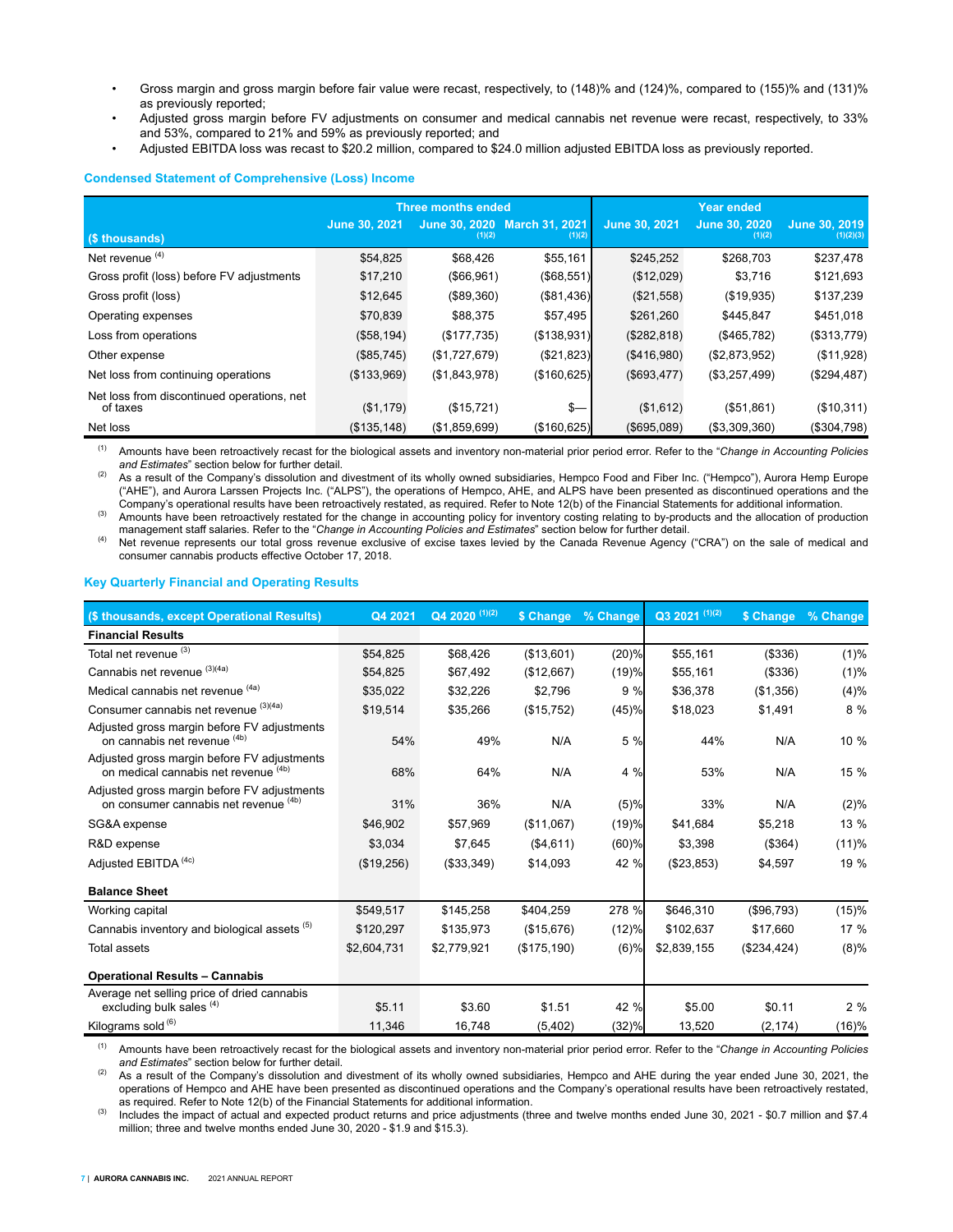- <span id="page-7-0"></span>(4) These terms are defined in the "*Cautionary Statement Regarding Certain Non-GAAP Performance Measures*" section of this MD&A. Refer to the following sections for reconciliation of the non-GAAP measures to the IFRS equivalent measure:
	- Refer to the "Revenue" section for a reconciliation to the IFRS equivalent.
	- b. Refer to the "*Cost of Sales and Gross Margin*" section for reconciliation to the IFRS equivalent.
	- Refer to the "Adjusted EBITDA" section for reconciliation to the IFRS equivalent.
- <sup>(5)</sup> Represents total biological assets and cannabis inventory, exclusive of merchandise, accessories, supplies and consumables.
- The kilograms sold is offset by the grams returned.

#### **Key Developments During and Subsequent to the Three Month Period Ended June 30, 2021**

#### **Financing Activities**

#### *Full Repayment of BMO Credit Facility*

On June 1, 2021, the Company fully repaid and discharged, without penalty and at the Company's discretion, the remaining \$88.7 million principal outstanding on the Second Amended and Restated Credit Facility with BMO, which was to mature on December 31, 2022, and consisted of a term loan and revolver. The repayment results in interest and scheduled principal repayment reductions of approximately \$25 million over the next year based on the outstanding balance at the time of repayment. Refer to the "*Liquidity and Capital Resources*" section for further details.

#### *Prospectus Supplement for an At-The-Market ("ATM") Equity Program*

On May 20, 2021, the Company filed a prospectus supplement establishing a new ATM Program that allows the Company to issue and sell up to US\$300.0 million in common shares from treasury to the public in the U.S., at the Company's discretion, at the prevailing market price at the time of sale. The Company believes this filing will provide flexibility to pursue select acquisitions going forward, including within the U.S. Given the strength of the Company's current cash position, it is not expected to need to access the ATM Program without an accretive use of proceeds. The Company has not utilized this new ATM program to date. Refer to the "*Liquidity and Capital Resources*" section for further details.

#### **Operational Updates**

### *Planned Cost Efficiencies*

On May 13, 2021, Aurora announced a plan to achieve \$60 million to \$80 million in annualized cost efficiencies which are expected to be realized over the next 12-18 months. The efficiencies are expected to be \$40 million - \$60 million in costs of sales and approximately \$20 million in SG&A, and relate primarily to production costs, facility and logistic expenses, organizational efficiencies, insurance and capital markets related expenses. These efficiencies are incremental to the approximately \$300 million of total annualized expense reductions already achieved since the announcement of the Company's Business Transformation Plan in February 2020.

On September 21, 2021, the Company announced the closure of its Polaris manufacturing facility. Medical distribution previously at Polaris will be transferred to Aurora Sky, while manufacturing will be centralized at the Aurora River facility. Operations at our existing R&D facilities will also be consolidated.

# *New Science and Innovation Business Unit*

On May 27, 2021, the Company announced the launch of a dedicated Science & Innovation business group, with the aim of commercializing patented and patent pending technology that the Company believes will be key in the development of cannabinoid biosynthesis and plant genetics. Currently, the Company is exploring ways to optimize the cannabinoid biosynthesis pathway within the plant itself using its IP. Aurora together with its sub-licensee, 22nd Century Group, intends to leverage the intellectual property that includes the most efficient path for cannabinoid biosynthetic production, which puts us in a pivotal position with most biosynthetics work being undertaken in the cannabis industry, which we are actively working to build, partner, enforce, and protect.

The Science and Innovation Business Unit is also leading the Company's cannabis cultivar breeding program, located at Aurora Coast, the state-of-the-art facility in Vancouver Island's Comox Valley. This initiative is expected to drive revenues by injecting rotation and variety into Aurora's product pipeline, and has screened over 7,000 unique cultivars in 2021. In August and September 2021, Aurora launched the first three new proprietary cannabis cultivars that have been genetically engineered from the ground up by the genetic research program - Stonefruit Sunset, Driftwood Diesel, and Lemon Rocket, all of which have the distinctive terpene profiles and high THC potency (in the mid 20% range) that are highly desired by cannabis consumers.

The genetics and breeding program is also expected, over time to generate incremental, capital efficient revenue through license agreements for these genetic innovations to other licensed producers. The first indications of the importance of this business, and the capabilities of our genetics and breeding program, are the two cultivars provided to a Canadian craft grower, North 40, that recently launched small batches of Farmgas, and Sourdough, both of which have high levels of very distinctive terpenes, and very high THC potency, measuring in in the high 20% range, with some batches exceeding 30%.

#### *Sale and Assignment of Facilities*

In Q4 2021, the Company sold two of its production facilities for an aggregate \$13.9 million net proceeds. Subsequent to June 30, 2021, the Company closed the sale of a third production facility for \$6.5 million net proceeds and assigned the lease of a fourth production facility to a third party. The closure of these facilities were announced in June 2020 in connection with our business transformation plan, intended to better align production levels with demand and the current realities of the cannabis market in Canada.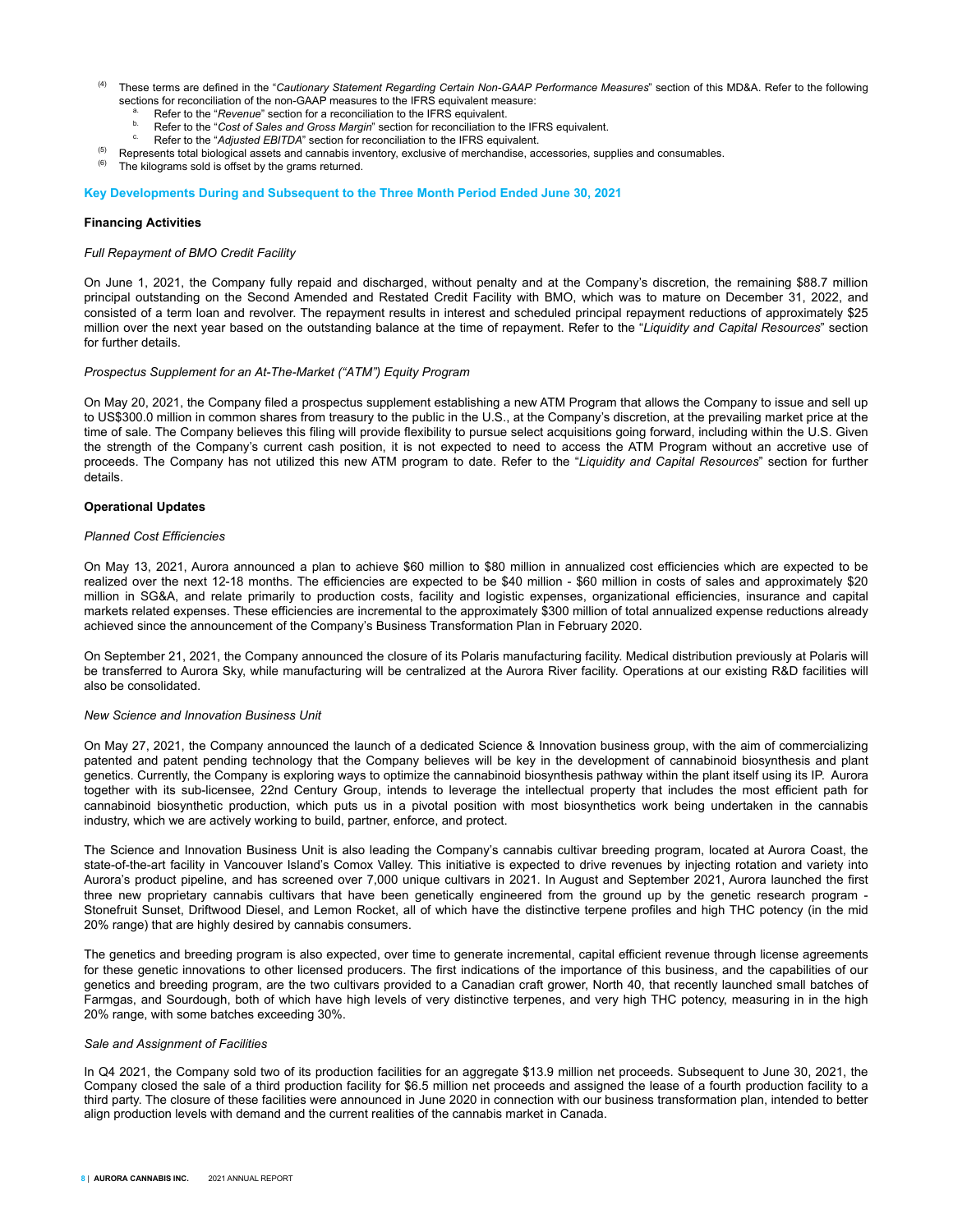#### *Delivery of Cannabis Shipment to Israel*

On July 15, 2021, the Company delivered a cannabis shipment to Israel valued at approximately \$8 million. The sale is a significant step in advancing the Company's international medical business, a key strategic priority for Aurora as a global cannabis company. The Company has a strategic supply agreement with Cantek Global Ltd. and intends to supply a minimum of 4,000 kilograms of bulk dried flower annually to Israel. The Company is actively working with Cantek to ensure it maintains continued compliance with the stringent and evolving regulatory framework in Israel, so as to ensure the on-going provision of high quality, premium products to Israeli patients.

## *Delivery of Cannabis Shipment to the French Medical Cannabis Pilot Program*

On August 25, 2021, the Company announced its wholly-owned subsidiary Aurora Germany GmbH, and Ethypharm, had successfully delivered its initial shipment of cannabis to the French medical cannabis pilot program. Aurora and Ethypharm were selected by the National Agency for the Safety of Medicines and Health Products to supply the entire medical cannabis dried flower range three lots of the tender to French patients during the pilot program.

Aurora and Ethypharm signed an agreement to serve the French pilot program in October 2020, leveraging both parties' expertise. Under the terms of the exclusive agreement, Aurora supplies medical cannabis sourced from its Denmark greenhouse production facility, Aurora Nordic, as well as EU GMP manufacturing and logistics support. Ethypharm's French subsidiary, Laboratoires Ethypharm, is responsible for pharmaceutical distribution in France.

#### *Focus on Uruguay Medical Market*

At the end of Q4, and after extensive negotiations with the responsible regulatory agency, IRCAA, the Company has decided not to renew its license for the provision of cannabis to the consumer-use market and exited this unprofitable segment, in order to focus on the higher margin medical segment and the upcoming launch of its CBD oil products in the Uruguayan and adjacent markets.

#### *Segregated Cell Insurance*

Subsequent to June 30, 2021, the Company entered into a participation agreement with a registered Segregated Account for the purposes of holding and supporting the Company's insurance risk transfer strategies and has insured up to US\$25.0 million for risks to date.

#### **Corporate Updates**

## *Stock Exchange Listing Transfer to the NASDAQ*

On May 24, 2021 after market close, the Company transferred its U.S. stock exchange listing from the NYSE to Nasdaq. The Company's common stock continues to be listed under the ticker symbol "ACB".

# *Executive Leadership Changes*

Effective April 30, 2021, Debra Wilson retired from her role as Aurora's Executive Vice President, Human Resources. The Company appointed Lori Schick to the role of Executive Vice President, Human Resources, effective May 3, 2021. Ms. Schick oversees the strategic framework of the human resources function at Aurora.

Effective May 17, 2021, Alex Miller was appointed to the role of Executive Vice President, Supply Chain. Mr. Miller now leads our end-to-end supply chain including procurement, production, manufacturing, engineering and logistics.

#### *Executive Board Transition*

Mr. Ronald Funk, lead independent Director, has assumed the role of Chairman, effective May 13, 2021. Mr. Michael Singer has reverted from Executive Chairman to the Board seat he has occupied since May 2016. This transition reflects the strength of current management and the Board's planned governance enhancements to include an independent Chairman.

#### *Appointment of New Independent Director*

On July 26, 2021, Theresa Firestone was appointed to the Company's Board of Directors. This appointment expanded the Board to nine members, seven of whom are independent.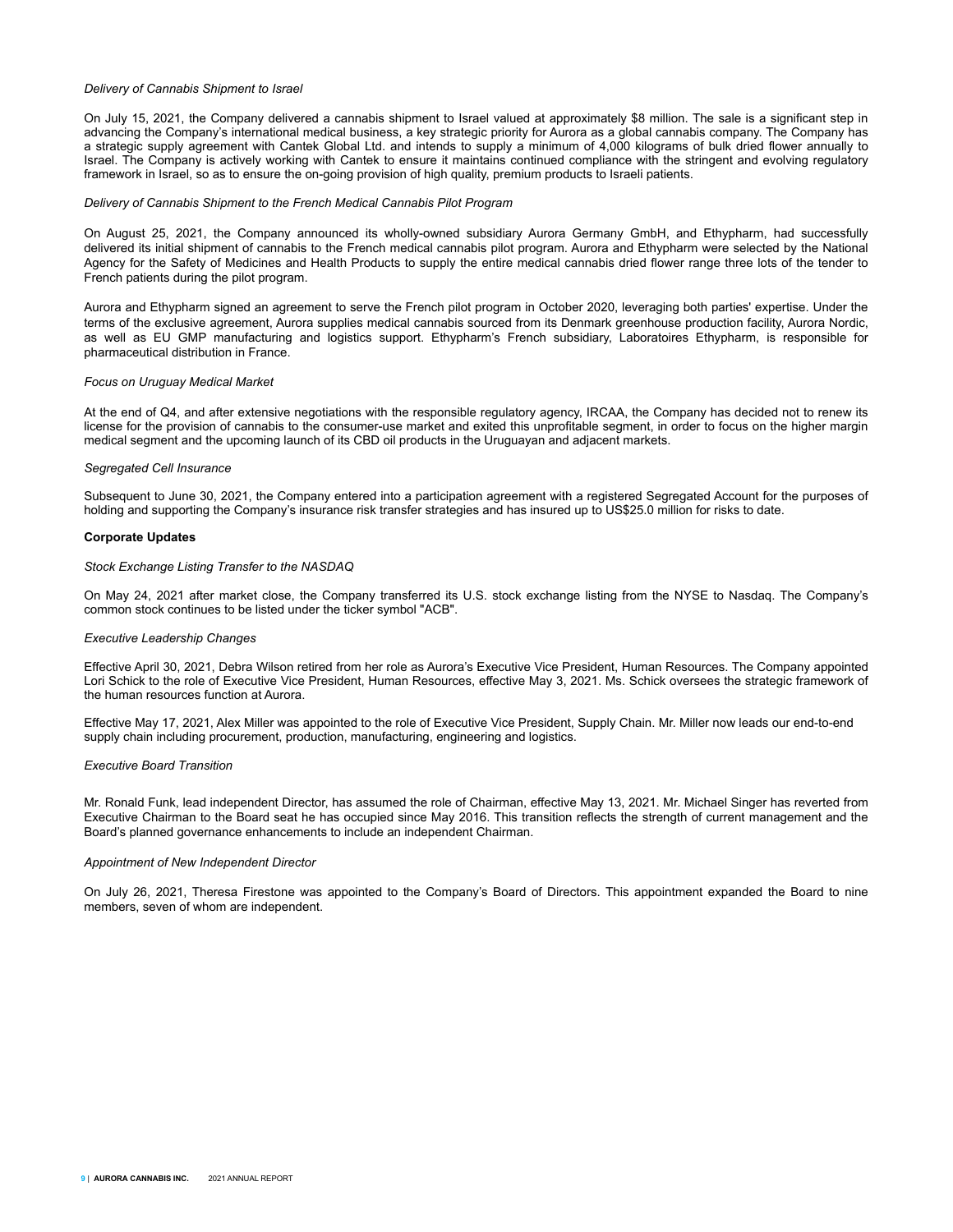# <span id="page-9-0"></span>**Financial Review**

# **Net Revenue**

The Company primarily operates in the cannabis market. The table below outlines the reconciliation of the Company's total net revenue to its cannabis net revenue metric for the three and twelve months ended June 30, 2021 and their comparative periods.

|                                                   | <b>Three months ended</b> |                               |                              | <b>Year ended</b> |                              |  |
|---------------------------------------------------|---------------------------|-------------------------------|------------------------------|-------------------|------------------------------|--|
| (\$ thousands)                                    | June 30, 2021             | March 31, 2021 <sup>(2)</sup> | June 30, 2020 <sup>(2)</sup> | June 30, 2021     | June 30, 2020 <sup>(2)</sup> |  |
| Medical cannabis net revenue                      |                           |                               |                              |                   |                              |  |
| Canada dried cannabis                             | 13,531                    | 13,917                        | 15,571                       | 57,074            | 60,150                       |  |
| Canada cannabis derivatives (1)                   | 12,869                    | 13,029                        | 12,063                       | 50,069            | 45,615                       |  |
| Canadian medical cannabis net revenue             | 26,400                    | 26,946                        | 27,634                       | 107,143           | 105,765                      |  |
| International dried cannabis                      | 8,296                     | 8.830                         | 4.555                        | 34.829            | 14.886                       |  |
| International cannabis derivatives <sup>(1)</sup> | 326                       | 602                           | 37                           | 1,657             | 497                          |  |
| International cannabis provisions                 |                           |                               |                              | (118)             |                              |  |
| International medical cannabis net revenue        | 8,622                     | 9,432                         | 4,592                        | 36,368            | 15,383                       |  |
| Total medical cannabis net revenue                | 35,022                    | 36,378                        | 32,226                       | 143,511           | 121,148                      |  |
|                                                   |                           |                               |                              |                   |                              |  |
| <b>Consumer cannabis net revenue</b>              |                           |                               |                              |                   |                              |  |
| Dried cannabis                                    | 14,062                    | 14,806                        | 30,190                       | 73,920            | 118,853                      |  |
| Cannabis derivatives <sup>(1)</sup>               | 6,194                     | 6,457                         | 6,929                        | 33,834            | 23,228                       |  |
| Net revenue provisions                            | (742)                     | (3, 240)                      | (1, 853)                     | (7,306)           | (15, 336)                    |  |
| Total consumer cannabis net revenue               | 19,514                    | 18,023                        | 35,266                       | 100,448           | 126,745                      |  |
|                                                   |                           |                               |                              |                   |                              |  |
| Wholesale bulk cannabis net revenue               |                           |                               |                              |                   |                              |  |
| Dried cannabis                                    | 289                       | 760                           |                              | 1,293             | 9,784                        |  |
| Cannabis extracts <sup>(1)</sup>                  |                           |                               |                              |                   | 2,904                        |  |
| Total wholesale bulk cannabis net<br>revenue      | 289                       | 760                           |                              | 1,293             | 12,688                       |  |
|                                                   |                           |                               |                              |                   |                              |  |
| Total cannabis net revenue                        | 54,825                    | 55,161                        | 67,492                       | 245,252           | 260,581                      |  |
| Ancillary net revenue                             |                           |                               | 934                          |                   | 8,122                        |  |
| <b>Total net revenue</b>                          | 54.825                    | 55,161                        | 68.426                       | 245,252           | 268.703                      |  |

(1) Cannabis derivatives net revenue includes cannabis oils, capsules, softgels, sprays, topical, edibles, vaporizer revenue and U.S. CBD product sales.<br>(2) As a result of the Campany's disaslution and diventment of its w As a result of the Company's dissolution and divestment of its wholly owned subsidiaries, Hempco Food and Fiber Inc. ("Hempco") and Aurora Hemp Europe ("AHE") during the year ended June 30, 2021, the operations of Hempco and AHE have been presented as discontinued operations and the Company's operational results have been retroactively restated, as required. Refer to Note 12(b) of the Financial Statements for additional information.

# *Medical Cannabis Net Revenue*

During the three months ended June 30, 2021, the Company's medical cannabis net revenue increased \$2.8 million, or 9%, as compared to the prior year. The increase was primarily attributable to:

- continued growth in international sales with an 88% increase over the prior year as a result of successful expansion of sales and sales channels in Germany as well as the continued growth of new and important medical markets, including the UK and Poland, and augmented by a 7% increase in the average net selling price per gram of dried cannabis due to country and product mix; offset by
- a \$1.2 million decrease in Canadian medical sales as a combination of a decrease of 339 dried kilograms sold as the consumer retail market continued to roll out in the prior year, partially offset by a 4% increase in the average net selling price of dried cannabis.

During the three months ended June 30, 2021, the Company's medical cannabis net revenue decreased \$1.4 million, or 4%, as compared to the prior quarter. The decrease was primarily attributable to

- Canadian cannabis sales decreased by \$0.5 million over the prior period mainly due to a 2% decrease in the average net selling price, while the kilograms sold remained consistent quarter over quarter; and
- International dried cannabis sales decreased by \$0.5 million or 151 kilograms over the prior quarter.

During the year ended June 30, 2021, medical cannabis net revenue increased by \$22.4 million, or 18%, as compared to the prior year. The increase was primarily driven by (i) a \$19.8 million, or 133%, increase in international dried cannabis sales as a result of an increase in kilograms sold from continued growth, including \$3.2 million from Israel sales which were not present in the prior year; and (ii) an increase of \$1.4 million in Canadian sales as a result of a \$0.12, or 1%, increase in the average net selling price per gram.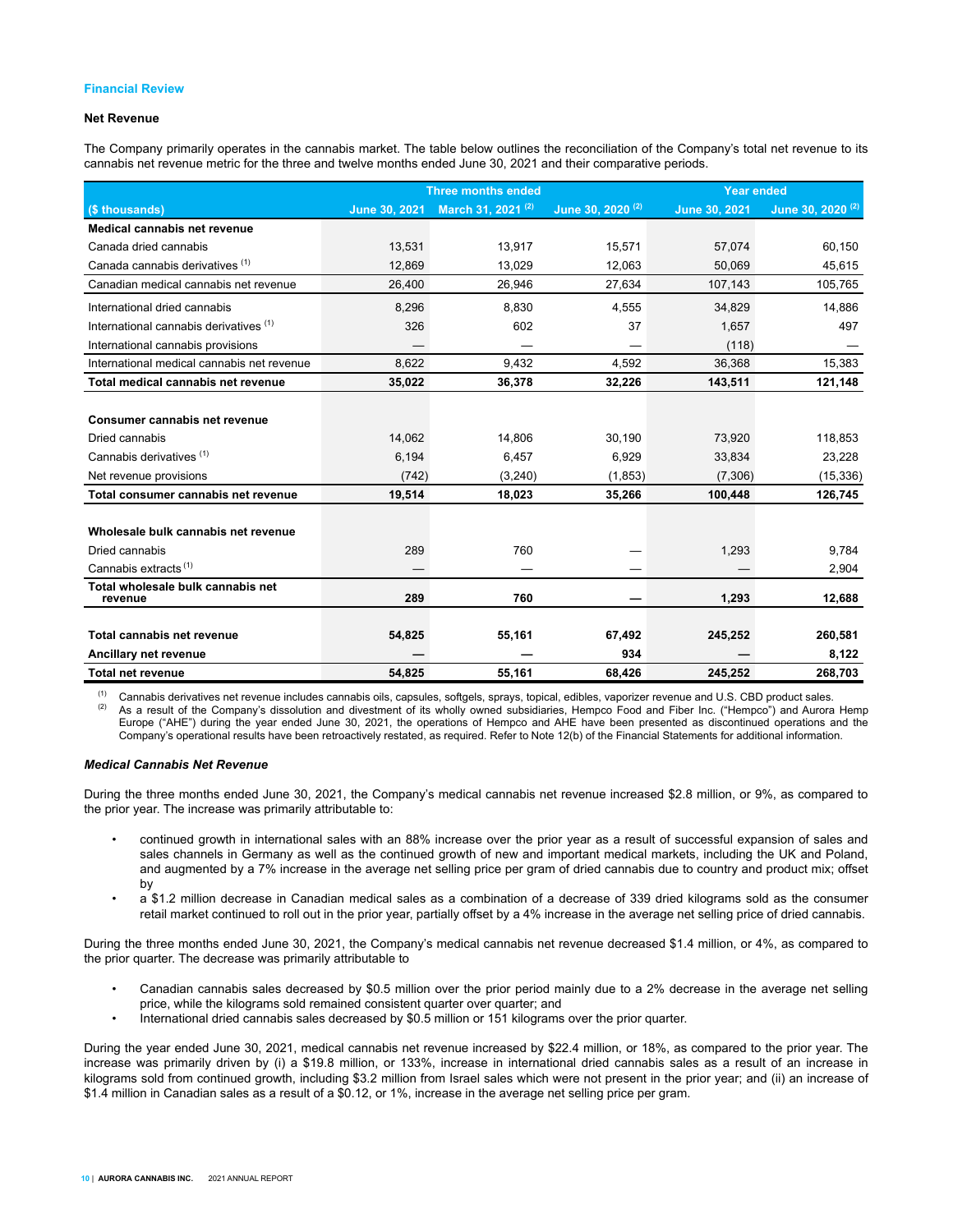# *Consumer Cannabis Net Revenue*

During the three months ended June 30, 2021, consumer cannabis net revenue decreased by \$15.8 million, or 45%, as compared to the prior year. The decrease was primarily attributable to:

- reduced orders from the Provinces in response to slower demand in the consumer market, which reflects the impacts of lockdown restrictions related to COVID-19;
- the Company initiated Product Swap, where we pro-actively pulled low-potency product back from certain provincial distributors to open room for the higher potency and quality flower that the Company is now producing. The Product Swap resulted in a temporary decline of orders from the Provinces as they work through these higher quality products; offset by
- a \$1.1 million reduction in actual net returns, price adjustments and provisions as compared to prior year;

During the three months ended June 30, 2021, consumer cannabis net revenue increased by \$1.5 million, or 8%, as compared to the same period in the prior quarter. The increase is primarily attributed to:

- the transition from our internal fixed sales force to Great North in Q3 2021 which resulted in a temporary decline in sales representatives for Aurora brands in the retail environment; and
- a \$2.5 million reduction in actual net returns, price adjustments and provisions as the company completes its Product Swap initiative. • Included in consumer revenue is an adjustment of \$0.9 relating to a reclassification of rebates against net revenue. Excluding the impact of the out-of-period adjustment, consumer cannabis net revenue for Q4 2021 would have been \$20.4 million, an increase of \$2.4 million over the prior period.

During the year ended June 30, 2021, consumer cannabis net revenue decreased by \$26.3 million, or 21%, as compared to the prior year. The decrease was primarily attributed to:

- Reduced orders from the Provinces and the transition to Great North as described above; offset by
- a \$10.6 million increase in cannabis derivative sales due to the legalization of Cannabis 2.0 products in October 2019, with Cannabis 2.0 sales only commencing near the end of December 2019; and
- a decrease of \$8.0 million in actual net returns, price adjustments and provisions as the Provinces have reduced their inventory levels to align with the slow down in the cannabis industry and now hold higher quality product from the Product Swap.

# *Wholesale Bulk Cannabis Net Revenue*

The Company generates revenue from wholesale bulk cannabis from time-to-time when opportunities exist and pricing and terms are deemed appropriate by the Company. During the year ended June 30, 2021, the Company realized \$1.3 million (June 30, 2020 - \$12.7 million) of wholesale bulk cannabis net revenue from the sale of low potency product.

# **Cost of Sales and Gross Margin**

|                                                                  |               | <b>Three months ended</b>       | Year ended              |               |                         |
|------------------------------------------------------------------|---------------|---------------------------------|-------------------------|---------------|-------------------------|
| (\$ thousands)                                                   | June 30, 2021 | <b>March 31, 2021</b><br>(1)(2) | June 30, 2020<br>(1)(2) | June 30, 2021 | June 30, 2020<br>(1)(2) |
| Net revenue                                                      | 54,825        | 55,161                          | 68.426                  | 245,252       | 268,703                 |
| Cost of sales                                                    | (37, 615)     | (123, 712)                      | (135,387)               | (257, 281)    | (264, 987)              |
| Gross profit (loss) before FV adjustments (3)                    | 17.210        | (68, 551)                       | (66, 961)               | (12,029)      | 3.716                   |
| Changes in fair value of inventory sold                          | (20, 111)     | (50, 368)                       | (60, 131)               | (118, 707)    | (149,099)               |
| Unrealized gain on changes in fair value of<br>biological assets | 15,546        | 37.483                          | 37,732                  | 109,178       | 125,448                 |
| Gross profit (loss)                                              | 12,645        | (81, 436)                       | (89, 360)               | (21, 558)     | (19, 935)               |
| Gross margin                                                     | 23 %          | (148)%                          | (131)%                  | (9)%          | (7)%                    |

(1) Amounts have been retroactively recast for the biological assets and inventory non-material prior period error. Refer to the "*Change in Accounting Policies and Estimates*" section below for further detail.

As a result of the Company's dissolution and divestment of its wholly owned subsidiaries, Hempco and AHE during the year ended June 30, 2021, the operations of Hempco and AHE have been presented as discontinued operations and the Company's operational results have been retroactively restated, as required. Refer to Note 12(b) of the Financial Statements for additional information.

(3) Gross profit before fair value adjustments is a non-GAAP measure. Refer to *"Cautionary Statement Regarding Certain Non-GAAP Performance Measures"* section of this MD&A for the defined term.

During the three months ended June 30, 2021, gross profit increased by \$102.0 million as compared to the same period in the prior year. The increase was primarily driven by a \$97.8 million decrease in cost of sales of which \$91.8 million is attributable to the Q4 2020 cash inventory impairment charges, \$17.8 million decrease in changes in fair value of inventory sold and unrealized gains on biological assets, offset by a \$13.6 million decrease in total net revenue as discussed in the previous section.

During the three months ended June 30, 2021, gross profit increased by \$94.1 million as compared to the prior quarter. The increase was primarily driven by an \$86.1 million decrease in cost of sales of which \$82.9 million is attributable to the Q3 2021 cash inventory impairment charges, and a \$8.3 million decrease in changes in fair value of inventory sold and unrealized gains on biological assets.

During the year ended June 30, 2021, gross profit decreased by \$1.6 million as compared to the prior year. The decrease was primarily driven by a \$23.5 decrease in net revenue as discussed in the previous section, offset by a \$14.1 million decrease in changes in fair value of inventory sold and unrealized gains on biological assets and a \$10.2 million decrease in cash inventory impairment charges over prior year.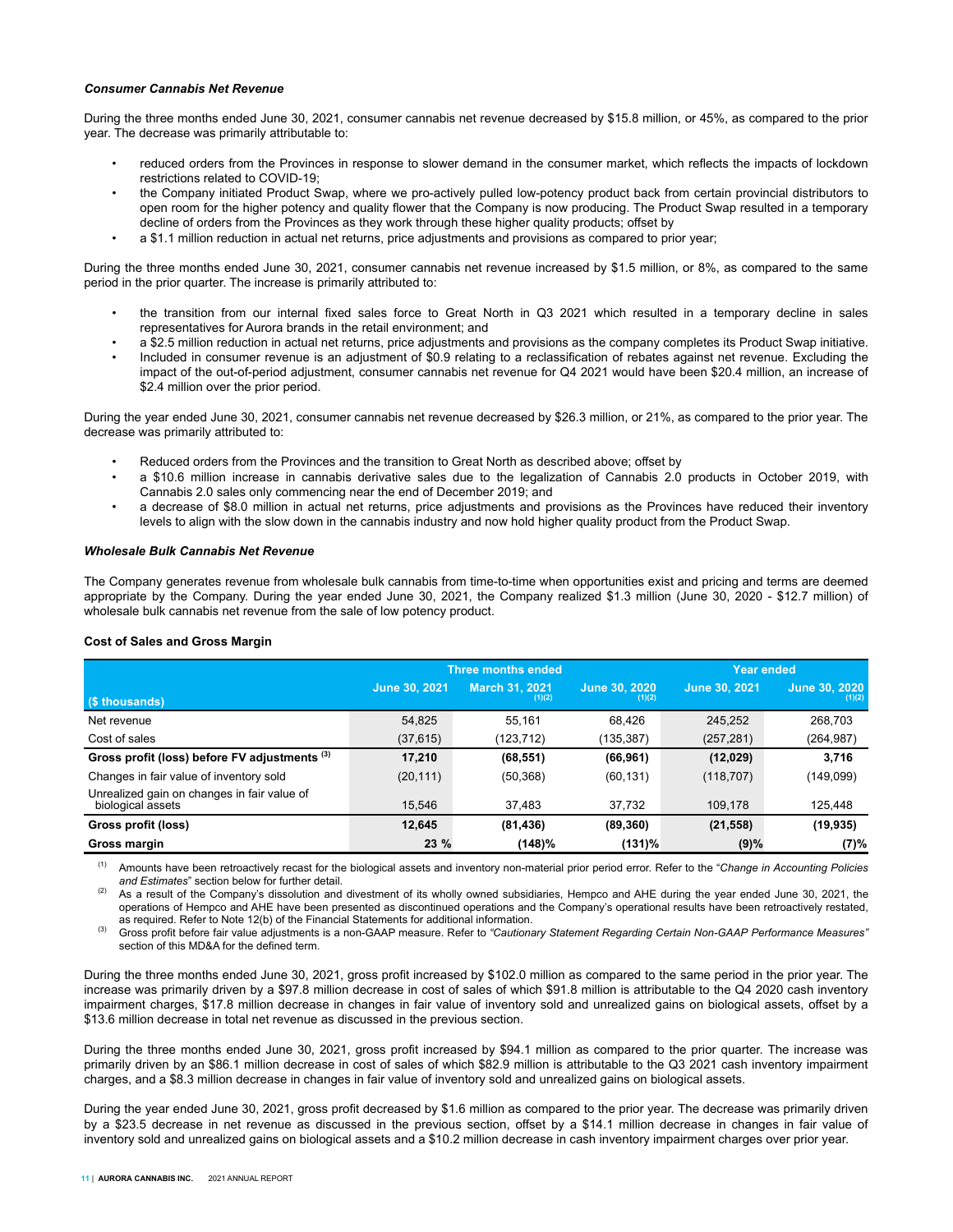The table below outlines adjusted gross profit and margin before fair value adjustments for the indicated three month periods.

|                                                                                      |                                   |                                    | <b>Wholesale</b>               | <b>Auxiliary</b>                   |              |
|--------------------------------------------------------------------------------------|-----------------------------------|------------------------------------|--------------------------------|------------------------------------|--------------|
| (\$ thousands)                                                                       | <b>Medical</b><br><b>Cannabis</b> | <b>Consumer</b><br><b>Cannabis</b> | <b>Bulk</b><br><b>Cannabis</b> | <b>Support</b><br><b>Functions</b> | <b>Total</b> |
| Three months ended June 30, 2021                                                     |                                   |                                    |                                |                                    |              |
| Gross Revenue                                                                        | 38,076                            | 26,037                             | 289                            |                                    | 64,402       |
| Excise taxes                                                                         | (3,054)                           | (6, 523)                           |                                |                                    | (9,577)      |
| Out-of-period revenue adjustments (4)                                                |                                   | 908                                |                                |                                    | 908          |
| Net revenue                                                                          | 35,022                            | 20,422                             | 289                            |                                    | 55,733       |
| Cost of sales                                                                        | (17, 558)                         | (19, 726)                          | (331)                          |                                    | (37, 615)    |
| Gross profit (loss) before FV adjustments (1)                                        | 17,464                            | 696                                | (42)                           |                                    | 18,118       |
| Depreciation                                                                         | 5,245                             | 3,587                              | 40                             |                                    | 8,872        |
| Inventory impairment and out-of-period adjustments in cost<br>of sales <sup>(4</sup> | 1,028                             | 2,017                              |                                |                                    | 3.045        |
| Adjusted gross profit (loss) before FV adjustments (1)                               | 23,737                            | 6,300                              | (2)                            |                                    | 30,035       |
| Adjusted gross margin before FV adjustments (1)                                      | 68 %                              | 31 %                               | (1)%                           | — %                                | 54 %         |
| Three months ended March 31, 2021 $(2)(3)$                                           |                                   |                                    |                                |                                    |              |
| <b>Gross Revenue</b>                                                                 | 39,457                            | 23,828                             | 760                            |                                    | 64,045       |
| Excise taxes                                                                         | (3,079)                           | (5,805)                            |                                |                                    | (8,884)      |
| Net revenue                                                                          | 36,378                            | 18,023                             | 760                            |                                    | 55,161       |
| Cost of sales                                                                        | (50, 672)                         | (71, 332)                          | (1,708)                        |                                    | (123, 712)   |
| Gross loss before FV adjustments (1)                                                 | (14, 294)                         | (53, 309)                          | (948)                          |                                    | (68, 551)    |
| Depreciation                                                                         | 4,107                             | 5,781                              | 138                            |                                    | 10,026       |
| Inventory impairment in cost of sales                                                | 29,466                            | 53,446                             |                                |                                    | 82,912       |
| Adjusted gross profit (loss) before FV adjustments (1)                               | 19,279                            | 5,918                              | (810)                          |                                    | 24,387       |
| Adjusted gross margin before FV adjustments (1)                                      | 53 %                              | 33 %                               | (107)%                         | — %                                | 44 %         |
|                                                                                      |                                   |                                    |                                |                                    |              |
| Three months ended June 30, 2020 $(2)(3)$                                            |                                   |                                    |                                |                                    |              |
| Gross Revenue                                                                        | 35,494                            | 48,299                             |                                | 934                                | 84,727       |
| Excise taxes                                                                         | (3,268)                           | (13,033)                           |                                |                                    | (16, 301)    |
| Net revenue                                                                          | 32,226                            | 35,266                             |                                | 934                                | 68,426       |
| Cost of sales                                                                        | (34, 215)                         | (98, 262)                          |                                | (2,910)                            | (135, 387)   |
| Gross loss before FV adjustments (1)                                                 | (1,989)                           | (62, 996)                          |                                | (1,976)                            | (66, 961)    |
| Depreciation                                                                         | 3,283                             | 4,468                              |                                |                                    | 7,751        |
| Inventory impairment in cost of sales                                                | 19,248                            | 71,331                             |                                | 1,177                              | 91,756       |
| Adjusted gross profit (loss) before FV adjustments (1)                               | 20,542                            | 12,803                             |                                | (799)                              | 32,546       |
| Adjusted gross margin before FV adjustments (1)                                      | 64 %                              | 36 %                               | $-$ %                          | (86)%                              | 48 %         |

(1) These terms are non-GAAP measures and are defined in the *"Cautionary Statement Regarding Certain Non-GAAP Performance Measures"* section of this MD&A.

(2) Amounts have been retroactively recast for the biological assets and inventory non-material prior period error. Refer to the "*Change in Accounting Policies Estimates*" section below for further detail.

(3) As a result of the Company's dissolution and divestment of its wholly owned subsidiaries, Hempco and AHE during the year ended June 30, 2021, the operations of Hempco and AHE have been presented as discontinued operations and the Company's operational results have been retroactively restated, as required. Refer to Note 12(b) of the Financial Statements for additional information.

(4) Included in out-of-period adjustments is a \$5.5 million cost of sales adjustment related to a catch-up of prior year raw material count reconciliations and a \$0.9 million out-of-period revenue adjustment to reclassify prior period rebates against net revenue.

# *Medical Cannabis Gross Margin*

Adjusted gross margin before fair value adjustments on medical cannabis net revenue for the three months ended June 30, 2021 increased to 68% as compared to 64% for the same period in the prior year. The increase in adjusted gross margin before fair value adjustments was a result of (i) an overall reduction in production costs as a result of the closure of non-core facilities as part of our business transformation plan; (ii) a 10.4% increase in medical sales mix attributed to our international sales, which yield higher margins, from 14.2% in Q4 2020 to 24.6% in Q4 2021; offset by (iii) \$2.0 million of additional cost of sales incurred from Aurora Nordic which received its sales license in Denmark in Q1 2021 and was not present in the prior year.

Adjusted gross margin before fair value adjustments on medical cannabis net revenue for the three months ended June 30, 2021 increased to 68% as compared to 53% in the prior quarter. The increase in adjusted gross margin before fair adjustments was a result of (i) a \$2.3 million decrease in overall production costs including a \$0.9 million decrease in cost of sales from under-utilized capacity at Aurora Sky; and (ii) a 9% increase in the average net selling price per gram of international cannabis increasing the contribution margin.

The Company does not pass the cost of excise taxes onto medical patients. Of the \$9.6 million excise taxes incurred during the three months ended June 30, 2021 (three months ended March 31, 2021 and June 30, 2020 - \$8.9 million and \$16.3 million, respectively), \$3.1 million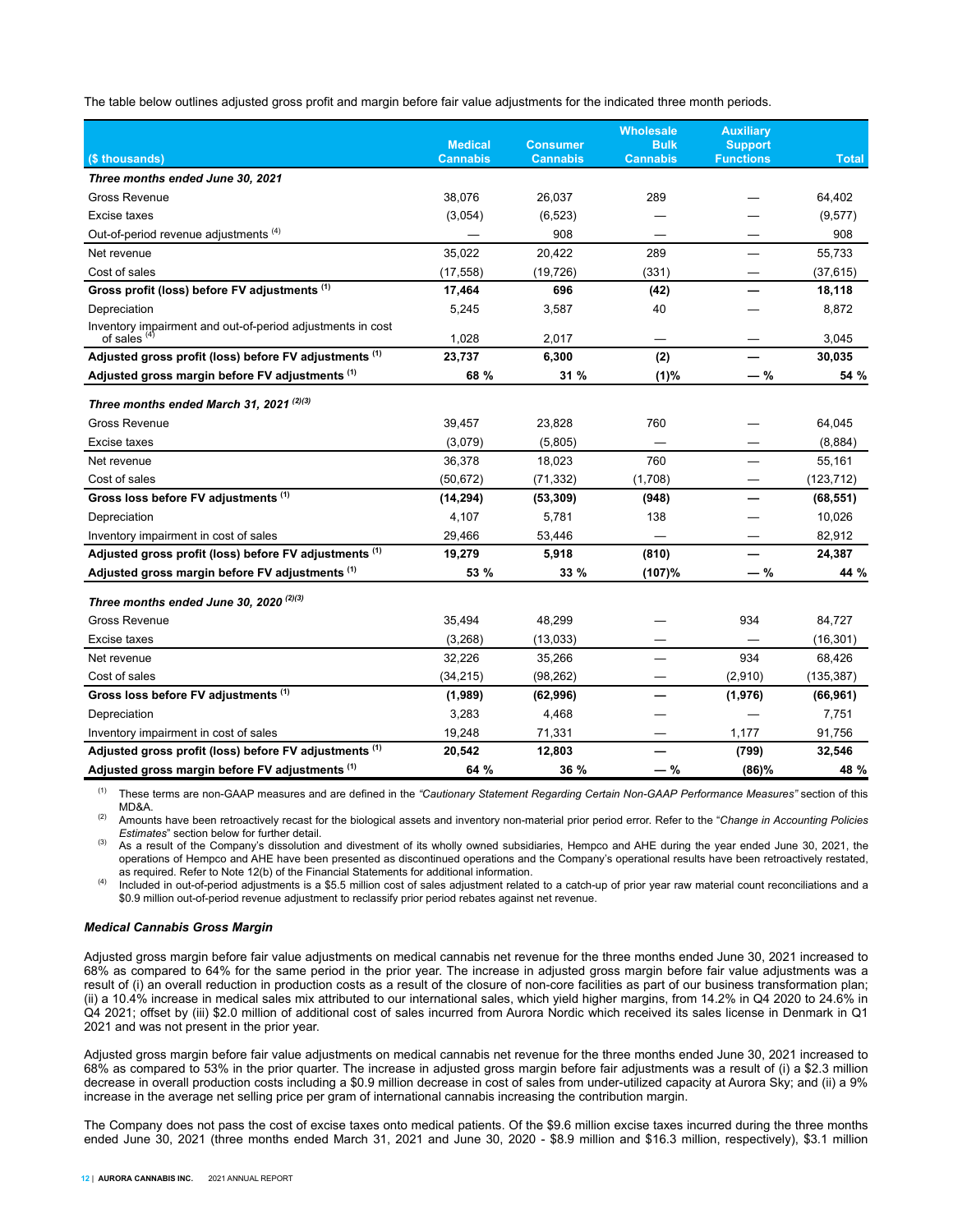(three months ended March 31, 2021 and June 30, 2020 - \$3.1 million and \$3.3 million, respectively) relates to excise taxes levied on cannabis products that we sold to medical patients in Canada. As such, these excise taxes on medical cannabis revenues directly impacted our bottom line and decreased our medical gross margin by 2% (three months ended March 31, 2021 and June 30, 2020 - 4% and 3%, respectively) for the three months ended June 30, 2021. Excluding the impact of excise taxes on medical cannabis net revenue, our adjusted gross margin before FV adjustments on medical cannabis would have been 70%, 57%, and 67% for the three months ended June 30, 2021, March 31, 2021, and June 30, 2020, respectively.

#### *Consumer Cannabis Gross Margin*

Adjusted gross margin before fair value adjustments on consumer cannabis net revenue for the three months ended June 30, 2021 decreased to 31% as compared to 36% for the same period in the prior year. This was a result of (i) a \$1.6 million inventory provision reversal in Q4 2021; (ii) a \$0.9 million increase in cost of sales due to under-utilized capacity at Aurora Sky; offset by (iii) a 9% increase in the consumer dried cannabis sales mix attributed to our core and premium brands, from 43% in Q4 2020 to 52% in Q4 2021, contributing to a 6% increase in our average net selling price per gram of dried cannabis.

Adjusted gross margin before fair value adjustments on consumer cannabis net revenue for the three months ended June 30, 2021 was 31% as compared to 33% in the prior quarter. The decrease was primarily attributable to (i) a \$1.6 million inventory provision reversal in Q4 2021; offset by (ii) a 9% decrease in the consumer dried cannabis sales mix attributed to our Daily Special value brand, contributing to an 8% increase in our average net selling price per gram of dried cannabis; (ii) a \$2.5 million decrease in actual net returns, price adjustments and net revenue provisions as the Company largely completed its Product Swap initiative; and (iii) a \$3.5 million decrease in overall production costs including a \$1.5 million decrease in cost of sales due to under-utilized capacity at Aurora Sky.

#### *Wholesale Bulk Cannabis Gross Margin*

During the three months ended June 30, 2021, the Company capitalized on opportunities to sell lower potency product at reduced margins. The Company generates revenue from wholesale bulk cannabis from time-to-time when pricing and terms are appropriate.

The table below outlines adjusted gross profit and margin before fair value adjustments for the years ended.

|                                                                              |                                   |                                    | <b>Wholesale</b>               | <b>Auxiliary</b>                   |              |
|------------------------------------------------------------------------------|-----------------------------------|------------------------------------|--------------------------------|------------------------------------|--------------|
| (\$ thousands)                                                               | <b>Medical</b><br><b>Cannabis</b> | <b>Consumer</b><br><b>Cannabis</b> | <b>Bulk</b><br><b>Cannabis</b> | <b>Support</b><br><b>Functions</b> | <b>Total</b> |
| Year ended June 30, 2021                                                     |                                   |                                    |                                |                                    |              |
| <b>Gross Revenue</b>                                                         | 155.718                           | 133,458                            | 1,293                          |                                    | 290.469      |
| Excise taxes                                                                 | (12, 207)                         | (33,010)                           |                                |                                    | (45, 217)    |
| Net revenue                                                                  | 143,511                           | 100,448                            | 1,293                          |                                    | 245,252      |
| Cost of sales                                                                | (110.655)                         | (142.868)                          | (3,758)                        |                                    | (257, 281)   |
| Gross profit (loss) before FV adjustments (1)                                | 32,856                            | (42, 420)                          | (2, 465)                       |                                    | (12, 029)    |
| Depreciation                                                                 | 16,564                            | 20,442                             | 1,096                          |                                    | 38,102       |
| Inventory impairment and out-of-period adjustments in cost<br>of sales $(4)$ | 31,475                            | 58,736                             |                                |                                    | 90,211       |
| Adjusted gross profit (loss) before FV adjustments (1)                       | 80,895                            | 36,758                             | (1,369)                        |                                    | 116,284      |
| Adjusted gross margin before FV adjustments (1)                              | 56 %                              | 37 %                               | (106)%                         | — %                                | 47 %         |
| Year ended June 30, 2020 <sup>(2)(3)</sup>                                   |                                   |                                    |                                |                                    |              |
| Gross Revenue                                                                | 134,086                           | 163,104                            | 12,688                         | 8,122                              | 318,000      |
| Excise taxes                                                                 | (12,938)                          | (36, 359)                          |                                |                                    | (49, 297)    |
| Net revenue                                                                  | 121,148                           | 126,745                            | 12.688                         | 8.122                              | 268,703      |
| Cost of sales                                                                | (79, 636)                         | (170, 283)                         | (6, 217)                       | (8, 851)                           | (264, 987)   |
| Gross profit (loss) before FV adjustments (1)                                | 41,512                            | (43, 538)                          | 6,471                          | (729)                              | 3,716        |
| Depreciation                                                                 | 9,750                             | 15,859                             | 2,261                          |                                    | 27,870       |
| Add inventory impairment in cost of sales                                    | 20,207                            | 73,470                             |                                |                                    | 93,677       |
| Adjusted gross profit (loss) before FV adjustments (1)                       | 71,469                            | 45,791                             | 8,732                          | (729)                              | 125,263      |
| Adjusted gross margin before FV adjustments (1)                              | 59 %                              | 36 %                               | 69 %                           | (9)%                               | 47 %         |

(1) These terms are non-GAAP measures and are defined in the *"Cautionary Statement Regarding Certain Non-GAAP Performance Measures"* section of this MD&A.

(2) Amounts have been retroactively recast for the biological assets and inventory non-material prior period error. Refer to the "*Change in Accounting Policies and Estimates*" section below for further detail.

As a result of the Company's dissolution and divestment of its wholly owned subsidiaries, Hempco and AHE during the year ended June 30, 2021, the operations of Hempco and AHE have been presented as discontinued operations and the Company's operational results have been retroactively restated, as required. Refer to Note 12(b) of the Financial Statements for additional information.

(4) Included in out-of-period adjustments is a \$5.5 million Q4 2021 cost of sales adjustment related to a catch-up of prior year raw material count reconciliations.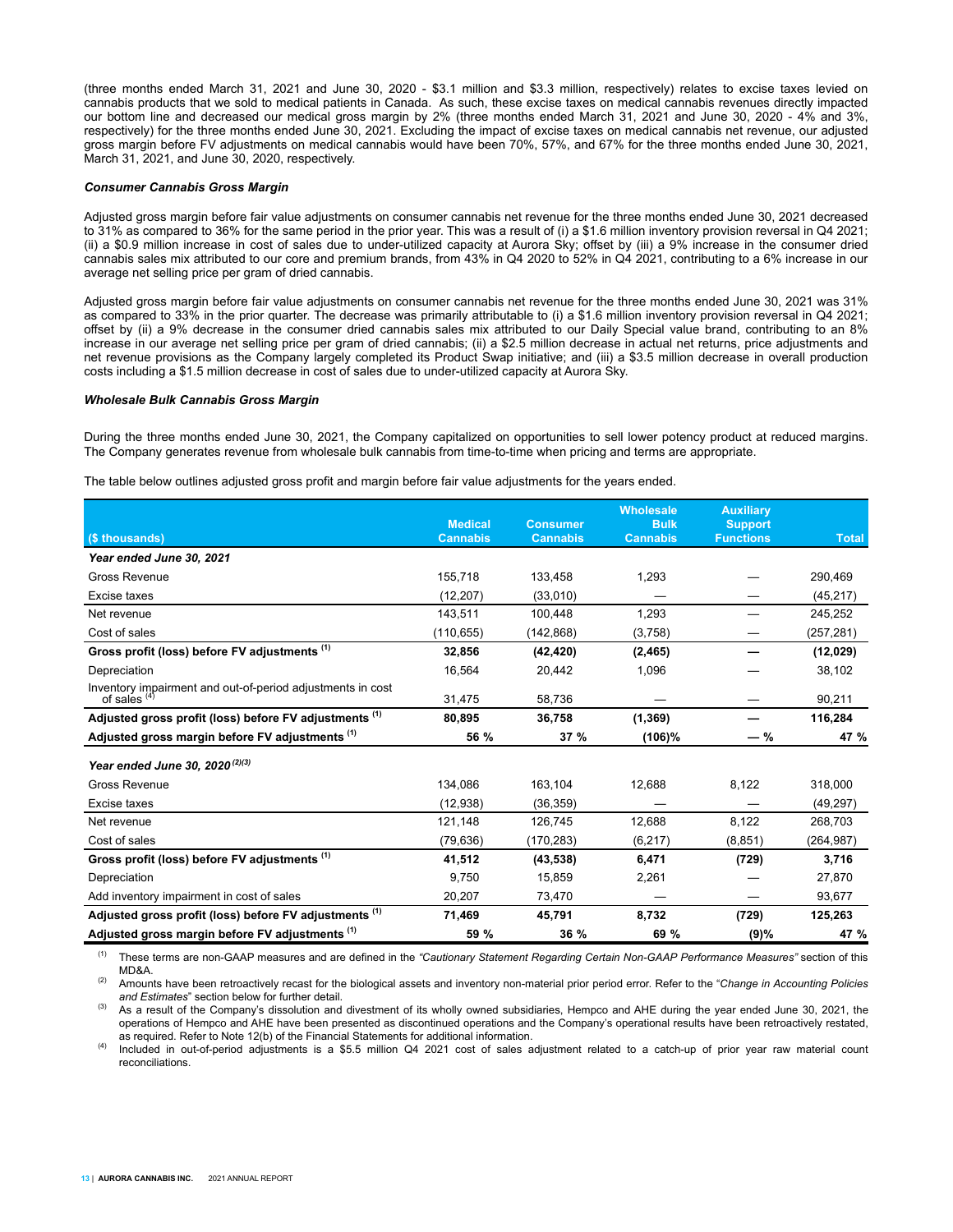#### *Medical Cannabis Gross Margin*

Adjusted gross margin before fair value adjustments on medical cannabis net revenue for the year ended June 30, 2021 was 56% compared to 59% for the prior year. The Company had an overall reduction in production costs in 2021 from the closure of non-core facilities as part of our business transformation plan, which was offset by a \$3.8 million increase in cost of sales due to under-utilized capacity at Aurora Sky. Additionally, the decrease in margins was primarily due to (i) \$6.7 million of additional cost of sales incurred from Aurora Nordic which received its sales license in Denmark in Q1 2021 and was not present in the prior year; offset by (ii) a 12.6% increase in medical sales mix attributed to our international sales, which yield higher margins, from 12.7% to 25.3% for the years ended June 30, 2020 and 2021, respectively.

The Company does not pass the cost of excise taxes onto medical patients. Of the \$45.2 million excise taxes incurred during the year ended June 30, 2021 (June 30, 2020 - \$49.3 million), \$12.2 million (June 30, 2020 - \$12.9 million) relates to excise taxes levied on cannabis products that we sold to medical patients in Canada. As such, these excise taxes on medical cannabis revenues directly impacted our bottom line and decreased our medical gross margin by 4% (June 30, 2020 - 4%). Excluding the impact of excise taxes on medical cannabis net revenue, our adjusted gross margin before FV adjustments on medical cannabis would have been 60% and 63% for the years ended June 30, 2021 and June 30, 2020, respectively.

#### *Consumer Cannabis Gross Margin*

Adjusted gross margin before fair value adjustments on consumer cannabis net revenue for the year ended June 30, 2021 was 37% as compared to 36% in the prior year. The increase was a mainly a result of (i) an overall reduction in production costs as a result of the closure of non-core facilities as part of our business transformation plan; (ii) an \$8.0 million decrease in actual net returns, price adjustments and net revenue provisions as the Provinces have reduced their inventory levels to align with the slow down in the cannabis industry and now hold higher quality product from the Product Swap; offset by (iii) a 24% decrease of our overall average net selling price per gram due to pricing compression in the consumer market.

#### *Wholesale Bulk Cannabis Gross Margin*

During the year ended June 30, 2021 and 2020, the Company capitalized on opportunities to sell lower potency product at reduced margins. The Company generates revenue from wholesale bulk cannabis from time-to-time when pricing and terms are appropriate.

# **Operating Expenses**

|                               |               | <b>Three months ended</b>     |                              | Year ended    |                              |  |
|-------------------------------|---------------|-------------------------------|------------------------------|---------------|------------------------------|--|
| (\$ thousands)                | June 30, 2021 | March 31, 2021 <sup>(1)</sup> | June 30, 2020 <sup>(1)</sup> | June 30, 2021 | June 30, 2020 <sup>(1)</sup> |  |
| General and administration    | 34,004        | 28,516                        | 41.474                       | 119.437       | 196,361                      |  |
| Sales and marketing           | 12,898        | 13.168                        | 16.495                       | 55,198        | 90,216                       |  |
| Acquisition costs             | 4,657         |                               | 2.170                        | 5.761         | 6,493                        |  |
| Research and development      | 3,034         | 3,398                         | 7.645                        | 11,447        | 26,027                       |  |
| Depreciation and amortization | 14,084        | 7.180                         | 14,570                       | 49.174        | 67,574                       |  |
| Share-based compensation      | 2,162         | 5,233                         | 6.021                        | 20,243        | 59,176                       |  |
| Total operating expenses      | 70,839        | 57.495                        | 88.375                       | 261.260       | 445,847                      |  |

As a result of the Company's dissolution and divestment of its wholly owned subsidiaries, Hempco and AHE during the year ended June 30, 2021 (2020 -ALPS), the operations of Hempco, AHE and ALPS have been presented as discontinued operations and the Company's operational results have been retroactively restated, as required. Refer to Note 12(b) of the Financial Statements for additional information.

During the three and twelve months ended June 30, 2020, discontinued operations had incurred a total of \$1.8 million and \$14.9 million of general and administration expense, respectively, of which \$1.2 million and \$5.3 million, respectively, was attributable to AHE, and \$0.7 million and \$3.7 million, respectively, was attributable to Hempco, and a nominal and \$6.0 million, respectively was attributable to ALPS.

(b) During the three and twelve months ended June 30, 2020, discontinued operations had incurred a total of \$0.3 million and \$1.1 million of sales and marketing expense, respectively, of which \$0.1 million and \$0.4 million, respectively, was attributable to AHE, \$0.2 million and \$0.7 million, respectively, was attributable to Hempco, and nominal amounts were attributable to ALPS.

#### *General and administration ("G&A")*

During the three and twelve months ended June 30, 2021, G&A decreased by \$7.5 million and \$76.9 million, respectively, as compared to the same periods in the prior year. The decrease was primarily attributable to a significant reduction in salaries, wages and benefit costs associated with a lower headcount base, as well as a reduction in professional and consulting fees related to general corporate matters, travel and entertainment expenses and corporate and office charges as a result of the business transformation plan.

During the three months ended June 30, 2021, G&A expenses increased by \$5.5 million as compared to the prior quarter. Included in G&A for the three months ended June 30, 2021 and March 31, 2021 is \$5.2 million and \$3.2 million, respectively, attributed to severance, benefits and restructuring charges related to the wind down of certain production facilities as part of our business transformation plan, as well as a \$3.0 million reclassification from sales and marketing. Excluding these impacts, G&A for the three months ended June 30, 2021 and March 31, 2021 would have increased \$0.5 million from \$25.3 million in Q3 2021 to \$25.8 million in Q4 2021 and remained relatively consistent.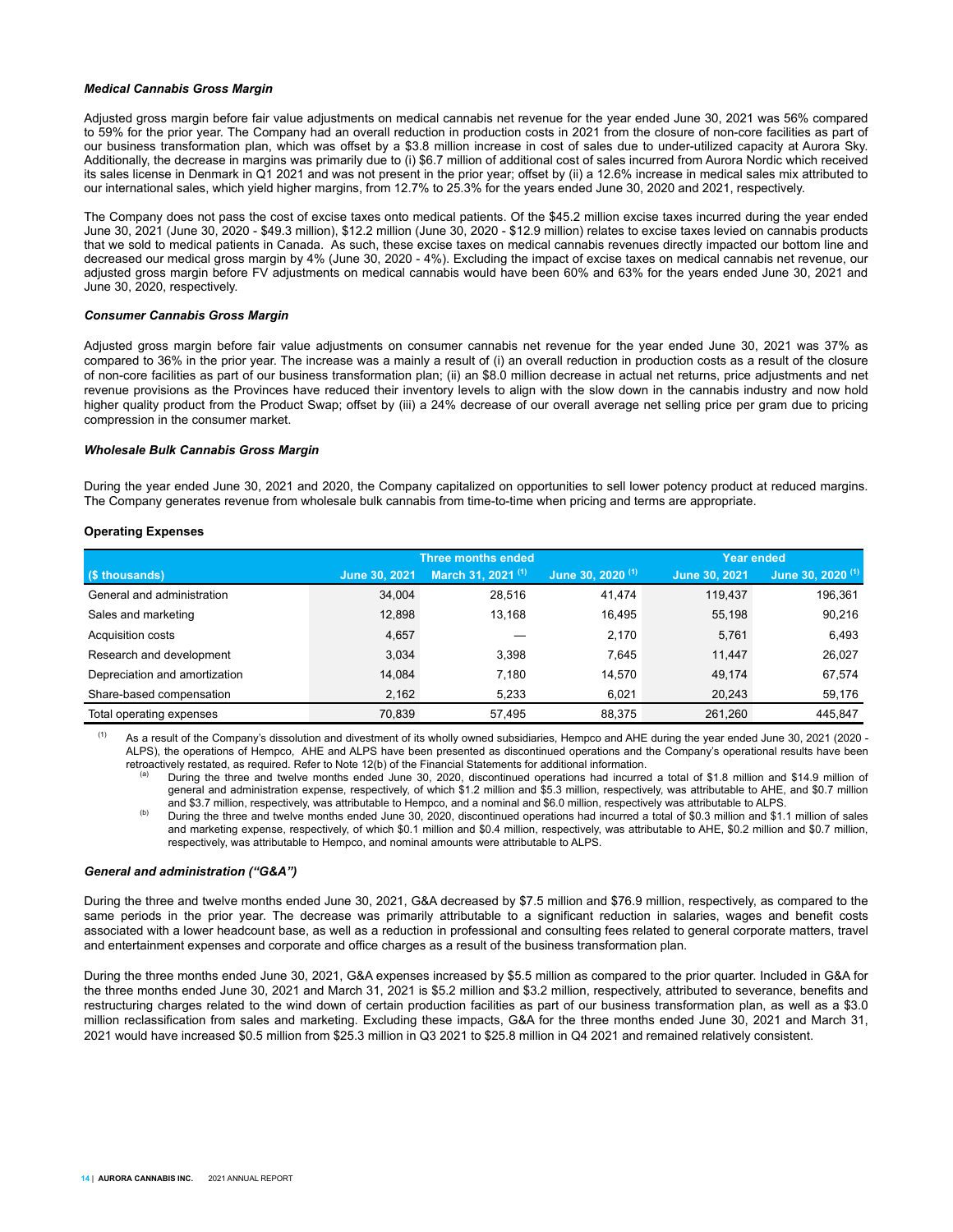# *Sales and marketing ("S&M")*

During the three and twelve months ended June 30, 2021, S&M decreased by \$3.6 million and \$35.0 million, respectively, as compared to the same periods in the prior year. The decrease was primarily attributable to a reduction in promotional activities and travel expenses, as well as decreases resulting from our business transformation plan and the mutual partnership termination with the Ultimate Fighting Championship ("UFC"), including: (i) a reduction of \$1.1 million and \$5.2 million, respectively, as a result of efficiencies from the amalgamation of Aurora Cannabis Enterprises Inc. with MedReleaf Corp. and CanniMed Therapeutics Inc. effective July 1, 2020; (ii) a reduction of \$0.4 million and \$3.7 million, respectively, in professional consulting fees; (iii) a reduction of \$1.3 million and \$2.9 million, respectively, in payroll.

During the three months ended June 30, 2021, S&M expenses decreased \$0.3 million as compared to the prior quarter. SG&A remained relatively consistent after the transition from our fixed sales force to Great North in Q3 2021. The change in Q4 2021 as compared to Q3 2021 is a result of: (i) a \$3.0 million decrease from a reclassification to G&A as mentioned above; offset by (ii) \$1.1 million increase in warehousing expenses no longer classified within production costs due to the closure of certain facilities; and (iii) \$1.0 million higher referral fee and marketing spend related to campaigns.

# *R&D*

During the three and twelve months ended June 30, 2021, R&D decreased by \$4.6 million and \$14.6 million, respectively, as compared to the same periods in the prior year. The decrease was primarily attributable to (i) a decrease of \$0.5 million and \$3.8 million, respectively, in payroll expenses as a result of the restructuring and business transformation plan; (ii) a decrease of \$2.8 million and \$7.5 million, respectively, in R&D project costs mainly attributed to UFC sponsorship fees as a result of the mutual partnership termination; and (iii) a decrease of \$0.7 million and \$2.6 million, respectively, in expenses related to Anandia as the testing activities shifted away from R&D towards supporting production.

During the three months ended June 30, 2021, R&D expenses decreased \$0.4 million and remained relatively consistent as compared to the prior quarter.

# *Depreciation and amortization*

Depreciation and amortization expense for the three and twelve months ended June 30, 2021 decreased by \$0.5 million and \$18.4 million, respectively, as compared to the same periods in the prior year. The decrease was primarily due to the impairment in property, plant and equipment and definite life intangible assets recorded subsequent to June 30, 2020.

Depreciation and amortization expense for the three months ended June 30, 2021 increased by \$6.9 million as compared to the prior quarter. The increase is attributable to depreciation for facilities that are no longer in operation which was previously recognized in cost of sales.

#### *Share-based compensation*

During the three and twelve months ended June 30, 2021, share-based compensation expense decreased by \$3.9 million and \$38.9 million, respectively, as compared to the same periods in the prior year. The decrease was primarily due to the headcount reduction from our business transformation plan, a reduction in post-combination contingent consideration share-based payments relating to business combinations completed in prior years, a reduction in share-based payments related to options issued to our former independent strategic advisor who had resigned in September 2020, as well as a reduction in the fair value of new options issued during the respective periods. The decline in fair value is directly attributable to the decline in the Company's stock price.

During the three months ended June 30, 2021, share-based compensation expense decreased by \$3.1 million as compared to the prior quarter. The decrease was primarily due to headcount reduction and the reversal of expenses for unvested awards.

# *Other (expense) income*

During the three months ended June 30, 2021, other expense was \$85.7 million and primarily consisted of (i) \$55.2 million impairment on property, plant and equipment; (ii) \$41.2 million impairment on intangible assets and goodwill; (iii) \$16.0 million finance and other costs; (iv) \$7.7 million unrealized fair value loss from derivative investments; (v) \$4.9 million impairment of deposits; offset by (vi) \$22.1 million unrealized gains on derivative liabilities; (vii) \$9.7 million gain from disposal of property, plant and equipment and assets held for sale.

During the year ended June 30, 2021, other expense was \$417.0 million and primarily consisted of (i) \$282.1 million impairment on property, plant and equipment; (ii) \$66.4 million finance and other costs; (iii) \$46.2 million legal settlement and contract termination fees mainly attributed to the termination of the UFC contract; (iv) \$44.9 million impairment of intangibles and goodwill; (v) \$15.1 million impairment of deposits; (vi) \$19.6 million unrealized loss on derivative liabilities; and (vii) \$2.6 million loss from the BMO debt modification and settlement; offset by (viii) \$32.5 million government grant income; (ix) \$11.1 million gain from disposal of property, plant and equipment and assets held for sale; (x) \$12.8 million unrealized fair value gains on derivative investments; and (xi) \$6.1 million other gains.

Refer to Notes 7(b), 11, 15, 16, and 19(c) of the Financial Statements for a discussion of the Company's derivative investments, impairments of property, plant and equipment, intangible assets and goodwill, convertible debentures and warrant derivative liabilities.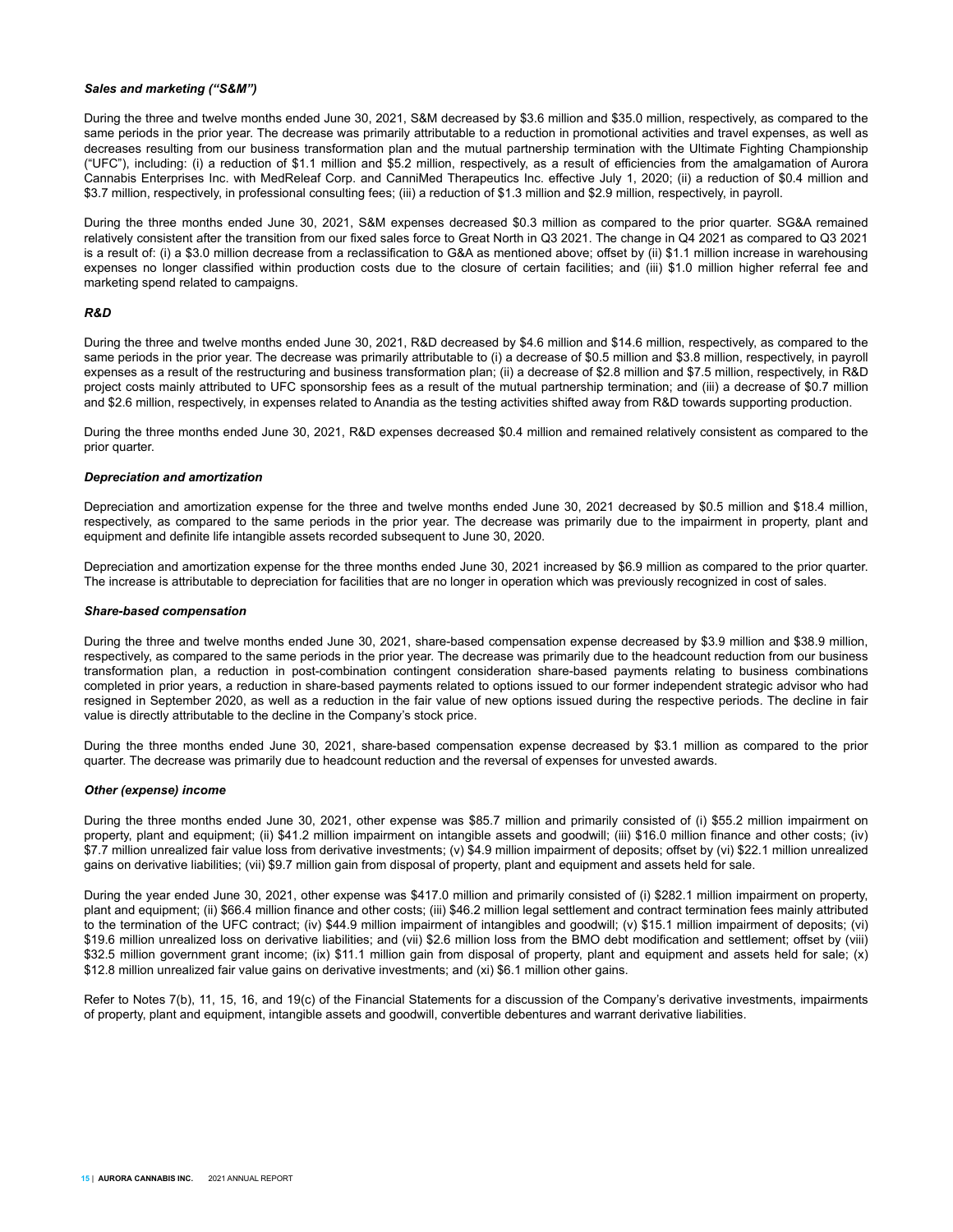# **Adjusted EBITDA**

The following is the Company's adjusted EBITDA:

|                                                                                                                   |                      | <b>Three months ended</b>       | <b>Year ended</b>              |                      |                         |
|-------------------------------------------------------------------------------------------------------------------|----------------------|---------------------------------|--------------------------------|----------------------|-------------------------|
| (\$ thousands)                                                                                                    | <b>June 30, 2021</b> | <b>March 31, 2021</b><br>(1)(2) | <b>June 30, 2020</b><br>(1)(2) | <b>June 30, 2021</b> | June 30, 2020<br>(1)(2) |
| Net loss from continuing operations                                                                               | (133,969)            | (160, 625)                      | (1,843,978)                    | (693, 477)           | (3,257,499)             |
| Finance costs                                                                                                     | 15,973               | 16,990                          | 28,369                         | 66,437               | 76,115                  |
| Interest income                                                                                                   | (1,295)              | (1, 467)                        | 627                            | (5,745)              | (5, 913)                |
| Income tax expense (recovery)                                                                                     | (9,970)              | (129)                           | (61, 436)                      | (6,321)              | (82, 235)               |
| Depreciation and amortization                                                                                     | 22,956               | 17,206                          | 22,321                         | 87,276               | 95,444                  |
| <b>EBITDA</b>                                                                                                     | (106, 305)           | (128, 025)                      | (1,854,097)                    | (551, 830)           | (3, 174, 088)           |
| Changes in fair value of inventory sold                                                                           | 20,111               | 50,368                          | 60,131                         | 118,707              | 149,099                 |
| Unrealized gain on changes in fair value of<br>biological assets                                                  | (15, 546)            | (37, 483)                       | (37, 732)                      | (109, 178)           | (125, 448)              |
| Share-based compensation                                                                                          | 2.162                | 5.233                           | 6.021                          | 20.243               | 59.176                  |
| Acquisition costs                                                                                                 | 4,657                |                                 | 2,170                          | 5,761                | 6,493                   |
| Foreign exchange loss (gain)                                                                                      | 3.248                | 7.035                           | (3,003)                        | 3,383                | 13,141                  |
| Share of loss from investment in associates                                                                       | 10                   | 9                               | 2,601                          | 509                  | 11,534                  |
| Government grant income                                                                                           | (4, 119)             | (4,692)                         |                                | (32, 489)            |                         |
| Gain on loss of control of subsidiary                                                                             |                      |                                 |                                |                      | (500)                   |
| (Gain) loss on financial instruments <sup>(3)</sup>                                                               | (12,640)             | (2,566)                         | (3,265)                        | 9,469                | 27,148                  |
| (Gain) loss on deemed disposal of significant<br>influence investment                                             |                      | (204)                           | (11, 955)                      | 1,239                | (11, 955)               |
| Gains on disposal of assets held for sale and<br>property, plant and equipment                                    | (9,685)              | (1, 595)                        |                                | (11, 119)            |                         |
| Restructuring charges                                                                                             |                      | 801                             | 1.947                          | 1,011                | 1.947                   |
| Onerous contract provision                                                                                        |                      |                                 |                                | 2,000                |                         |
| Out-of-period adjustments (4)                                                                                     | 66                   | (194)                           |                                | 1,325                |                         |
| Impairment of inventory, investment in associates,<br>property, plant and equipment, intangibles, and<br>aoodwill | 98.785               | 87,460                          | 1.803.833                      | 426.844              | 2,854,873               |
| Adjusted EBITDA <sup>(5)</sup>                                                                                    | (19, 256)            | (23, 853)                       | (33, 349)                      | (114, 125)           | (188, 580)              |

(1) Amounts have been retroactively recast for the biological assets and inventory non-material prior period error. Refer to the "*Change in Accounting Policies and Estimates*" section below for further detail.

(2) As a result of the Company's dissolution and divestment of its wholly owned subsidiaries, Hempco, AHE, and ALPS, the operations of Hempco, AHE, and ALPS have been presented as discontinued operations and the Company's operational results have been retroactively restated, as required. Refer to Note 12(b) of the Financial Statements for additional information. Including the results of Hempco, AHE, and ALPS, adjusted EBITDA loss would have been \$19.5 million and \$115.4 million for the three and twelve months ended June 30, 2021, respectively, and \$36.5 million and \$205.2 million for the three and twelve months ended June 30, 2020, respectively.

(3) Includes fair value changes on derivative investments, derivative liabilities, contingent consideration, loss on induced conversion of a debenture, and (gain) loss on the modification and settlement of debt. Refer to Note 22 of the Financial Statements.

Included in out-of-period adjustments in Q4 2021 is (i) a \$5.5 million cost of sales adjustment related to a catch-up of prior year raw material count reconciliations, (ii) a \$0.9 million out-of-period 2021 revenue adjustment to reclassify prior period rebates against net revenue; offset by (iii) a \$6.4 million other gain relating to prior periods identified through our period end reconciliations (year ended June 30, 2021 - \$5.5 million raw materials cost of sales adjustment; offset by a \$4.2 million other gain relating to prior periods identified through our period end reconciliations).

(5) Adjusted EBITDA is a non-GAAP financial measure and is not a recognized, defined, or standardized measure under IFRS. Refer to *"Cautionary Statement Regarding Certain Performance Measures"* section of the MD&A.

Included in the three months ended June 30, 2021 Adjusted EBITDA loss is \$5.1 million (three months ended March 31, 2021 and June 30, 2020 - \$3.2 million and \$1.0 million, respectively) related to restructuring charges, severance and benefits associated with the business transformation plan, nil (three months ended March 31, 2021 and June 30, 2020 - \$2.2 million and \$0.8 million, respectively) legal settlement and contract termination fees, and \$0.25 million (three months ended March 31, 2021 and June 30, 2020 - \$1.9 million and nil, respectively) in revenue provisions as a result of our Company initiated product swap to replace low quality product with higher potency product at the Provinces. Excluding these impacts, Adjusted EBITDA loss would have been \$13.9 million, \$16.5 million, and \$31.5 million for the three months ended June 30, 2021, March 31, 2021, and June 30, 2020, respectively.

Adjusted EBITDA loss improved by \$14.1 million, or 42%, for the three months ended June 30, 2021 as compared to the same period in the prior year. The decrease in Adjusted EBITDA loss was primarily attributable to (i) \$15.7 million reduction in SG&A and R&D expense; offset by (ii) \$3.4 million decrease in gross profit before fair value adjustments, excluding the impacts of inventory impairment, cost of sales depreciation, and the \$5.5 million out-of-period cost of sales adjustment. Excluding the \$5.3 million (Q4 2020 - \$1.8 million) severance, restructuring, legal settlement charges and product swap revenue provisions noted above, Adjusted EBITDA loss would have been \$13.9 million, a decrease of \$17.6 million from the prior year.

Adjusted EBITDA loss decreased by \$4.6 million, or 19%, for the three months ended June 30, 2021 as compared to the prior quarter. The decrease is primarily attributable to a \$4.7 million increase in adjusted gross profit before fair value adjustments, excluding the impacts of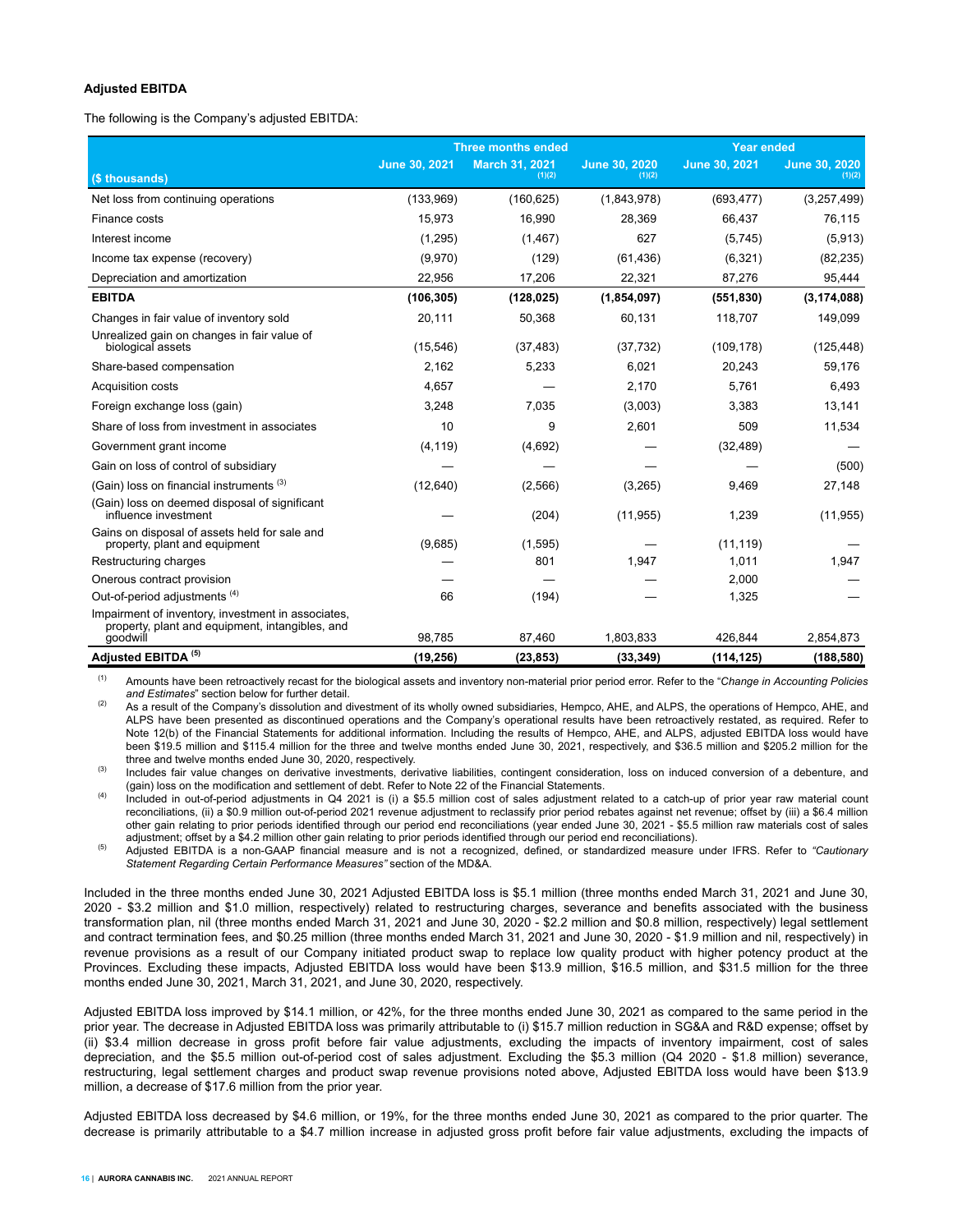<span id="page-16-0"></span>inventory impairment, cost of sales depreciation, and the \$5.5 million out-of-period cost of sales adjustment. Excluding the \$5.3 million (Q3 2021 - \$7.3 million) severance, legal settlement charges and product swap revenue provisions noted above, Adjusted EBITDA loss would have been \$13.9 million, a \$2.6 million decrease from Q3 2021.

Adjusted EBITDA loss improved by \$74.5 million, or 39%, for the year ended June 30, 2021 as compared to the prior year primarily due to: (i) a \$126.5 million reduction in SG&A and R&D expense; offset by (ii) a \$10.2 million decrease in gross profit before fair value adjustments, excluding the impacts of inventory impairment and cost of sales depreciation, and the \$5.5 million out-of-period cost of sales adjustment; and (iii) \$46.6 million in legal and contract settlement costs. Included in Adjusted EBITDA loss for the year ended June 30, 2021 is \$13.7 million (June 30, 2020 - \$6.0 million) related to restructuring charges, severance and benefits associated with the business transformation plan, \$46.6 million (June 30, 2020 - \$0.8 million) legal settlement and contract termination fees, and \$3.9 million (June 30, 2020 - nil) in revenue provisions as a result of our Company initiated product swap to replace low quality product with higher potency product at the Provinces. Excluding these impacts, Adjusted EBITDA loss would have been \$49.9 million for the year ended June 30, 2021, a decrease of \$131.9 million or 73% compared to \$181.8 million in the prior year.

# **Liquidity and Capital Resources**

| (\$ thousands)                | June 30, 2021 | June 30, 2020 <sup>(1)</sup> | June 30, 2019 <sup>(1)</sup> |
|-------------------------------|---------------|------------------------------|------------------------------|
| Cash and cash equivalents     | 421,457       | 162,179                      | 172,727                      |
| Restricted cash               | 19,394        |                              | 46,066                       |
| Marketable securities         | 3,751         | 7,066                        | 143,248                      |
| Working capital               | 549,517       | 145,258                      | 218,595                      |
| Total assets                  | 2,604,731     | 2,779,921                    | 5,493,623                    |
| Total non-current liabilities | 450,656       | 384,439                      | 674,086                      |
| <b>Capitalization</b>         |               |                              |                              |
| Convertible notes             | 327,931       | 327,038                      | 503,581                      |
| Loans and borrowings          |               | 113,921                      | 139,918                      |
| Lease liabilities             | 71,619        | 90,288                       | 1,326                        |
| Total debt                    | 399,550       | 531,247                      | 644,825                      |
| Total equity                  | 2,037,700     | 2,123,226                    | 4,383,173                    |
| Total capitalization          | 2,437,250     | 2,654,473                    | 5,027,998                    |

(1) Amounts have been retroactively recast for the biological assets and inventory non-material prior period error. Refer to the "*Change in Accounting Policies and Estimates*" section below for further detail.

Total assets decreased by \$175.2 million from the prior year primarily due to (i) \$340.3 million decrease in property, plant and equipment as a result of \$273.0 million impairment charges and \$66.5 million depreciation; (ii) \$85.0 million decrease in intangible assets and goodwill as a result of \$44.9 million impairment charges, \$37.5 million amortization, and \$1.6 million disposals; offset by (ii) \$278.7 million increase in cash and cash equivalents and restricted cash (refer to *Cash Flow Highlights* below).

As at June 30, 2021, total capitalization decreased by \$217.2 million compared to June 30, 2020. The decrease was primarily due to a (i) \$113.9 million decrease in loans and borrowings from the full settlement and discharge of the BMO debt; (ii) \$85.5 million decrease in equity as a result of \$342.1 million impairment charges for intangible assets, goodwill, deposits, property, plant and equipment and assets held for sale, offset by equity financings; and (iii) \$18.7 million decrease in lease liabilities from disposals and lease payments.

During the year ended June 30, 2021, the Company primarily financed its operations, capital expenditures and growth initiatives through the generation of net revenue and equity financing. For more information on key cash flows related to operations, investing and financing activities during the period, refer to the "*Cash Flow Highlights*" discussion below.

The Company's objective when managing its liquidity and capital resources is to maintain sufficient liquidity to support financial obligations when they come due, while executing operating and strategic plans. The Company manages liquidity risk through the management of its capital structure and resources to ensure it has sufficient liquidity to settle obligations and liabilities when they are due. Our ability to fund our operating requirements depends on future operating performance and cash flows, which are subject to economic, financial, competitive, business and regulatory conditions, and other factors, some of which are beyond our control, such as the potential impact of COVID-19. Our primary short-term liquidity needs are to fund our net operating losses, capital expenditures to maintain existing facilities, and lease payments. Our medium-term liquidity needs primarily relate to debt repayments and lease payments. Our long-term liquidity needs primarily relate to potential strategic plans.

In an effort to manage liquidity prudently while the Company works to achieve profitability and positive cash flow, Aurora has taken the following steps:

- During the year ended June 30, 2021, the Company raised net proceeds of \$278.5 million (US\$210.4 million) under its 2019 ATM program. As at December 31, 2020 and June 30, 2021, the Company had no remaining available amounts to drawn down under the 2019 ATM;
- On October 9, 2020, the Company sold all of its 31,956,347 common shares held in Cann Group at A\$0.20 per share for net proceeds of \$5.9 million;
- On October 29, 2020, the Company filed a short form base shelf prospectus ("2020 Shelf Prospectus") and a corresponding shelf registration statement on Form F-10 (the "2020 Registration Statement") with the United States Securities and Exchange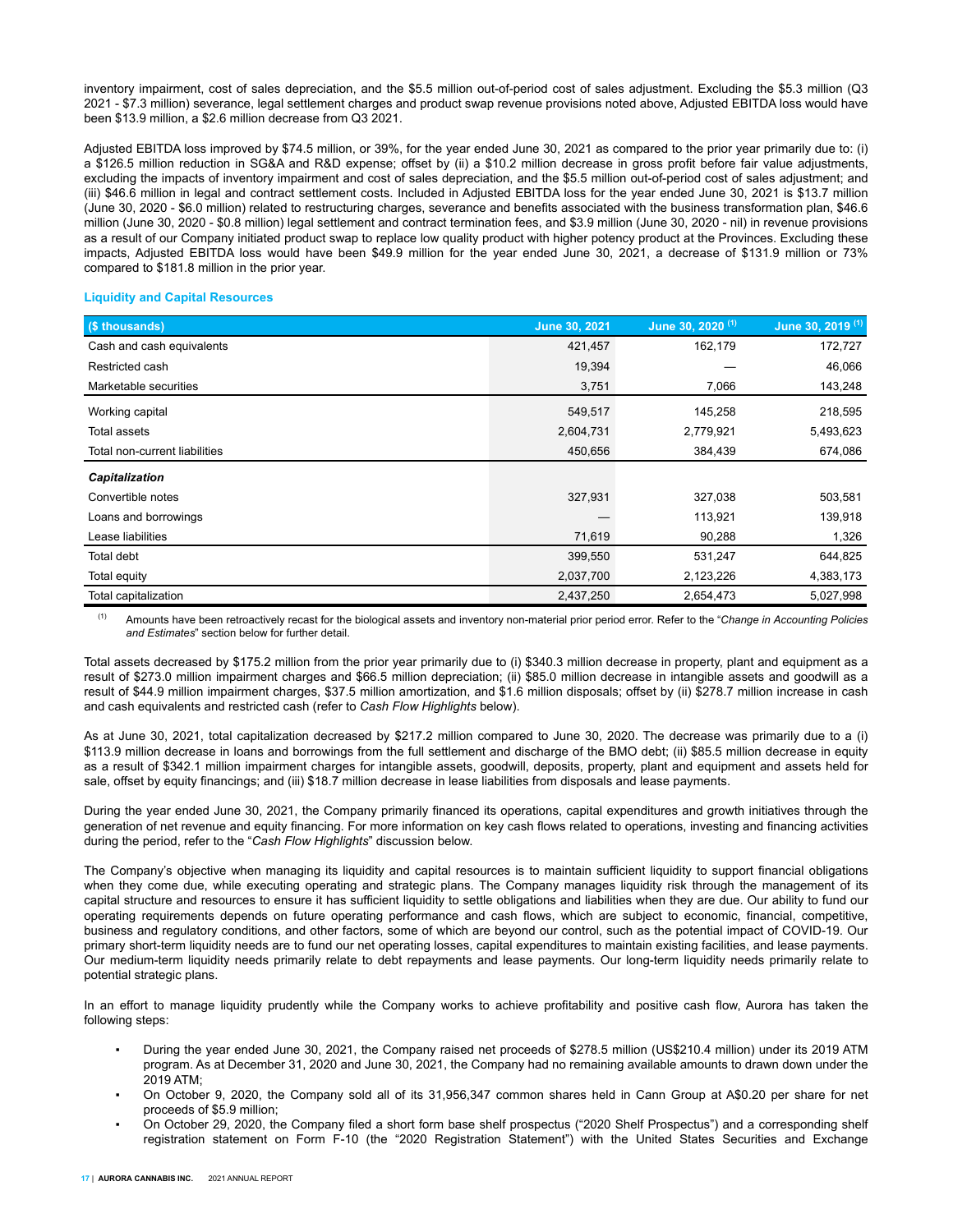Commission (the "SEC"). The 2020 Shelf Prospectus and the 2020 Registration Statement was declared effective on October 29, 2020 and allows the Company to make offerings of up to US\$500 million in common shares, preferred shares, warrants, subscription receipts and debt securities, or any combination thereof during the 25-month period that the 2020 Shelf Prospectus remains effective. Should the Company decide to offer additional securities during this period, the specific terms, including the use of proceeds from any offering, will be set forth in a related prospectus supplement to the 2020 Shelf Prospectus, which will be filed with the applicable Canadian securities regulatory authorities and the SEC;

- In November 2020, the Company filed a supplement under the 2020 Shelf Prospectus for its November Unit Offering (refer to *Equity Financings* section below) and raised \$226.2 million (US\$172.5 million) through the issuance of 23,000,000 units at US\$7.50 per unit;
- In December 2020, the Company announced that it had ceased construction of its Aurora Sun facility to align cultivation with current market demand and expectations;
- In January 2021, the Company filed a second supplement under the 2020 Shelf Prospectus for its January Unit Offering (refer to *Equity Financings* section below) and raised \$175.8 million (US\$137.9 million) through the issuance of 13,200,000 units at US\$10.45 per unit;
- On March 30, 2021, the Company filed a short form base shelf prospectus ("2021 Shelf Prospectus") and a corresponding shelf registration statement on Form F-10 (the "2021 Registration Statement") with the SEC. The 2021 Registration Statement was declared effective by the SEC on March 30, 2021 and allows the Company to make offerings of up to US\$1.0 billion in common shares, warrants, options, subscription receipts, debt securities or any combination thereof during the 25-month period that the 2021 Shelf Prospectus remains effective. Should the Company decide to offer additional securities during this period, the specific terms, including the use of proceeds from any offering, will be set forth in a related prospectus supplement to the 2021 Shelf Prospectus, which will be filed with the applicable Canadian securities regulatory authorities and the SEC;
- In April, the Company converted an aggregate of \$3.0 million of its June 2019 and November 2019 High Tide convertible debentures into 9,269,840 common shares at a weighted average conversion price of \$0.42. The Company also exercised 7,936,507 warrants held in High Tide at \$0.50 for a cost of \$4.0 million. Additionally, the Company then sold all 18,650,197 of its common shares held in High Tide at a weighted average price of \$0.64 per share for net proceeds of \$11.8 million;
- On May 13, 2021, the Company announced a plan to accelerate \$60 million to \$80 million in annualized cost efficiencies which are expected to be realized over the next 12 to 18 months. The efficiencies are expected to be \$40 million to \$60 million in costs of sales and approximately \$20 million in selling, general, and administration expenses, and related primarily to production costs, facility and logistic expenses, organizational efficiencies, insurance and capital markets related expenses.
- On May 19, 2021, the Company filed a supplement under the 2021 Shelf Prospectus for an ATM program ("2021 ATM"). The 2021 ATM program provides for US\$300 million in common shares to be sold by registered dealers on behalf of Aurora in the U.S. at prevailing market prices at the time of sale. As of the date of this report, no common shares have been sold under the 2021 ATM; and
- During the year ended June 30, 2021, the Company sold two production facilities for net proceeds of \$13.9 million in connection with its business transformation plan. The \$13.9 proceeds from sale was used towards the repayment of the \$88.7 million principal outstanding under Facility B of the BMO Credit Facility.

These initiatives are expected to provide the Company with increased liquidity and flexibility to meet its financial commitments, including its near-term cash obligations of \$98.4 million. As of June 30, 2021, the Company has access to the following capital resources available to fund operations, obligations, and strategic initiatives:

- \$421.5 million cash and cash equivalents; and
- US\$1.0 billion securities registered for sale under the 2021 Shelf Prospectus for future financings or issuances of securities, including US\$300 million available securities for sale under the 2021 ATM program.

From time-to-time, management may also consider the sale of its marketable securities and shares held in publicly traded investments in associates to support near term cash and liquidity needs.

Based on all of the aforementioned factors, the Company believes that its reduction of operating costs, current liquidity position, and access to the 2021 Shelf Prospectus are adequate to fund operating activities and cash commitments for investing and financing activities for the foreseeable future.

# *Credit Facility*

On August 29, 2018, the Company entered into a secured credit agreement (as amended, the "Credit Agreement") with Bank of Montreal ("BMO") and certain lenders to establish a credit facility (as amended, the "Credit Facility"). Refer to Note 17 of the Financial Statements for additional details on the Credit Facility.

On September 9, 2020, the Company executed an amendment to the First Amendment to the First Amended and Restated Credit Agreement (the "Second Amendment to the First Amended and Restated Credit Agreement") which restructures existing financial covenants and retroactively applies to and remedies the Company's covenant breach as at June 30, 2020. Under the Second Amendment to the First Amended and Restated Credit Agreement, the Company was required to meet the following financial covenants:

- Total funded debt to shareholders' equity is not to exceed 0.28:1 for the quarters ending June 30, 2020 and September 30, 2020, and shall be reduced to 0.25:1 for the quarter ending December 31, 2020 onwards. For the purposes of calculating the total funded debt to shareholders' equity ratio, shareholders' equity excludes the \$172.3 million loss from the induced conversion of the March 2018 Debentures;
- Total senior funded debt to EBITDA is not to exceed 3.00:1 at June 30, 2021. Total senior funded debt is defined as total funded debt of the Aurora and its subsidiaries, other than subordinated debt and such convertible notes as agreed to be excluded by the Lenders;
- Maintenance of a minimum \$35.0 million unrestricted cash balance at any time; and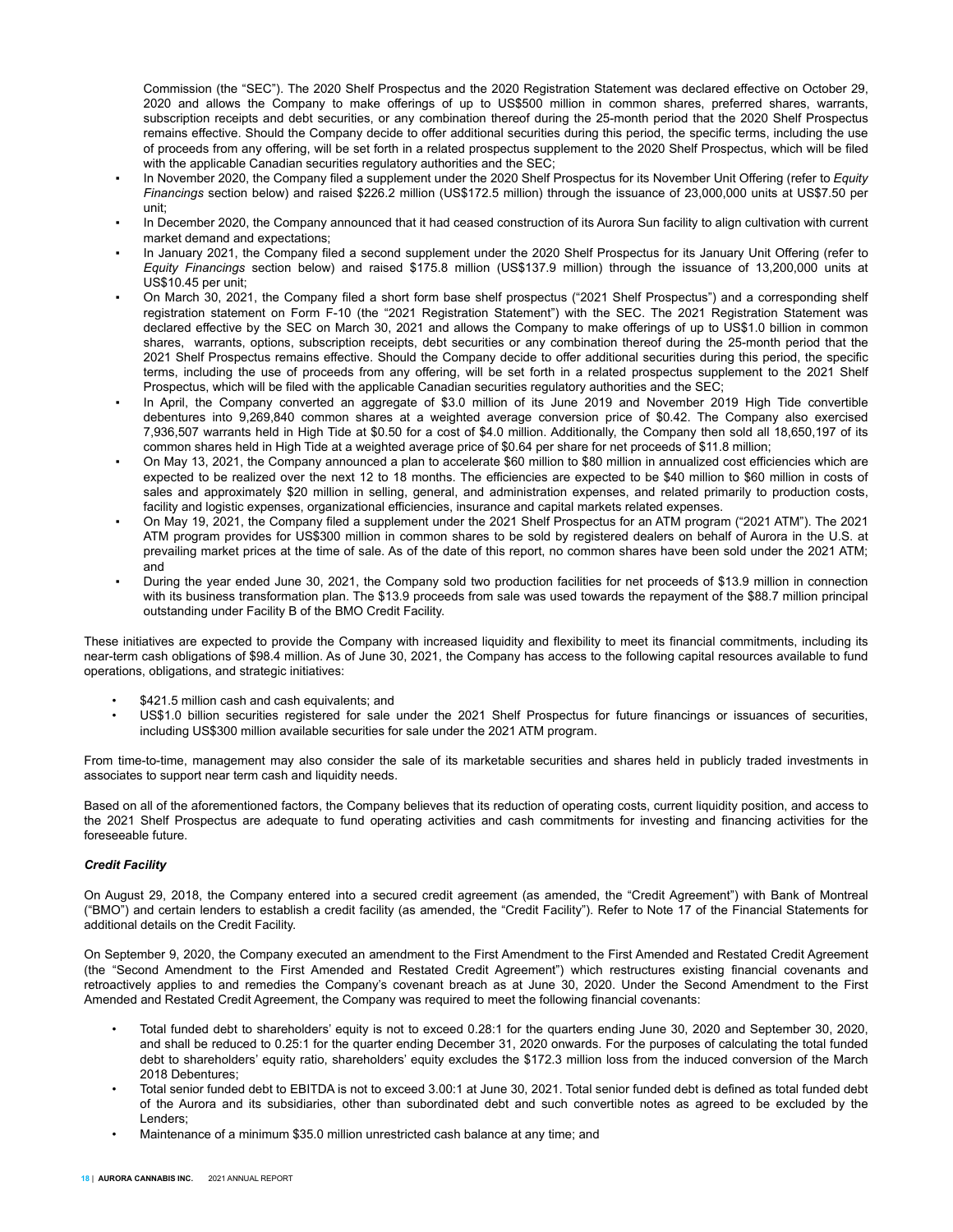- Achievement of quarterly minimum EBITDA thresholds as follows:
	- (i) for the fiscal quarter ended September 30,2020: \$(11.0) million;
	- (ii) for the fiscal quarter ended December 31,2020: \$4.0 million;
	- (iii) for the fiscal quarter ended March 31, 2021: \$10.0 million;
	- (iv) for the fiscal quarter ended June 30, 2021: \$17.0 million; and
	- (v) for the twelve month fiscal period ending June 30, 2021: \$20.0 million.

On December 17, 2020, the Company executed a second amended Credit Facility (the "Second Amended and Restated Credit Agreement") which restructures existing financial covenants, extends the credit facility maturity date and adjusts certain repayment terms. Under the Second Amended and Restated Credit Agreement, the key amended terms are as follows:

- An extension of the maturity date from August 29, 2021 to December 31, 2022;
- A requirement to maintain a restricted cash balance of \$50.0 million that can be used to repay, at any time at the Company's discretion, the outstanding principal on Facility B on a 1:1 basis with a corresponding reduction in the restricted cash balance requirement;
- 100% of net proceeds received from the sale of certain Canadian facilities will be used to repay the outstanding principal on Facility B up to a maximum of \$36.5 million; these repayments will reduce the quarterly principal repayments evenly over the remaining term post June 30, 2021. 75% of net proceeds received in excess of \$5.0 million from the sale of other properties will be used to repay the outstanding principal on Facility B; and
- A single financial covenant requiring a minimum unrestricted cash balance of the lesser of i) \$75.0 million or ii) 225% of the outstanding principal on Facility B less any cash collateral.

On June 1, 2021, the Company fully repaid the \$88.7 million principal outstanding under Facility B using the \$50.0 million balance in restricted cash towards the repayment. As of June 30, 2021, the Company was fully released and discharged from all of its indebtedness and obligations under the Second Amended and Restated Credit Agreement.

As of June 30, 2021, the Company had a total of \$1.8 million of letters of credit outstanding with BMO and \$4.4 million cash collateral recognized in restricted cash for the outstanding letters of credit and the corporate credit card.

# *Equity Financings*

On April 2, 2019, the Company filed a Shelf Prospectus (the "2019 Shelf Prospectus") with the securities regulators in each province of Canada, except for the Province of Quebec, and a corresponding shelf registration statement on Form F-10 (the "2019 Registration Statement") with the SEC. The 2019 Shelf Prospectus and the 2019 Registration Statement allowed the Company to make offerings of common shares, debt securities, subscription receipts, units, warrants or any combination thereof of up to US\$750.0 million during the 25 month period that the 2019 Shelf Prospectus is effective. The Company filed two prospectus ATM supplements (the "2019 ATM") which together provided for the sale of up to US\$650 million of common shares by registered dealers on behalf of Aurora at prevailing market prices at the time of sale. During the year ended June 30, 2021, the Company issued 42,359,118 common shares under the ATM program for US\$215 million gross proceeds, with no remaining amounts available under the 2019 ATM as at June 30, 2021.

On October 29, 2020, the Company filed the 2020 Shelf Prospectus and a corresponding 2020 Registration Statement with the SEC. The 2020 Shelf Prospectus and the 2020 Registration Statement allowed the Company to make offerings of common shares, preferred shares, warrants, subscription receipts and debt securities, or any combination thereof of up to US\$500 million during the 25-month period that the 2020 Shelf Prospectus remains effective. In November 2020, the Company filed a supplement under the 2020 Shelf Prospectus ("November Unit Offering") and raised \$226.2 million (US\$172.5 million) through the issuance of 23,000,000 units at US\$7.50 per unit. In January 2021, the Company completed a second unit offering (the "January Unit Offering") under the 2020 Shelf Prospectus and raised \$175.8 million (US\$137.9 million).

On March 30, 2021, the Company filed a 2021 Shelf Prospectus and a corresponding 2021 Registration Statement with the SEC. The 2021 Shelf Prospectus and the 2021 Registration Statement allows the Company to make offerings of up to US\$1.0 billion in common shares, warrants, options, subscription receipts, debt securities or any combination thereof during the 25-month period that the 2021 Shelf Prospectus remains effective. As of June 30, 2021, US\$1.0 billion remains available for use.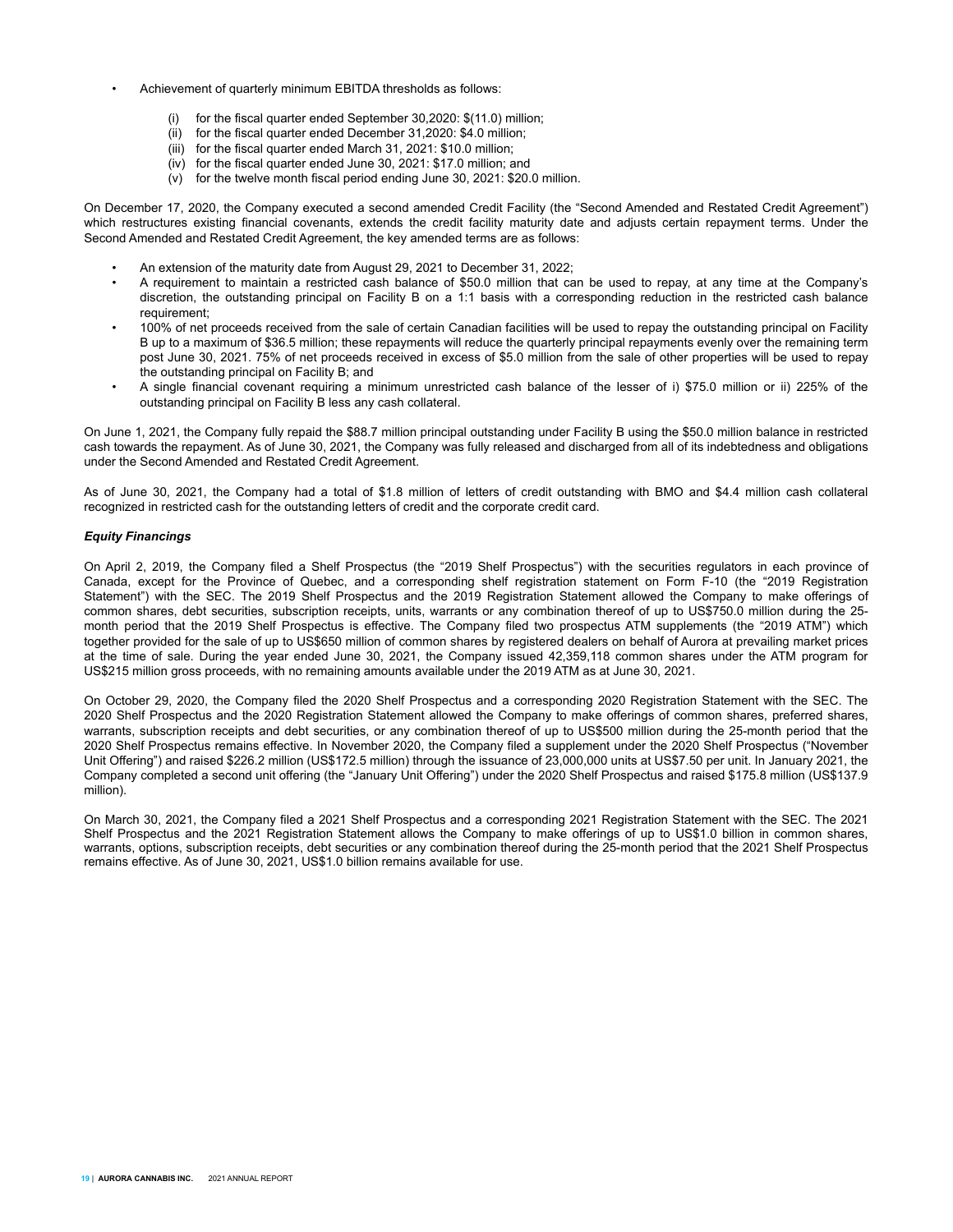# **Cash Flow Highlights**

The table below summarizes the Company's cash flows for the three and twelve months ended June 30, 2021:

|                                                  | Three months ended |                               | Year ended    |                     |  |
|--------------------------------------------------|--------------------|-------------------------------|---------------|---------------------|--|
| $(s$ thousands)                                  | June 30, 2021      | June 30, 2020 <sup>(1)'</sup> | June 30, 2021 | June 30, 2020 $(1)$ |  |
|                                                  | Φ                  |                               |               | S                   |  |
| Cash (used in) provided by operating activities  | 19.423             | (56, 703)                     | (210, 577)    | (342, 142)          |  |
| Cash (used in) provided by investing activities  | 11,539             | 1,180                         | (26,905)      | (245, 430)          |  |
| Cash (used in) provided by financing activities  | (59, 100)          | (5,068)                       | 521.954       | 582.562             |  |
| Effect of foreign exchange                       | (20, 643)          | (7, 438)                      | (25, 194)     | (5,538)             |  |
| Increase (decrease) in cash and cash equivalents | (48, 781)          | (68,029)                      | 259.278       | (10, 548)           |  |

**(1)** Amounts have been retroactively recast for the biological assets and inventory non-material prior period error. Refer to the "*Change in Accounting Policies and Estimates*" section below for further detail.

Cash provided by operating activities for the three months ended June 30, 2021 increased by \$76.1 million as compared to the same period in prior year. The increase was primarily attributable to a decrease in operational spending as a result of the business transformation plan announced on February 6, 2020 and June 23, 2020, offset by a \$83.2 million changes in non-cash working capital. The decrease in non-cash working capital is mainly driven by (i) \$76.6 million increase in biological assets and inventory which includes the impact of \$91.8 million inventory impairment from prior year; (ii) \$33.8 million increase in accounts receivable; offset by (iii) \$17.5 million increase in accounts payable; and (iv) \$10.7 million increase in other current liabilities.

Cash used in operating activities for the year ended June 30, 2021 decreased by \$131.6 million as compared to the year ended June 30, 2020. This was primarily attributable to a reduction in operational spending and a lower headcount as a result of the business transformation plan as well as \$7.2 million in changes in non-cash working capital over prior year. The decrease in non-cash working capital is mainly driven by (i) a \$47.8 million increase in accounts receivable; (ii) a \$5.7 million decrease in accounts payable and accrued liabilities; offset by (iii) a \$34.8 million decrease in biological assets and inventory which includes the impact of \$84.7 million (year ended June 30, 2020 - \$94.9 million) inventory impairment; and (iv) a \$10.9 million increase in other current liabilities.

Cash provided by investing activities for the three months ended June 30, 2021 increased by \$10.4 million as compared to the same period in prior year. The increase was primarily attributable to (i) a \$22.7 million decrease in property, plant and equipment expenditures; (ii) a \$12.6 million increase in proceeds generated from disposals of property, plant and equipment; (iii) \$3.6 million proceeds received from a government grant related to the co-generation project at Aurora River; offset by (iv) \$21.7 million decrease in proceeds generated from the sale of investments; and (v) \$6.7 million increase in investments outlays during the period.

Cash used in investing activities for the year ended June 30, 2021 decreased by \$218.5 million as compared to the year ended June 30, 2020. The decrease was primarily attributable to (i) a \$295.7 million decrease in property, plant and equipment expenditures; (ii) a \$18.0 million increase in proceeds received from the disposal of property, plant, and equipment; (iii) \$3.6 million proceeds received from a government grant; offset by (iv) \$100.4 million decrease in proceeds received from the disposal of investments.

Cash used in financing activities for the three months ended June 30, 2021 increased by \$54.0 million as compared to the same period in prior year. The increase was primarily attributable to (i) a \$30.9 million increase in cash used for the repayment of loans mostly as a result of the full settlement and discharge of our BMO Credit Facility in Q4 2021 at the Company's discretion; (ii) \$47.8 million decrease in shares issued for cash; offset by (iii) a \$30.6 million reduction in restricted cash.

Cash provided by financing activities for the year ended June 30, 2021 decreased by \$60.6 million as compared to the year ended June 30, 2020. The decrease was primarily attributable to (i) a \$86.4 million decrease in proceeds from long-term loans; (ii) \$65.5 million increase in the use of restricted cash; offset by (iii) \$90.5 million increase in shares issued for cash.

# **Capital Expenditures**

The Company's major capital expenditures for the Q4 2021 primarily consisted of (i) construction activities at the German production facility, (ii) activities to prepare the Polaris facility for manufacturing, and (iii) enhancements at Aurora Sky. We are simplifying our network and focusing on our core sites to transform Aurora into a company that delivers earnings both in the short-term and long-term. During the year ended June 30, 2021, capital expenditures, including intangible assets and net of disposals, was \$33.8 million. Additionally, management has applied for a \$9.4 million government grant related to its co-generation project at the Aurora River facility to offset the capital expenditures, of which \$3.6 million was received as of June 30, 2021.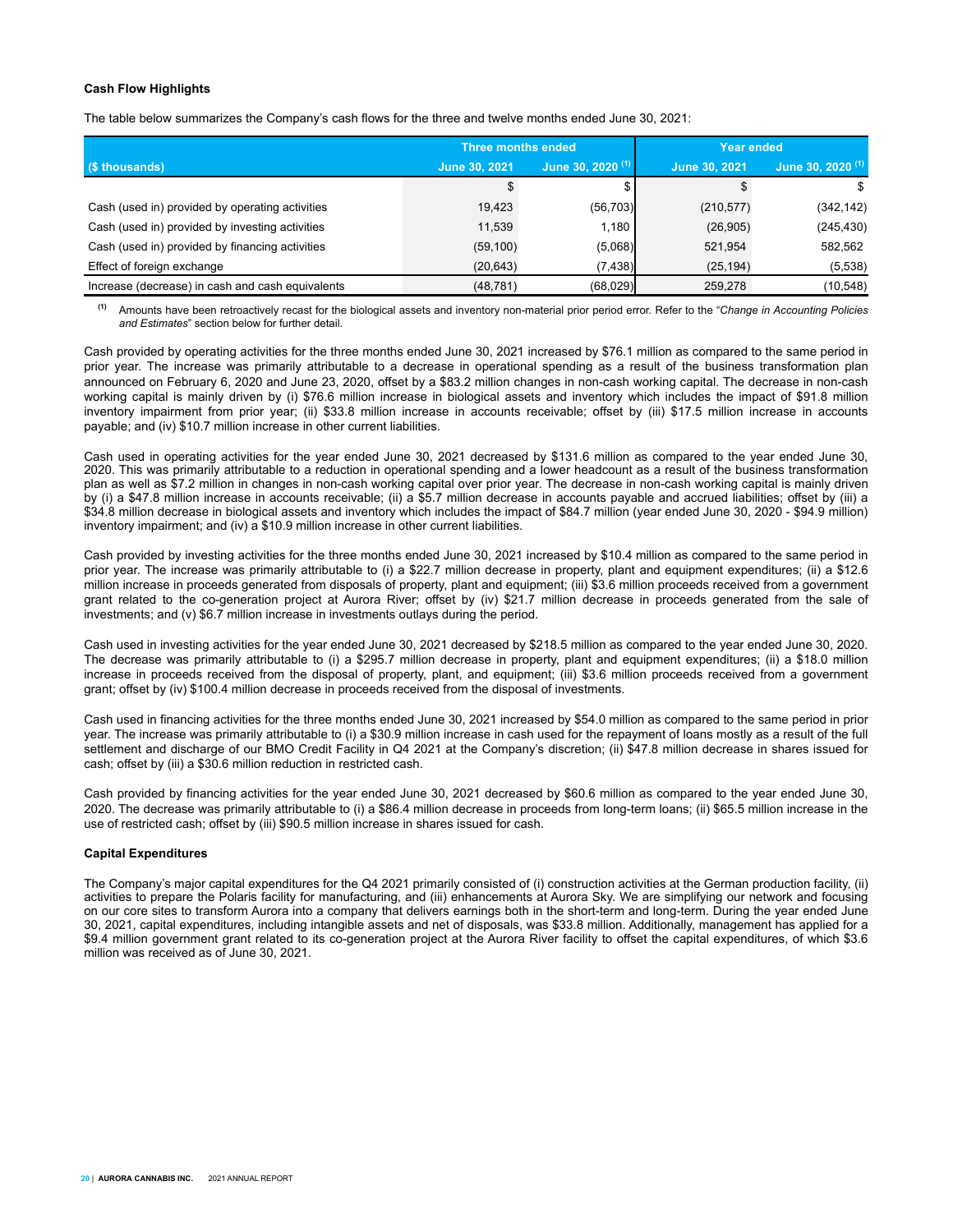# **Contractual Obligations**

As at June 30, 2021, the Company had the following contractual obligations:

|                                          |              |               | Over 1 year | Over 3 years |             |
|------------------------------------------|--------------|---------------|-------------|--------------|-------------|
| $(s$ thousands)                          | <b>Total</b> | $\leq$ 1 year | to 3 years  | to 5 years   | $> 5$ years |
|                                          |              | \$            | \$          | \$           | \$          |
| Accounts payable and accrued liabilities | 57.944       | 57.944        |             |              |             |
| Convertible notes and interest (1)       | 498.229      | 23,522        | 474.707     |              |             |
| Lease liabilities (2)                    | 144.034      | 10.227        | 26.352      | 20.902       | 86.553      |
| Contingent consideration payable (3)     | 31.240       | 31.240        |             |              |             |
| Capital commitments <sup>(4)</sup>       | 2.007        | 2.007         |             |              |             |
| Purchase commitments <sup>(5)</sup>      | 8,092        | 2.066         | 4,132       | 1.894        |             |
| Business acquisition retention payments  | 5,597        | 2,498         | 3.099       |              |             |
| Total contractual obligations            | 747.143      | 129.504       | 508.290     | 22.796       | 86.553      |

(1) Assumes the principal balance outstanding at June 30, 2021 remains unconverted and includes the estimated interest payable until the maturity date.

(2) Includes interest payable until maturity date.<br>(3) Includes  $$0.1$  million payable in each with the

(3) Includes \$0.1 million payable in cash, with the remainder payable in cash, shares, or a combination of both at Aurora's sole discretion.

(4) Relates to remaining commitments that the Company has made to vendors for equipment purchases and capital projects pertaining to existing construction.<br>(5) Bolates to a manufacturing agreement with Capcium for the enc Relates to a manufacturing agreement with Capcium for the encapsulation of softgels.

#### **Contingencies**

From time to time, the Company and/or its subsidiaries may become defendants in legal actions and the Company intends to take appropriate action with respect to any such legal actions, including by defending itself against such legal claims as necessary. Other than the claims described below, as of the date of this report, Aurora is not aware of any other material or significant claims against the Company.

On November 21, 2019, a purported class action proceeding was commenced in the United States District Court for the District of New Jersey against the Company and certain of its directors and officers on behalf of persons or entities who purchased, or otherwise acquired, publicly traded Aurora securities between October 23, 2018 and January 6, 2020. The complaint(s) alleges, inter alia, that the Company and certain of its officers and directors violated the federal securities laws by making false or misleading statements, materially overstated the demand and potential market for the Company's consumer cannabis products; that the Company's ability to sell products had been materially impaired by extraordinary market oversupply, that the Company's spending growth and capital commitments were slated to exceed our revenue growth; that the Company had violated German law mandating that companies receive special permission to distribute medical products exposed to regulated irradiation techniques, and that the foregoing, among others, had negatively impacted the Company's business, operations, and prospects and impaired the Company's ability to achieve profitability. A motion to dismiss was filed on November 20, 2020 and granted by the court on July 7, 2021, however, the plaintiffs were given an opportunity to file an amended complaint no later than September 7, 2021. Pursuant to the July 7, 2021 order, the plaintiffs filed an amended complaint on September 7, 2021. The amended complaint makes new allegations pertaining to certain financial misrepresentation and improper revenue recognition by the Company, which allegations the Company is reviewing in preparing for its response to the amended complaint. While this matter is ongoing, the Company disputes the allegations and intends to continue to vigorously defend against the claims. Estimating an amount or range of possible losses resulting from litigation proceedings is inherently difficult, particularly where the matters involve indeterminate claims for monetary damages and are in the stages of the proceedings where key factual and legal issues have not been resolved. For these reasons, we are currently unable to predict the ultimate timing or outcome of or reasonably estimate the possible losses or a range of possible losses resulting from the matters described above. No provision has been recognized as at June 30, 2021 (June 30, 2020 - nil).

The Company and its subsidiary, Aurora Cannabis Enterprises Inc., have been named in a purported class action proceeding which commenced on June 18, 2020 in the Province of Alberta in relation to the alleged mislabeling of cannabis products with inaccurate THC/CBD content. The class action involves a number of other parties including Aleafia Health Inc., Hexo Corp, Tilray Canada Ltd., among others, and alleges that upon laboratory testing, certain cannabis products were found to have lower THC potency than the labeled amount, suggesting, among other things, that plastic containers may be leeching cannabinoids. While this matter is ongoing, the Company disputes the allegations and intends to vigorously defend against the claims. Estimating an amount or range of possible losses resulting from litigation proceedings is inherently difficult, particularly where the matters involve indeterminate claims for monetary damages and are in the stages of the proceedings where key factual and legal issues have not been resolved. For these reasons, we are currently unable to predict the ultimate timing or outcome of or reasonably estimate the possible losses or a range of possible losses resulting from the matter described above. No provision has been recognized as at June 30, 2021 (June 30, 2020 - nil).

A claim was commenced by a party to a former term sheet on June 15, 2020 with the Queen's Bench of Alberta against Aurora and a former officer alleging a claim of breach of obligations under said term sheet, with the plaintiff seeking \$18.0 million in damages. While this matter is ongoing, the Company believes the action to be without merit and intends to defend the claim. No provision has been recognized as of June 30, 2021 (June 30, 2020 - nil).

A claim was commenced on June 17, 2020 against Aurora by a former consultant of MedReleaf regarding stock options that were believed by the plaintiff to be granted prior to MedReleaf's Initial Public Offering. These options were not on the records of MedReleaf at the time of due diligence or acquisition and, as such, no options were granted on closing of the acquisition. As of June 30, 2021, the Company had fully settled this claim for \$1.3 million and is recognized in legal settlement and contract termination fees in the statement of comprehensive loss for the year ended June 30, 2021.

On August 10, 2020, a purported class action lawsuit was filed with the Queen's Bench of Alberta against Aurora and certain executive officers in the Province of Alberta on behalf of persons or entities who purchased, or otherwise acquired, publicly traded Aurora securities and suffered losses as a result of Aurora releasing statements containing misrepresentations during the period of September 11, 2019 and December 21,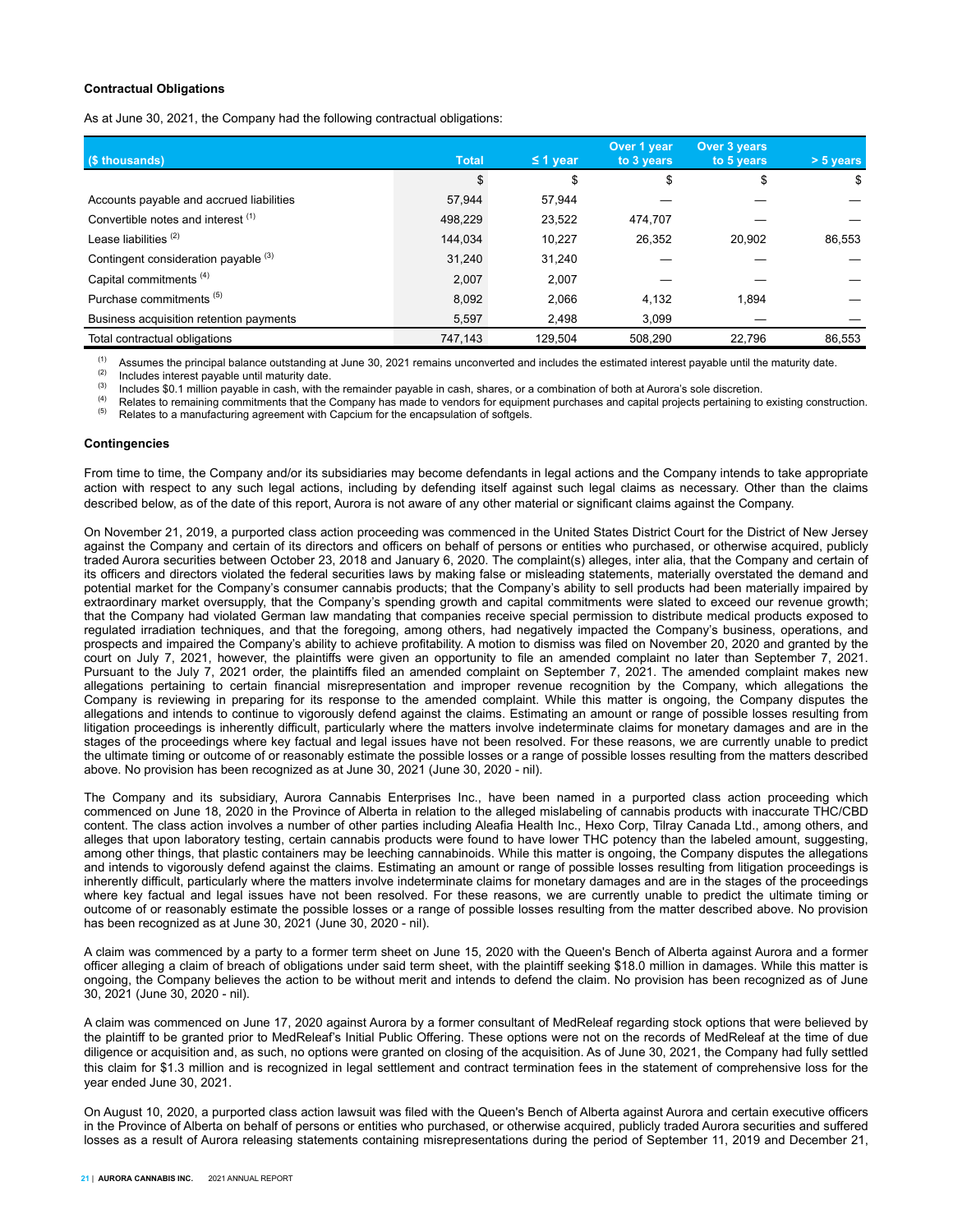<span id="page-21-0"></span>2019. The Company disputes the allegations and intends to vigorously defend against the claims. Estimating an amount or range of possible losses resulting from litigation proceedings is inherently difficult, particularly where the matters involve indeterminate claims for monetary damages and are in the stages of the proceedings where key factual and legal issues have not been resolved. For these reasons, we are currently unable to predict the ultimate timing or outcome of or reasonably estimate the possible losses or a range of possible losses resulting from the matter described above. No provision has been recognized as at June 30, 2021 (June 30, 2020 - nil).

On October 2, 2020, a purported class action lawsuit was commenced in the United States District Court for the District of New Jersey against the Company and certain executive officers on behalf of persons or entities who purchased or otherwise acquired Aurora securities between February 13, 2020 and September 4, 2020. The complaint alleges, inter alia, that the Company and certain executive officers violated the federal securities laws by making false and/or misleading statements and/or failing to disclose that the Company had significantly overpaid for previous acquisitions and experienced degradation in certain assets, including its production facilities and inventory; the Company's business transformation plan and cost reset failed to mitigate the foregoing issues; it was foreseeable that the Company would record significant goodwill and asset impairment charges; and as a result, the Company's public statements were materially false and misleading. Lead plaintiff and lead counsel have been appointed and we are awaiting filing of their complaint. While this matter is ongoing, the Company disputes the allegations and intends to vigorously defend against the claims. Estimating an amount or range of possible losses resulting from litigation proceedings is inherently difficult, particularly where the matters involve indeterminate claims for monetary damages and are in the stages of the proceedings where key factual and legal issues have not been resolved. For these reasons, we are currently unable to predict the ultimate timing or outcome of or reasonably estimate the possible losses or a range of possible losses resulting from the matters described above. No provision has been recognized as at June 30, 2021 (June 30, 2020 - nil).

The Company was party to an arbitration matter with a third party with respect to a break fee believed to be due by Aurora under an agreement. Binding arbitration in favor of the other company was awarded on September 13, 2020 in the amount of \$3.0 million plus interest and costs, and the payment was made by the Company on October 13, 2020. The settlement amount was recognized in legal settlement and contract termination fees in the statement of comprehensive loss.

On January 4, 2021, a civil claim was filed with the Queen's Bench of Alberta against Aurora and Hempco by a former landlord regarding unpaid rent in the amount of \$8.9 million, representing approximately \$0.4 million for rent in arrears and costs, plus \$8.5 million for loss of rent and remainder of the term. We filed a statement of defense on March 24, 2021. While this matter is ongoing, the Company intends to continue to defend against the claims. No provision has been recognized as of June 30, 2021 (June 30, 2020 - nil).

We are subject to litigation and similar claims in the ordinary course of our business, including claims related to employment, human resources, product liability and commercial disputes. We have received notice of, or are aware of, certain possible claims against us where the magnitude of such claims is negligible, or it is not currently possible for us to predict the outcome of such claims, possible claims or lawsuits due to various factors including: the preliminary nature of some claims; an incomplete factual record; and the unpredictable nature of opposing parties and their demands. Management is of the opinion, based upon legal assessments and information presently available, that it is unlikely that any of these claims would result in liability to the Company, to the extent not provided for through insurance or otherwise, would have a material effect on our consolidated financial statements, other than the claims described above.

# **Off-balance sheet arrangements**

As at the date of this MD&A, the Company has \$1.8 million letters of credit outstanding with BMO. There are no other material off-balance sheet arrangements that have, or are reasonably likely to have, a current or future effect on the financial performance or financial condition of the Company.

# **Related Party Transactions**

The Company's key management personnel have the authority and responsibility for planning, directing and controlling the activities of the Company and consists of the Company's executive management team and management directors. Compensation expense for key management personnel was as follows:

|                                    |        | Years ended June 30, |
|------------------------------------|--------|----------------------|
|                                    | 2021   | 2020                 |
| Short-term employment benefits (1) | 5,022  | 8,118                |
| <b>Termination benefits</b>        | 2,583  | 4,553                |
| Directors' fees (2)                | 458    | 586                  |
| Share-based compensation (3)       | 12.543 | 20.628               |
| Total management compensation (4)  | 20.606 | 33.885               |

<sup>(1)</sup> Short-term employment benefits include salaries, wages, bonuses and non-monetary benefits such as subsidized vehicle costs. Short-term employment benefits are measured at the exchange value, being the amounts agreed to by each party.

(2) Includes meeting fees and committee chair fees.<br>(3) Share bood componentian represent the cont

Share-based compensation represent the contingent consideration, and the fair value of options, restricted share unites, deferred share units and performance share units granted and vested to key management personnel and directors of the Company under the Company's share-based compensation plans (Note 20 of the Financial Statements).

(4) As of June 30, 2021, \$0.8 million is payable or accrued for key management compensation (June 30, 2020 - \$3.8 million).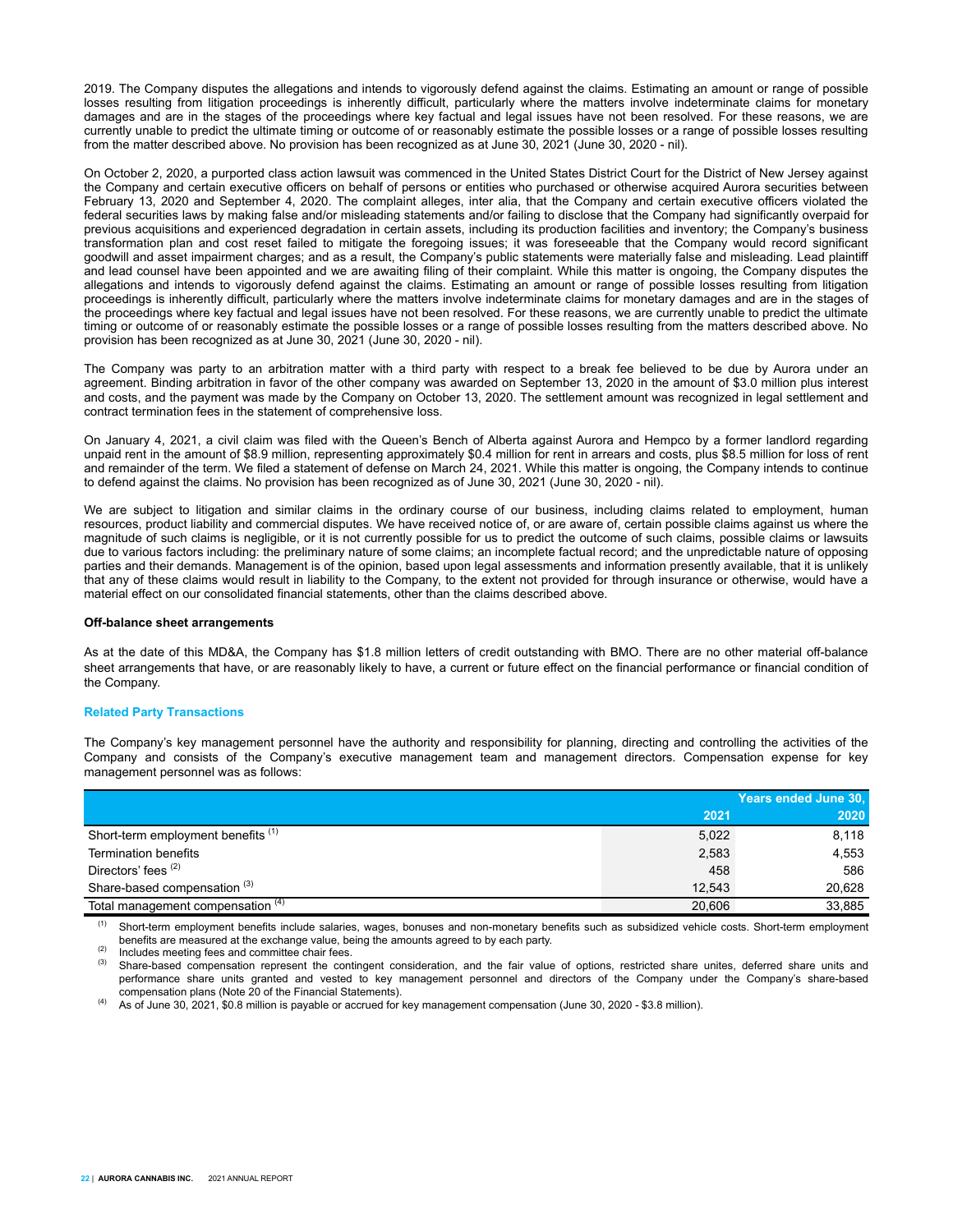<span id="page-22-0"></span>The following is a summary of the significant transactions with related parties:

|                                 |       | Years ended June 30, |
|---------------------------------|-------|----------------------|
|                                 | 2021  | 2020                 |
| Production costs <sup>(1)</sup> | 5,100 | 6,330                |
| Services and advisory fees (2)  |       | 1,247                |
|                                 | 5,100 | 7.577                |

<sup>(1)</sup> Production costs incurred with (i) Capcium Inc. ("Capcium"), a company where Aurora holds significant influence; and (ii) Sterigenics Radiation Technologies ("Sterigenics", formerly Iotron Industries Canada Inc.), an associate of the Company's joint venture company. Aurora does not have the authority or ability to exert power over either Capcium or Sterigenics' financial and/or operating decisions (i.e. control).

(2) Service and advisory fees paid to Lola Ventures Inc. (a company controlled by the former CEO), and Superior Safety Codes (a company controlled by the former CEO and President).

During the year ended June 30, 2021, the Company sold Aurora Hemp Europe to the subsidiary's President and former owner. During the year ended June 30, 2020, the Company sold ALPS back to its former founding owner.

The following amounts were receivable from (payable to) related parties:

|                                                        | June 30, 2021            | June 30, 2020 |
|--------------------------------------------------------|--------------------------|---------------|
| Equipment loan receivable from joint venture (1)       | 10.096                   | 3.242         |
| Production costs with investments in associates (2)(3) | $\overline{\phantom{a}}$ | (1, 365)      |
|                                                        | 10,096                   | 1.877         |

- <sup>(1)</sup> Relates to the purchase of production equipment on behalf of the Company's joint venture, Auralux Enterprises Ltd. ("Auralux"). The loan bears interest at 5% per annum, payable monthly. The loan is to be repaid in installments on an annual basis in an amount equal to 50% of the associate's EBITDA. The unpaid balance of the loan matures 10 years from the funding date.
- <sup>(2)</sup> Production costs incurred with (i) Capcium, a company that manufactures our softgels and in which Aurora holds significant influence in; and (ii) Sterigenics which provides cannabis processing services to the Company and is party to a common joint venture in Auralux. Pursuant to a manufacturing agreement with Capcium, the Company is contractually committed to purchase a minimum number of softgels during calendar 2020 and thereafter. If the Company fails to meet the required purchase minimum, then it is required to pay a penalty fee equal to the difference between the actual purchased quantity and the required purchase minimum multiplied by cost of the softgels. The Company is committed to purchase 40.7 million capsules in calendar 2020, and 20.0 million capsules per calendar year until December 31, 2026. The Company believes that it is more likely than not that the minimum quantity will be met for the 2021 calendar year and as a result, no provision was recognized as of June 30, 2021 (June 30, 2020 - \$0.9 million).

(3) Amounts are due upon the issuance or receipt of invoices, are unsecured and non-interest bearing.

These transactions are in the normal course of operations and are measured at the exchange value being the amounts agreed to by the parties.

# **Critical Accounting Estimates**

The preparation of the Company's Financial Statements under IFRS requires management to make judgments, estimates, and assumptions about the carrying amounts of assets and liabilities that are not readily apparent from other sources. The estimates and associated assumptions are based on historical experience and other factors that are considered to be relevant. Actual results may differ from these estimates.

The estimates and underlying assumptions are reviewed on an ongoing basis. Revisions to accounting estimates are recognized in the period in which the estimate is revised, if the revision affects only that period, or in the period of the revision and future periods, if the revision affects both current and future periods.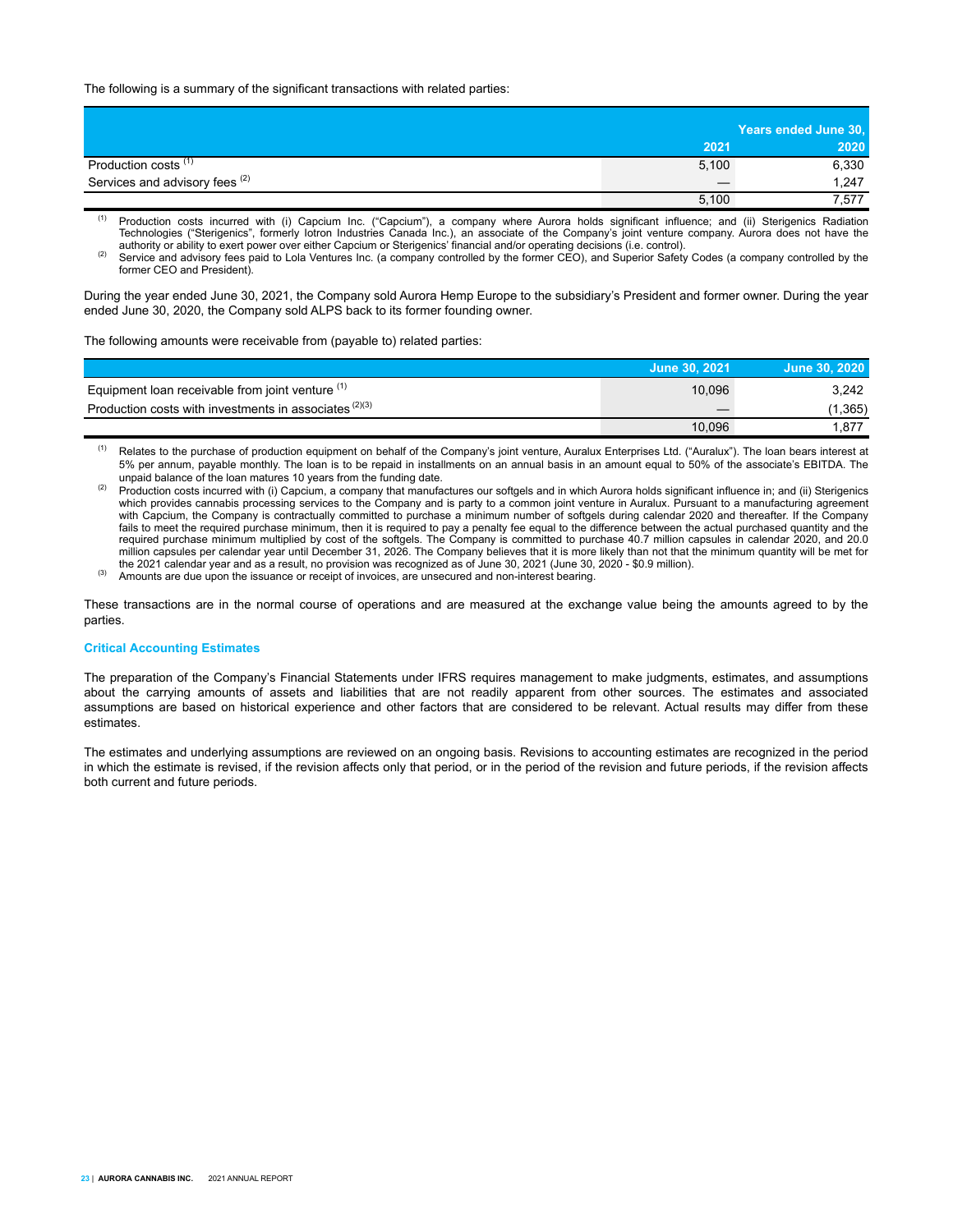Significant judgments, estimates and assumptions that have the most significant effect on the amounts recognized in the Financial Statements are as follows:

# **Biological Assets**

The Company defines biological assets as cannabis plants up to the point of harvest. Biological assets are measured at fair value less costs to sell at the end of each reporting period in accordance with IAS 41 - *Agriculture* using the income approach. The income approach calculates the present value of expected future cash flows from the Company's biological assets using the following key Level 3 assumptions and inputs:

| Inputs and assumptions                           | Description                                                                                                                                                                                                                                                                                                          | Correlation between inputs and fair value                                                                              |
|--------------------------------------------------|----------------------------------------------------------------------------------------------------------------------------------------------------------------------------------------------------------------------------------------------------------------------------------------------------------------------|------------------------------------------------------------------------------------------------------------------------|
| Average selling price per<br>gram                | Represents the average selling price per gram of dried cannabis net of If the average selling price per gram were higher<br>excise taxes, where applicable, for the period for all strains of cannabis (lower), estimated fair value would increase<br>sold, which is expected to approximate future selling prices. | (decrease).                                                                                                            |
| Average attrition rate                           | Represents the weighted average number of plants culled at each stage of If the average attrition rate was lower (higher),<br>production.                                                                                                                                                                            | estimated fair value would increase (decrease).                                                                        |
| Weighted average yield per<br>plant              | Represents the weighted average number of grams of dried cannabis If the average yield per plant was higher (lower),<br>inventory expected to be harvested from each cannabis plant.                                                                                                                                 | estimated fair value would increase (decrease).                                                                        |
| Standard cost per gram to<br>complete production | Based on actual production costs incurred divided by the grams produced If the standard cost per gram to complete<br>in the period.                                                                                                                                                                                  | production was lower (higher), estimated fair value<br>would increase (decrease).                                      |
| Weighted average effective<br>vield              | Represents the estimated loss in fair value due to harvested product not<br>meeting specifications.                                                                                                                                                                                                                  | If the weighted average effective yield were higher<br>(lower), the estimated fair value would increase<br>(decrease). |
| Stage of completion in the<br>production process | Calculated by taking the weighted average number of days in production If the number of days in production was higher<br>over a total average grow cycle of approximately twelve weeks.                                                                                                                              | (lower), estimated fair value would increase<br>(decrease)                                                             |

Significant assumptions used in the fair value of biological assets include (i) the average selling price per gram; (ii) the weighted average yield per plant; (iii) weighted average effective yield; and (iv) the standard cost per gram to complete production. Refer to Note 9 for sensitivities and the impact of changes to these significant assumptions on the fair value of biological assets.

Production costs are capitalized to biological assets and include all direct and indirect costs relating to biological transformation. Costs include direct costs of production, such as labor, growing materials, as well as indirect costs such as indirect labor and benefits, quality control costs, depreciation on production equipment, and overhead expenses including rent and utilities.

# **Inventory**

Cannabis Inventory is transferred from biological assets at fair value less costs to sell at the point of harvest, which becomes the deemed cost. By-products, such as trim, are measured at their net-realizable-value ("NRV") at point of harvest which is deducted from the total deemed cost to give a net cost for the primary product. Any subsequent post-harvest costs are capitalized to Cannabis Inventory to the extent that the cost is less than NRV. NRV for work-in-process ("WIP") and finished Cannabis Inventory is determined by deducting estimated remaining conversion/completion costs and selling costs from the estimated sale price achievable in the ordinary course of business. Products for resale, consumable supplies and accessories are initially recognized at cost and subsequently valued at the lower of cost and NRV. The Company uses judgment in determining the NRV of inventory. When assessing NRV, the Company considers the impact of price fluctuation, inventory spoilage, inventory excess, age, and damage.

# **Leases**

The lease liability and right-of-use asset valuation is based on the present value of the lease payments over the lease term. The lease term is determined as the non-cancellable term of the lease, which may include options to extend or terminate the lease when it is reasonably certain that we will exercise that option. We apply judgment in evaluating whether it is reasonably certain whether or not to exercise the option to extend or terminate the lease, and any modifications to the lease term will result in the revaluation of the lease. The present value of the lease payments is dependent on the incremental borrowing rate used, which we apply estimates in determining the rates.

# **Estimated useful life of property, plant and equipment**

Depreciation of property, plant and equipment is dependent upon estimates of useful lives and residual values which are determined through the exercise of judgment. Residual values, useful lives and depreciation methods are reviewed annually for relevancy and changes are accounted for prospectively. The assessment of any impairment of these assets is dependent upon estimates of recoverable amounts that take into account factors such as economic conditions, market conditions and the useful lives of the assets.

# **Impairment of property, plant and equipment**

The Company assesses impairment of property, plant and equipment when an impairment indicator arises (e.g. change in use or discontinued use, obsolescence or physical damage). When the asset does not generate cash inflows that are largely independent of those from other assets or group of assets, the asset is tested at the cash generating unit ("CGU") level. In assessing impairment, the Company compares the carrying amount of the asset or CGU to the recoverable amount, which is determined as the higher of the asset or CGU's fair value less costs of disposal and its value-in-use. Value-in-use is assessed based on the estimated future cash flows, discounted to their present value using a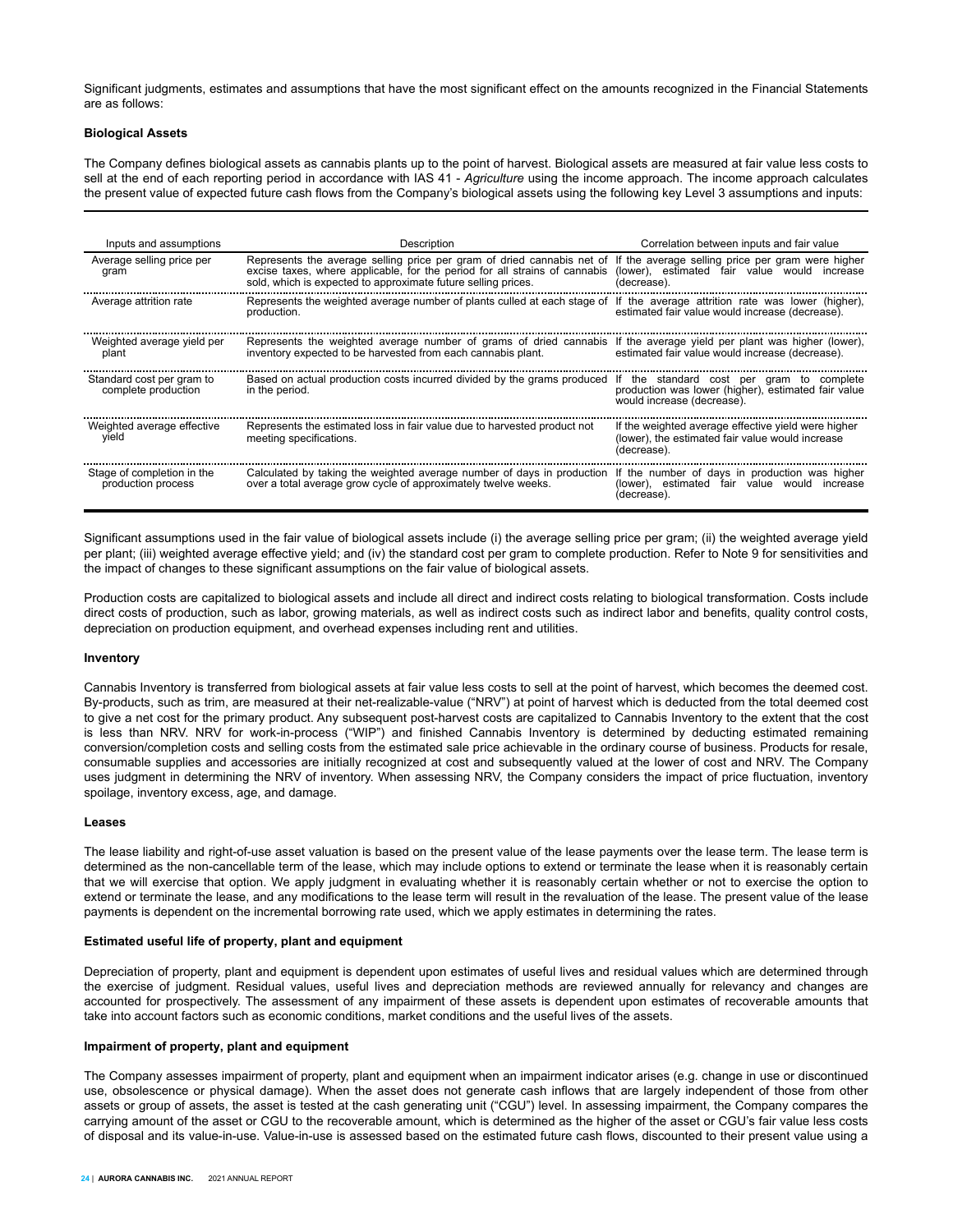pre-tax discount rate that reflects applicable market and economic conditions, the time value of money and the risks specific to the asset. An impairment loss is recognized whenever the carrying amount of the asset or CGU exceeds its recoverable amount and is recorded in the consolidated statements of comprehensive loss.

#### **Impairment of investments in associates and joint ventures**

Investments in associates and joint ventures are assessed for indicators of impairment at each period end. An impairment test is performed when there is objective evidence of impairment, such as significant adverse changes in the environment in which the equity-accounted investee operates or there is a significant or prolonged decline in the fair value of the investment below its carrying amount. An impairment loss is recorded when the recoverable amount is lower than the carrying amount. An impairment loss is reversed if the reversal is related to an event occurring after the impairment loss is recognized. Reversals of impairment losses are recognized in profit or loss and are limited to the original carrying amount under the equity method as if no impairment had been recognized for the asset in prior periods. The Company uses judgment in assessing whether impairment has occurred or a reversal is required as well as the amounts of such adjustments.

#### **Impairment of intangible assets and goodwill**

Goodwill and intangible assets with an indefinite life or not yet available for use are tested for impairment annually, and whenever events or circumstances that make it more likely than not that an impairment may have occurred, such as a significant adverse change in the business climate or a decision to sell or dispose all or a portion of a reporting unit. Finite life intangible assets are tested whenever there is an indication of impairment.

Goodwill and indefinite life intangible assets are tested for impairment by comparing the carrying value of each CGU containing the assets to its recoverable amount. Goodwill is allocated to CGUs or groups of CGU's for impairment testing based on the level at which it is monitored by management, and not at a level higher than an operating segment. Goodwill is allocated to those CGUs or groups of CGUs expected to benefit from the business combination from which the goodwill arose, which requires the use of judgment.

An impairment loss is recognized for the amount by which the CGU's carrying amount exceeds it recoverable amount. The recoverable amounts of the CGUs' assets have been determined based on either fair value less costs of disposal or value-in-use method. There is a material degree of uncertainty with respect to the estimates of the recoverable amounts of the CGU, given the necessity of making key economic assumptions about the future. Impairment losses recognized in respect of a CGU are first allocated to the carrying value of goodwill and any excess is allocated to the carrying value of assets in the CGU. Any impairment is recorded in profit and loss in the period in which the impairment is identified. A reversal of an asset impairment loss is allocated to the assets of the CGU on a pro rata basis. In allocating a reversal of an impairment loss, the carrying amount of an asset shall not be increased above the lower of its recoverable amount and the carrying amount that would have been determined had no impairment loss been recognized for the asset in prior period. Impairment losses on goodwill are not subsequently reversed.

#### **Business combinations**

In determining the fair value of all identifiable assets acquired and liabilities assumed, the most significant estimates generally relate to contingent consideration and intangible assets. Management exercises judgment in estimating the probability and timing of when earn-outs are expected to be achieved, which is used as the basis for estimating fair value. Identified intangible assets are fair valued using appropriate valuation techniques which are generally based on a forecast of the total expected future net cash flows of the acquiree. Valuations are highly dependent on the inputs used and assumptions made by management regarding the future performance of these assets and any changes in the discount rate applied.

#### **Share purchase warrants**

Warrants issued in foreign currencies are classified as derivative liabilities. Upon exercise, in exchange for a fixed amount of common shares, the expected cash receivable is variable due to changes in foreign exchange rates. The fair value of foreign currency share purchase warrants is determined using the quoted market price on the valuation date, which is a Level 1 input.

#### **Share-based compensation**

Depending on the complexity of the specific stock option and warrant terms, the fair value of options and warrants is calculated using either the Black-Scholes option pricing model or the Binomial model. When determining the fair value of stock options and warrants, management is required to make certain assumptions and estimates related to expected lives, volatility, risk-free rate, future dividend yields and estimated forfeitures at the initial grant date. Changes in assumptions used to estimate fair value could result in materially different results.

#### **Deferred tax assets**

Significant estimates are required in determining the Company's provision for income taxes and uncertain tax positions. Some of these estimates are based on interpretations of existing tax laws or regulations. Various internal and external factors may have favorable or unfavorable effects on the Company's future effective tax rate. These factors include, but are not limited to, changes in tax laws, regulations and/or rates, changing interpretations of existing tax laws or regulations, changes in estimates of prior years' items, results of tax audits by tax authorities, future levels of research and development spending, changes in estimates related to repatriation of undistributed earnings of foreign subsidiaries, and changes in overall levels of pre-tax earnings. The assessment of whether or not a valuation allowance is required on deferred tax assets often requires significant judgment with regard to management's assessment of the long-range forecast of future taxable income and the evaluation of tax planning initiatives. Adjustments to the deferred tax valuation allowances are made to earnings in the period when such assessments are made.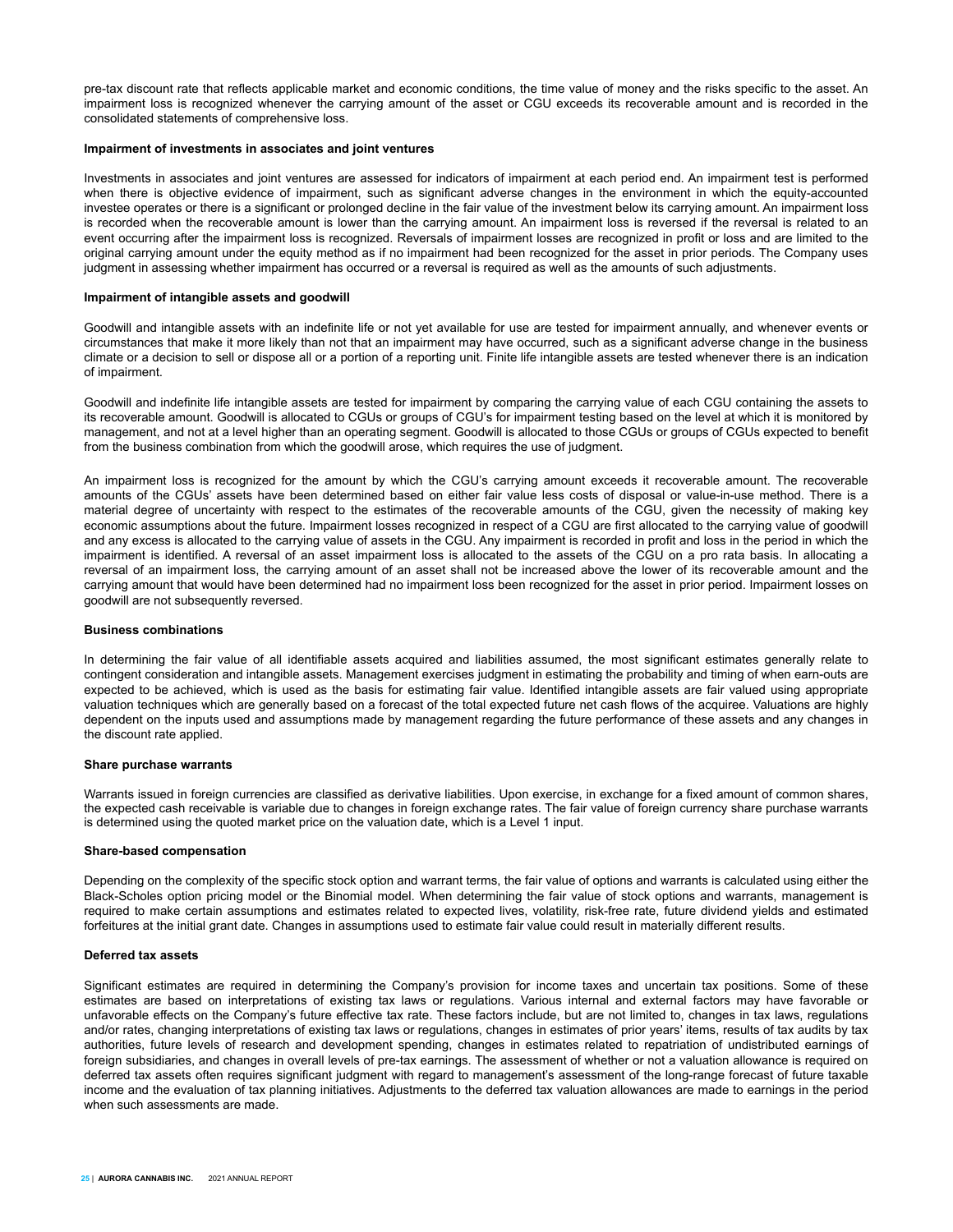#### <span id="page-25-0"></span>**Fair value of financial instruments**

The individual fair values attributed to the different components of a financing transaction, notably marketable securities, derivative financial instruments, convertible debentures and loans, are determined using valuation techniques. The Company uses judgment to select the methods used to make certain assumptions and derive estimates. Significant judgment is also used when attributing to fair values to each component of a transaction upon initial recognition, measuring fair values for certain instruments on a recurring basis and disclosing the fair values of financial instruments subsequently carried at amortized cost. These valuation estimates could be significantly different because of the use of judgment and the inherent uncertainty in estimating the fair value of instruments that are not quoted or observable in an active market. Information about valuation techniques and inputs used in determining the fair value of financial instruments is disclosed in Note 29 of the Financial Statements.

# **Change in Accounting Estimates**

# **Biological Assets and Inventory Non-Material Prior Period Error**

During the year ended June 30, 2021, a non-material error was identified in the valuation methodology for biological assets. As part of the fair value measurement, management incorporated the cannabis plant's stage of growth in determining the FVLCS. In the period of harvest, the balance in biological assets was transferred directly to inventory at the average 48% stage of growth without adjusting for the incremental fair value to grow the plant through the full lifecycle. The Company now includes the incremental fair value of the plants in the valuation and transfers the biological assets to inventory at the full stage of growth at the point of harvest. Additionally, the Company revised certain key inputs used in determining FVLCS, including the incorporation of an effective yield factor based on the potency of cannabis produced. These changes primarily impacted unrealized fair value gains on biological assets and changes in fair value of inventory sold, both of which are noncash impacts and are not material to the Company.

Management evaluated the materiality of the errors, both quantitatively and qualitatively, and concluded that the changes were not material to the consolidated financial statements taken as a whole for any prior period. The Company has revised opening deficit and corrected the error by recasting the prior period information in these consolidated financial statements. The following is a summary of the impacts to the statement of financial position, the statement of comprehensive loss, and the statement of cash flows for the year ended June 30, 2020, prior to the impact of discontinued operations (refer to Note 12(b) in the Financial Statements):

|                                                     | June 30, 2020<br>As previously reported | <b>Biological Assets and</b><br><b>Inventory Adjustments</b> | June 30, 2020<br>Recasted |
|-----------------------------------------------------|-----------------------------------------|--------------------------------------------------------------|---------------------------|
| <b>Consolidated Statement of Financial Position</b> |                                         |                                                              |                           |
| <b>Biological assets</b>                            | 35,435                                  | (17, 278)                                                    | 18.157                    |
| Inventory                                           | 121.827                                 | 14.053                                                       | 135,880                   |
| Deferred tax liability                              | (3,946)                                 |                                                              | (3,946)                   |
| Deficit                                             | (3,592,786)                             | (3,225)                                                      | (3,596,011)               |

|                                                               | June 30, 2020<br>As previously reported | <b>Biological Assets and</b><br><b>Inventory Adjustments</b> | June 30, 2020<br>Recasted |
|---------------------------------------------------------------|-----------------------------------------|--------------------------------------------------------------|---------------------------|
| <b>Consolidated Statement of Comprehensive Loss</b>           |                                         |                                                              |                           |
| Cost of sales                                                 | 277.234                                 | 9.167                                                        | 286.401                   |
| Gross profit (loss) before fair value adjustments             | 1.672                                   | (9, 167)                                                     | (7, 495)                  |
| Changes in fair value of inventory sold                       | 91,825                                  | 57.274                                                       | 149.099                   |
| Unrealized gain on changes in fair value of biological assets | (56, 614)                               | (68, 834)                                                    | (125, 448)                |
| Gross loss                                                    | (33, 539)                               | 2.393                                                        | (31, 146)                 |
| Deferred tax recovery                                         | (78, 303)                               | 1.416                                                        | (76, 887)                 |
| Net loss from continuing operations                           | (3,300,493)                             | 977                                                          | (3,299,516)               |
| Net loss attributable to Aurora shareholders                  | (3,283,671)                             | 977                                                          | (3,282,694)               |
| Loss per share (basic and diluted)                            | (\$33.94)                               | \$0.01                                                       | (\$33.93)                 |

|                                                               | June 30, 2020<br>As previously reported | <b>Biological Assets and</b><br><b>Inventory Adjustments</b> | June 30, 2020<br>Recasted |
|---------------------------------------------------------------|-----------------------------------------|--------------------------------------------------------------|---------------------------|
| <b>Consolidated Statement of Cash Flows</b>                   |                                         |                                                              |                           |
| Unrealized gain on changes in fair value of biological assets | (56, 614)                               | (68, 834)                                                    | (125,448)                 |
| Changes in fair value of inventory sold                       | 91.825                                  | 57.274                                                       | 149.099                   |
| Deferred tax recovery                                         | (78, 303)                               | 1.416                                                        | (76, 887)                 |
| Changes in non-cash working capital                           | 7.643                                   | 8.499                                                        | 16.142                    |
| Net cash used in operating activities                         | (337,952)                               |                                                              | (337,952)                 |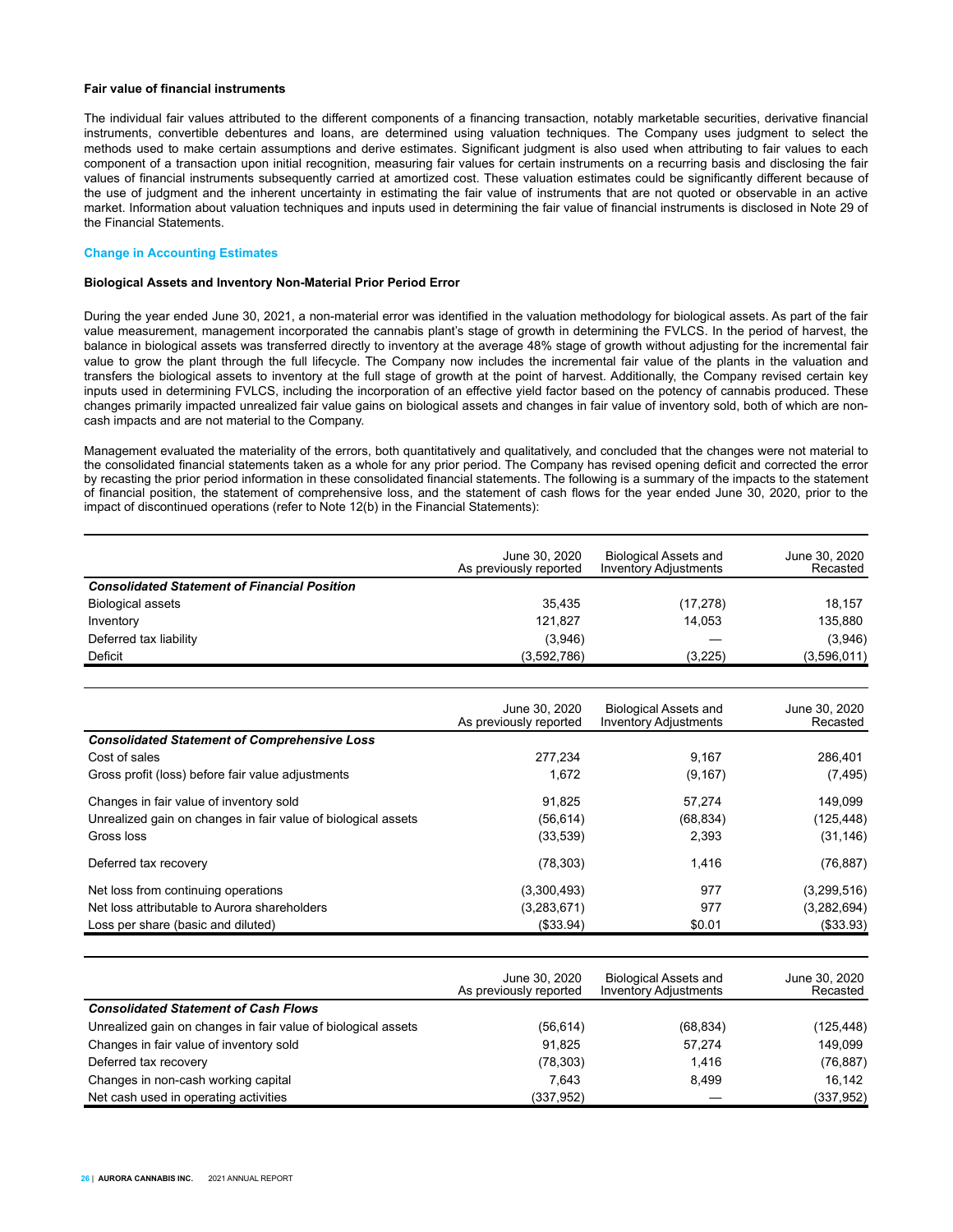#### <span id="page-26-0"></span>**New or Amended Standards Effective July 1, 2020**

# **Amendments to IFRS 3: Definition of a Business**

In October 2018, the IASB issued "*Definition of a Business (Amendments to IFRS 3)*". The amendments clarify the definition of a business, with the objective of assisting entities to determine whether a transaction should be accounted for as a business combination or as an asset acquisition. The amendment provides an assessment framework to determine when a series of integrated activities is not a business. The amendments are effective for business combinations occurring on or after the beginning of the first annual reporting period beginning on or after January 1, 2020. The Company adopted the Amendments to IFRS 3 effective July 1, 2020 with no impact to the Company's consolidated financial statements.

#### **Amendments to IFRS 9, IAS 39 and IFRS 7: Interest Rate Benchmark Reform**

The amendments revise the existing requirements for hedge accounting and are designed to support the provision of useful financial information by companies during the period of uncertainty arising from the phasing out of interest-rate benchmarks such as Interbank Offered Rates ("IBOR"). The amendments modify some specific hedge accounting requirements to provide relief from potential effects of the uncertainty caused by the IBOR reform. In addition, the amendments require companies to provide additional information to investors about their hedging relationships which are directly affected by these uncertainties. The amendments are effective for annual periods beginning on or after January 1, 2020, with earlier application permitted. The Company adopted the Amendments to IFRS 9, IAS 39 and IFRS 7 effective July 1, 2020 with no impact on the Company's consolidated financial statements.

#### **New Accounting Pronouncements**

The following IFRS standards have been recently issued by the IASB. Pronouncements that are irrelevant or not expected to have a significant impact have been excluded.

# **Amendments to IAS 1: Classification of Liabilities as Current or Non-current**

The amendment clarifies the requirements relating to determining if a liability should be presented as current or non-current in the statement of financial position. Under the new requirement, the assessment of whether a liability is presented as current or non-current is based on the contractual arrangements in place as at the reporting date and does not impact the amount or timing of recognition. The amendment applies retrospectively for annual reporting periods beginning on or after January 1, 2022. The Company is currently evaluating the potential impact of these amendments on the Company's consolidated financial statements.

# **Amendments to IAS 12: Deferred Tax related to Assets and Liabilities arising from a Single Transaction**

The amendment narrowed the scope of certain recognition exemptions so that it no longer applies to transactions that, on initial recognition, give rise to equal taxable and deductible temporary differences. An entity applies the amendments to transactions that occur on or after the beginning of the earliest comparative period presented. It also, at the beginning of the earliest comparative period presented, recognizes deferred tax for all temporary differences related to leases and decommissioning obligations and recognizes the cumulative effect of initially applying the amendments as an adjustment to the opening balance of retained earnings (or other component of equity, as appropriate) at that date. The amendment is effective for annual periods beginning on or after January 1, 2023 with early application permitted. The Company is currently evaluating the potential impact of these amendments on the Company's consolidated financial statements.

# **Amendments to IAS 37: Onerous Contracts and the Cost of Fulfilling a Contract**

The amendment specifies that the 'cost of fulfilling' a contract comprises the 'costs that relate directly to the contract'. Costs that relate directly to a contract can either be incremental costs of fulfilling that contract or an allocation of other costs that relate directly to fulfilling contracts. The amendment is effective for annual periods beginning on or after January 1, 2022 with early application permitted. The Company is currently evaluating the potential impact of these amendments on the Company's consolidated financial statements.

#### **Financial Instruments**

Financial instruments are measured either at fair value or at amortized cost. The table below lists the valuation methods used to determine the fair value of each financial instrument.

|                                                                                          | <b>Fair Value Method</b>                                                                                          |
|------------------------------------------------------------------------------------------|-------------------------------------------------------------------------------------------------------------------|
| <b>Financial Instruments Measured at Fair Value</b>                                      |                                                                                                                   |
| Marketable securities                                                                    | Closing market price of common shares as of the measurement date (Level 1)                                        |
| Derivatives                                                                              | Closing market price (Level 1) or Black-Scholes, Binomial, Monte-Carlo & FINCAD<br>valuation model (Level 2 or 3) |
| Contingent consideration payable                                                         | Discounted cash flow model (Level 3)                                                                              |
| Derivative liability                                                                     | Closing market price of warrants (Level 1) or Kynex valuation model (Level 2)                                     |
| <b>Financial Instruments Measured at Amortized Cost</b>                                  |                                                                                                                   |
| Cash and cash equivalents, restricted cash, accounts<br>receivable. Ioan receivable      | Carrying amount (approximates fair value due to short-term nature)                                                |
| Accounts payable and accrued liabilities, other current and<br>long-term liabilities     | Carrying amount (approximates fair value due to short-term nature)                                                |
| Lease receivable, convertible debentures, loans and<br>borrowings, and lease liabilities | Carrying value discounted at the effective interest rate which approximates fair value                            |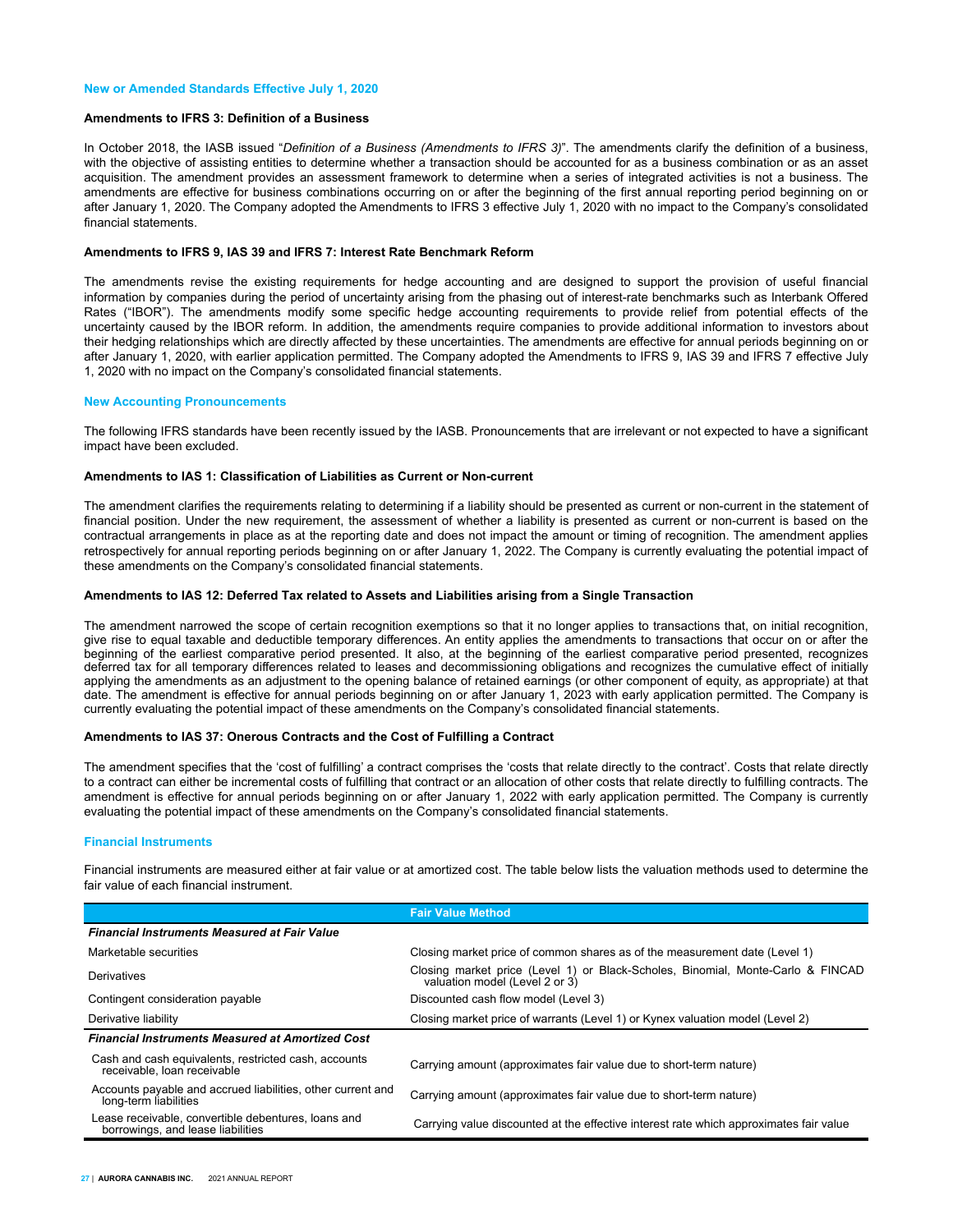# **Summary of Financial Instruments**

The carrying values of the financial instruments as at June 30, 2021 are summarized in the following table:

|                                                 | <b>Amortized Cost</b> | <b>FVTPL</b> | <b>Designated</b><br><b>FVTOCI</b> | <b>Total</b> |
|-------------------------------------------------|-----------------------|--------------|------------------------------------|--------------|
| <b>Financial Assets</b>                         | \$                    | \$           | \$                                 | \$           |
| Cash and cash equivalents                       | 421,457               |              |                                    | 421,457      |
| Restricted cash                                 | 19,394                |              |                                    | 19,394       |
| Accounts receivable, excluding taxes receivable | 54,636                |              |                                    | 54,636       |
| Marketable securities                           |                       |              | 3,751                              | 3,751        |
| Derivatives                                     |                       | 59,382       |                                    | 59,382       |
| Loan receivable                                 | 10,096                |              |                                    | 10,096       |
| Lease receivable                                | 4,256                 |              |                                    | 4,256        |
| <b>Financial Liabilities</b>                    |                       |              |                                    |              |
| Accounts payable and accrued liabilities        | 57,944                |              |                                    | 57,944       |
| Convertible debentures <sup>(1)</sup>           | 327,931               |              |                                    | 327,931      |
| Contingent consideration payable                |                       | 374          |                                    | 374          |
| Other current liabilities                       | 10,874                |              |                                    | 10,874       |
| Lease liabilities                               | 71,619                |              |                                    | 71,619       |
| Derivative liability                            |                       | 91,939       |                                    | 91,939       |
| Other long-term liabilities                     | 104                   |              |                                    | 104          |

 $(1)$  The fair value of convertible notes includes both the debt and equity components.

# **Fair Value Hierarchy**

Financial instruments recorded at fair value are classified using a fair value hierarchy that reflects the significance of the inputs to fair value measurements. The three levels of hierarchy are:

| Level 1 | Unadjusted quoted prices in active markets for identical assets or liabilities;                                    |
|---------|--------------------------------------------------------------------------------------------------------------------|
| Level 2 | Inputs other than quoted prices that are observable for the asset or liability, either directly or indirectly; and |
| Level 3 | Inputs for the asset or liability that are not based on observable market data.                                    |

The following is a summary of financial instruments measured at fair value segregated based on the various levels of inputs:

| (\$ thousands)                                  | Level 1 | Level 2 | Level 3 | <b>Total</b> |
|-------------------------------------------------|---------|---------|---------|--------------|
| As of June 30, 2021                             |         |         |         |              |
| Marketable securities <sup>(1)</sup>            | 3,751   |         |         | 3,751        |
| Derivative assets (1)                           |         | 42,477  | 16,905  | 59,382       |
| Contingent consideration payable <sup>(2)</sup> |         |         | 374     | 374          |
| Derivative liability <sup>(2)</sup>             | 88,860  | 3,079   |         | 91,939       |
|                                                 |         |         |         |              |
| As of June 30, 2020                             |         |         |         |              |
| Marketable securities                           | 6,066   |         | 1,000   | 7,066        |
| Derivative assets                               |         | 37,480  | 16,102  | 53,582       |
| Contingent consideration payable (3)            |         |         | 19,054  | 19,054       |
| Derivative liability $(2)$                      |         | 1,827   |         | 1,827        |

Derivative liability<sup>(2)</sup>

<sup>(1)</sup> For a reconciliation of realized and unrealized gains and losses applicable to financial assets measured at fair value for the year ended June 30, 2021, refer to Notes 7(a) and (b) of the Financial Statements.

(2) For a reconciliation of unrealized gains and losses applicable to financial liabilities measured at fair value for the year ended June 30, 2021, please refer to Note 16(ii) and Note 19(c) of the Financial Statements.

(3) In accordance with *IFRS 3 - Business Combinations*, acquisition date fair values assigned to the Reliva purchase price allocation and goodwill have been adjusted, within the applicable measurement period, where new information is obtained about facts and circumstances that existed at the acquisition date. Refer to Note 13 in the Financial Statements.

During the year ended June 30, 2021, there have been no transfers between fair value levels during the period.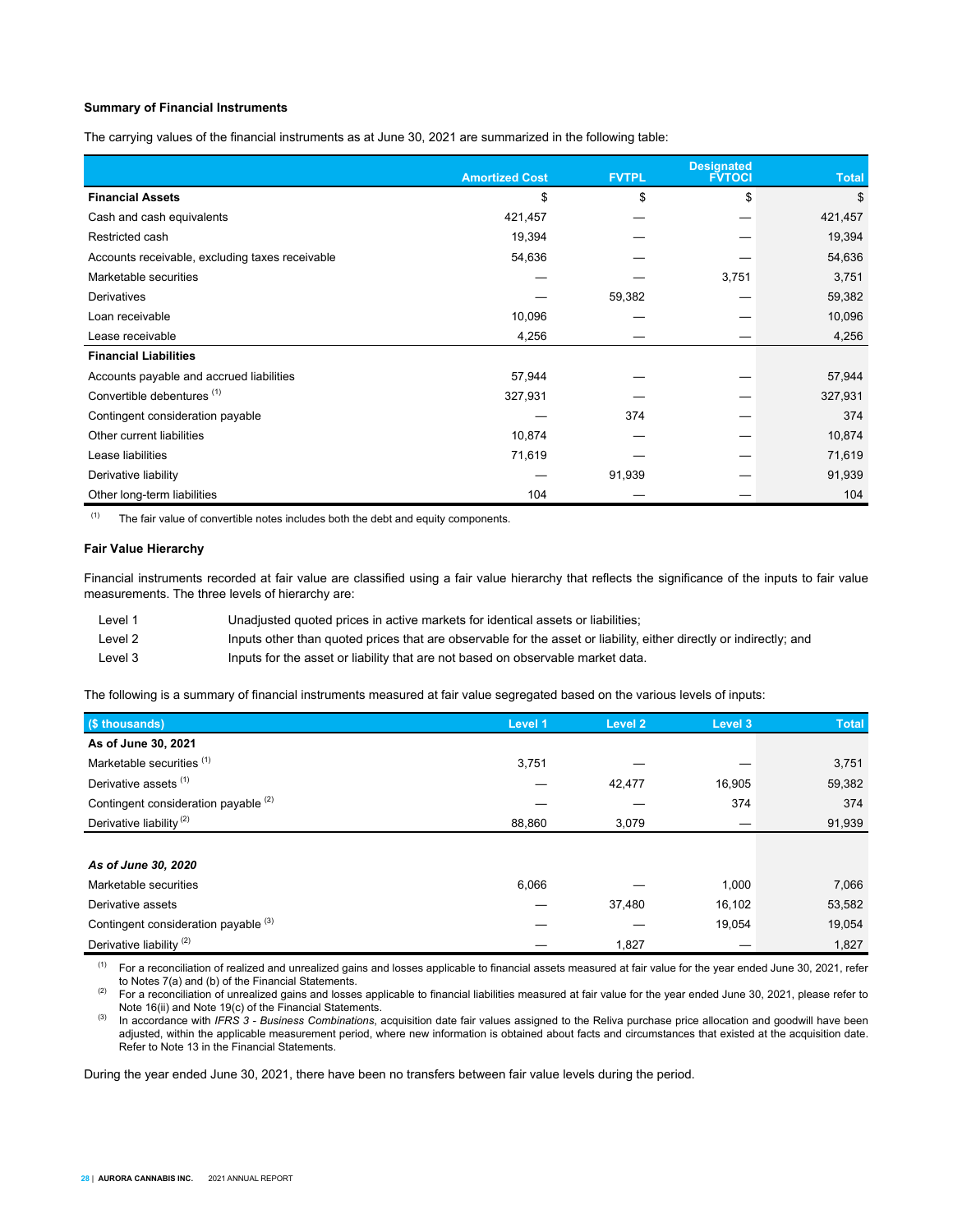#### <span id="page-28-0"></span>**Financial Instruments Risk**

The Company is exposed in varying degrees to a variety of financial instrument related risks. The Board mitigates these risks by assessing, monitoring and approving the Company's risk management processes.

# **Credit risk**

Credit risk is the risk of a potential loss to the Company if a customer or third party to a financial instrument fails to meet its contractual obligations. The Company is moderately exposed to credit risk from its cash and cash equivalents, accounts receivable and loans receivable. The risk exposure is limited to their carrying amounts reflected on the statement of financial position. The risk for cash and cash equivalents is mitigated by holding these instruments with highly rated Canadian financial institutions. As the Company does not invest in asset-backed deposits or investments, it does not expect any credit losses. The Company periodically assesses the quality of its investments and is satisfied with the credit rating of the financial institutions and the investment grade of its Guaranteed Investment Certificates ("GICs"). The Company mitigates the credit risk associated with the loans receivable by managing and monitoring the underlying business relationship.

The Company provides credit to certain customers in the normal course of business and has established credit evaluation and monitoring processes to mitigate credit risk. Credit risk is generally limited for receivables from government bodies, which generally have low default risk. Credit risk for non-government wholesale customers is assessed on a case-by-case basis and a provision is recorded where required. As of June 30, 2021, \$7.0 million of trade accounts receivable, net of allowances, are from non-government wholesale customers (June 30, 2020 - \$2.2 million). As of June 30, 2021, the Company recognized a \$5.4 million provision for expected credit losses (June 30, 2020 - \$1.7 million).

As at June 30, 2021, the Company's aging of trade receivables was as follows:

| (\$ thousands) | <b>June 30, 2021</b> | <b>June 30, 2020</b> |
|----------------|----------------------|----------------------|
| $0 - 60$ days  | 36,195               | 34,167               |
| $61 + days$    | 5,835                | 11,032               |
|                | 42,030               | 45,199               |

The Company's contractual cash flows from lease receivables was as follows:

| (\$ thousands)                               | <b>June 30, 2021</b> |
|----------------------------------------------|----------------------|
|                                              | \$                   |
| Next 12 months                               | 1,103                |
| Over 1 year to 2 years                       | 1,315                |
| Over 2 years to 3 years                      | 1,375                |
| Over 3 years to 4 years                      | 1,028                |
| Over 4 years to 5 years                      | 346                  |
| Thereafter                                   | 398                  |
| Total undiscounted lease payments receivable | 5,565                |
| Unearned finance income                      | (331)                |
| Total lease receivable                       | 5,234                |
| Current                                      | 978                  |
| Long-term                                    | 4,256                |

 $(1)$  The Company had no subleases during the year ended June 30, 2020

# **Liquidity risk**

Liquidity risk is the risk that the Company will not be able to meet its financial obligations associated with its financial liabilities when they are due. The Company manages liquidity risk through the management of its capital structure and resources to ensure that it has sufficient liquidity to settle obligations and liabilities when they are due. Refer to "*Liquidity and Capital Resources*" section of this MD&A for detailed discussion.

# **Market risk**

Market risk is the risk that changes in the market related factors, such as foreign exchange rates and interest rates, will affect the Company's (loss) income or the fair value of its financial instruments. The objective of market risk management is to manage and control market risk exposures within acceptable parameters.

# **(i) Currency risk**

The operating results and financial position of the Company are reported in Canadian dollars. As the Company operates internationally, certain of the Company's financial instruments and transactions are denominated in currencies other than the Canadian dollar. The results of the Company's operations are, therefore, subject to currency transaction and translation risks.

The Company's main risk is associated with fluctuations in Euros, Danish Krone, and U.S. dollars. The Company holds cash in Canadian dollars, U.S. dollars, Danish Krone and Euros; investments denominated in U.S. dollars; US\$345.0 million of U.S. dollar denominated Senior Notes; and US\$71.7 million of warrant derivative liabilities exercisable in U.S. dollars. Assets and liabilities are translated based on the Company's foreign currency translation policy.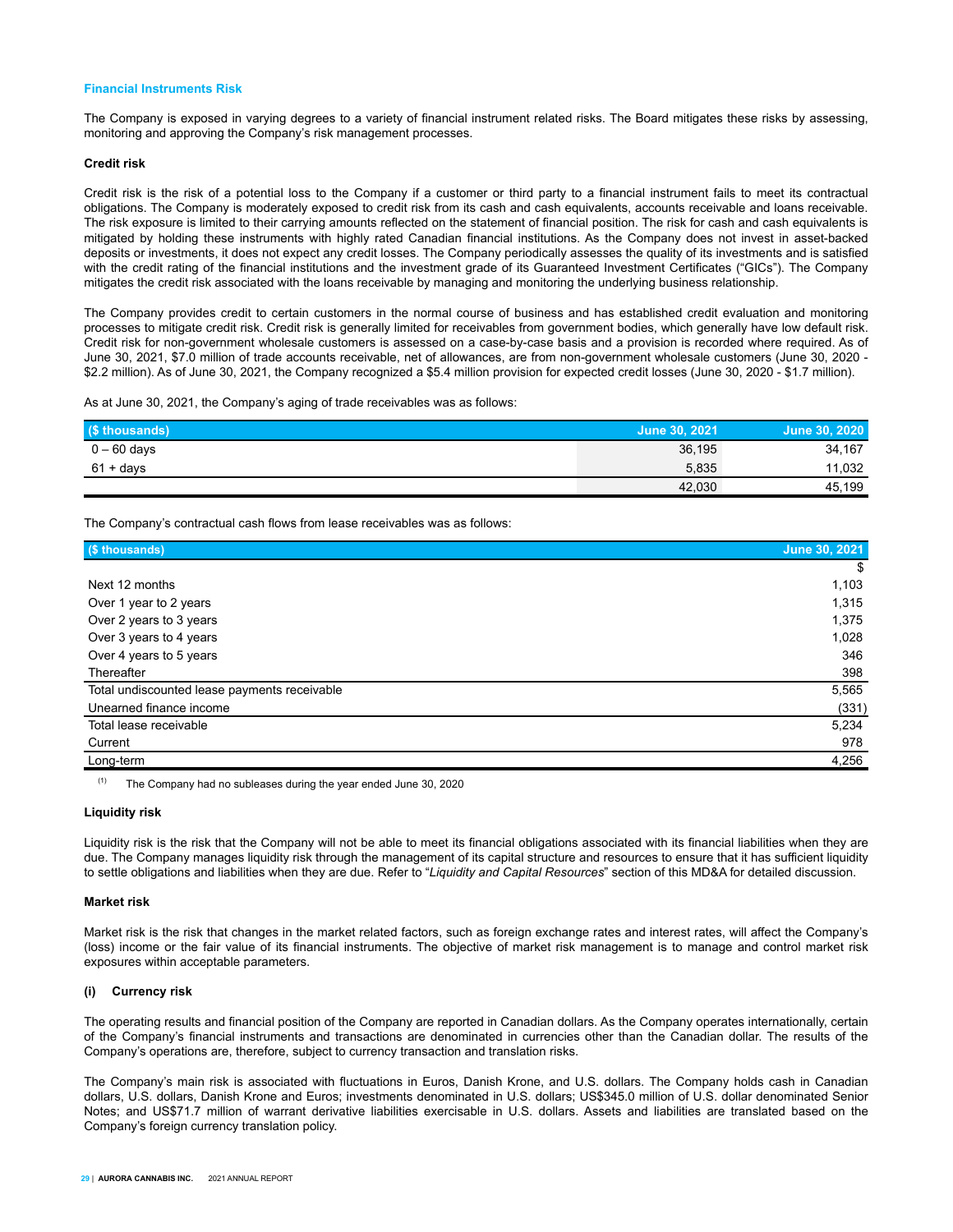<span id="page-29-0"></span>The Company has determined that as at June 30, 2021, the effect of a 10% increase or decrease in Euros, Danish Krone, and U.S. dollars against the Canadian dollar on financial assets and liabilities would result in an increase or decrease of approximately \$40.0 million (June 30, 2020 – \$41.8 million) to net loss and \$4.7 million (June 30, 2020 – \$2.6 million) to comprehensive loss for the year ended June 30, 2021.

At June 30, 2021, the Company has not entered into any hedging agreements to mitigate currency risks, with respect to foreign exchange rates.

# **(ii) Interest rate risk**

Interest rate risk is the risk that the fair value or future cash flows of financial instruments will fluctuate due to changes in market interest rates. Cash and cash equivalents bear interest at market rates. During the year ended June 30, 2021, the Company's financial liabilities consisted primarily of long-term fixed rate debt or variable rate debt. Fluctuations in interest rates could have impacted the Company's cash flows, primarily with respect to the interest payable on the Company's variable rate debt, which consisted of the BMO term loan with a total principal value of \$88.7 million (June 30, 2020 – \$117.5 million). If the variable interest rate changed by 10 basis points, net and comprehensive loss would have increased or decreased by approximately \$0.4 million (June 30, 2020 – \$0.5 million). During the year ended June 30, 2021, the Company repaid the balance of the BMO term loan and no longer had any term loans outstanding at June 30, 2021.

#### **(iii) Price risk**

Price risk is the risk of variability in fair value due to movements in equity or market prices. The Company's warrant derivative liabilities, marketable securities and investments are susceptible to price risk arising from uncertainties about their future outlook, future values and the impact of market conditions. The fair value of warrant derivative liabilities, marketable securities and derivative investments held in publicly traded entities are based on quoted market prices which the warrants or investment shares can be exchanged for. The fair value of marketable securities and derivatives held in privately-held entities are based on various valuation techniques, as detailed under the "*Financial Instruments"* section above, and is dependent on the type and terms of the security.

If the fair value of these financial assets and liabilities were to increase or decrease by 10% as of June 30, 2021, the Company would incur an associated increase or decrease in net and comprehensive loss of approximately \$15.2 million (June 30, 2020 – \$6.1 million). Refer to Note 7 of the Financial Statements for details on the fair value of marketable securities and derivatives investments, and Note 19(c) for details on the warrant derivative liabilities.

#### **Summary of Outstanding Share Data**

The Company had the following securities issued and outstanding as at August 31, 2021:

| Securities <sup>(1)</sup>            | <b>Units Outstanding</b> |
|--------------------------------------|--------------------------|
| Issued and outstanding common shares | 198,120,055              |
| Stock options                        | 3,328,986                |
| Warrants                             | 18,447,389               |
| Restricted share units               | 964,068                  |
| Deferred share units                 | 57,383                   |
| Performance share units              | 385,385                  |
| Convertible debentures               | 47,737,650               |

(1) Refer to Note 16 "Convertible Debentures", Note 19 "Share Capital" and Note 20 "Share-Based Compensation" of the Financial Statements for a detailed description of these securities.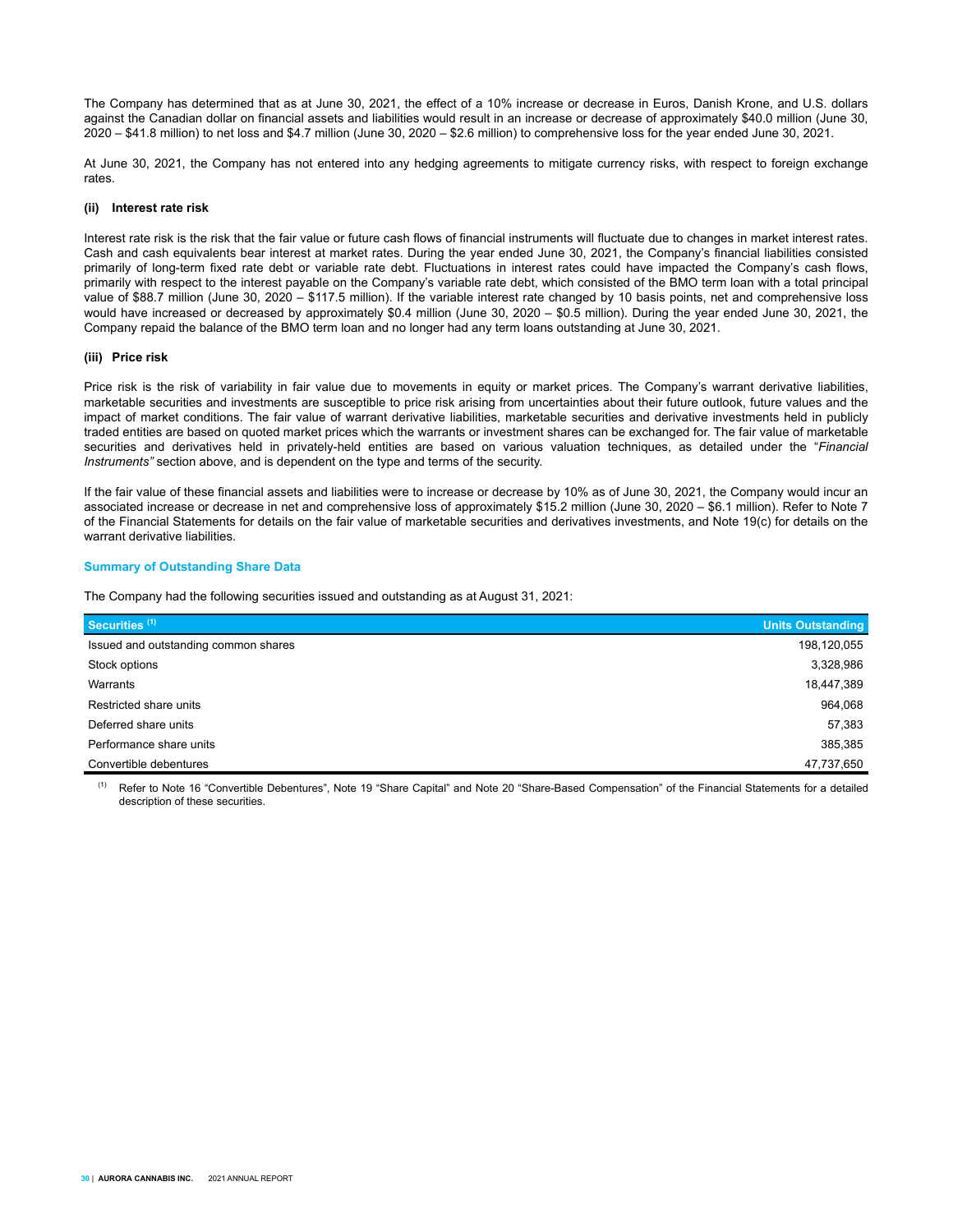# <span id="page-30-0"></span>**Historical Quarterly Results**

| (\$ thousands, except per share and Operational Results)                           | Q4 2021      | $Q32021^{(1)}$ | Q2 2021 <sup>(1)</sup> | $Q12021^{(1)}$ |
|------------------------------------------------------------------------------------|--------------|----------------|------------------------|----------------|
| <b>Financial Results</b>                                                           |              |                |                        |                |
| Net revenue $(2)$                                                                  | \$54,825     | \$55,161       | \$67,673               | \$67,593       |
| Adjusted gross margin before FV adjustments on cannabis net revenue <sup>(3)</sup> | 54 %         | 44%            | 44%                    | 49%            |
| Loss from continuing operations attributable to common shareholders                | (\$133,969)  | (\$160,625)    | (\$300,222)            | (\$97,197)     |
| (Loss) earnings from discontinued operations attributable to common shareholders   | (\$1,179)    | \$—            | \$2,298                | (\$2,731)      |
| Loss earnings attributable to common shareholders                                  | (\$135, 148) | (\$160,625)    | (\$297,924)            | (\$99,928)     |
| Basic and diluted loss per share from continuing operations                        | (\$0.68)     | (\$0.83)       | (\$1.79)               | (\$0.83)       |
| Basic and diluted loss per share                                                   | (\$0.68)     | (\$0.83)       | (\$1.77)               | (\$0.85)       |
| <b>Balance Sheet</b>                                                               |              |                |                        |                |
| Working capital                                                                    | \$549,517    | \$646,310      | \$592,519              | \$206,334      |
| Cannabis inventory and biological assets (4)                                       | \$120,297    | \$102,637      | \$179,275              | \$171.086      |
| Total assets                                                                       | \$2,604,731  | \$2,839,155    | \$2,829,963            | \$2,762,181    |
| <b>Operational Results - Cannabis</b>                                              |              |                |                        |                |
| Average net selling price of dried cannabis excluding bulk sales (3)               | \$5.11       | \$5.00         | \$4.45                 | \$3.86         |
| Kilograms sold                                                                     | 11,346       | 13,520         | 15,253                 | 16,139         |
|                                                                                    |              |                |                        |                |

|                                                                                 | $Q42020^{(1)(5)}$ | $Q32020^{(1)}$ | $Q22020^{(1)}$ | $Q12020^{(1)}$ |
|---------------------------------------------------------------------------------|-------------------|----------------|----------------|----------------|
| <b>Financial Results</b>                                                        |                   |                |                |                |
| Net revenue <sup>(2)</sup>                                                      | \$68,426          | \$72,217       | \$54,679       | \$73,381       |
| Adjusted gross margin before FV adjustments on cannabis net revenue (3)         | 49 %              | 41%            | 44%            | 57%            |
| (Loss) earnings from continuing operations attributable to common shareholders  | (\$1,839,435)     | (\$131,188)    | (\$1,286,761)  | \$26,551       |
| Loss from discontinued operations attributable to common shareholders           | (\$15,721)        | (\$16,965)     | (\$11,763)     | (\$7,412)      |
| (Loss) earnings attributable to common shareholders                             | (\$1,855,156)     | (\$148, 153)   | (\$1,298,524)  | \$19,139       |
| Basic and diluted (loss) earnings per share from continuing operations          | (\$16.52)         | (\$1.31)       | (\$14.18)      | \$0.31         |
| Basic and diluted (loss) earnings per share                                     | (\$16.66)         | (\$1.48)       | (\$14.31)      | \$0.22         |
| <b>Balance Sheet</b>                                                            |                   |                |                |                |
| Working capital                                                                 | \$145,258         | \$416,108      | \$398,665      | \$123,106      |
| Cannabis inventory and biological assets (4)                                    | \$135,973         | \$212,782      | \$199,463      | \$178,104      |
| Total assets                                                                    | \$2,779,921       | \$4,685,952    | \$4,654,641    | \$5,606,155    |
| <b>Operational Results - Cannabis</b>                                           |                   |                |                |                |
| Average net selling price of dried cannabis excluding bulk sales <sup>(3)</sup> | \$3.60            | \$4.64         | \$5.21         | \$5.69         |
| Kilograms sold                                                                  | 16,748            | 12,729         | 9,501          | 12,463         |

<sup>(1)</sup> Certain previously reported amounts have been restated to exclude the results related to discontinued operations and recast for the biological assets and inventory non-material prior period error. For further detail, refer to Note 12(b) of the Financial Statements and "*Change in Accounting Policies and Estimates*" section above, respectively.

(2) Net revenues represent our total gross revenues net of excise taxes levied by the CRA effective October 17, 2018, on the sale of medical and consumer use cannabis products. Given that our gross revenue figures exclude excise taxes that were levied and billed back to customers, as reflected in accordance with IFRS 15, we believe that the presentation of net revenue more accurately reflects the level of revenue earned during the relevant period.

<sup>(3)</sup> Refer to "*Cautionary Statement Regarding Certain Performance Measures"* section of this MD&A for the defined terms.<br><sup>(4)</sup> Performation total biological assots and cappable inventory exclusive of marshandise, accesso

(4) Represents total biological assets and cannabis inventory, exclusive of merchandise, accessories, supplies and consumables.<br>(5) In accerdance with IERS 3. Business Combinations, acquisition data fair values assigned to

In accordance with IFRS 3 - Business Combinations, acquisition date fair values assigned to the Reliva purchase price allocation and goodwill have been adjusted, within the applicable measurement period, where new information is obtained about facts and circumstances that existed at the acquisition date. Refer to Note 12 of the Financial Statements.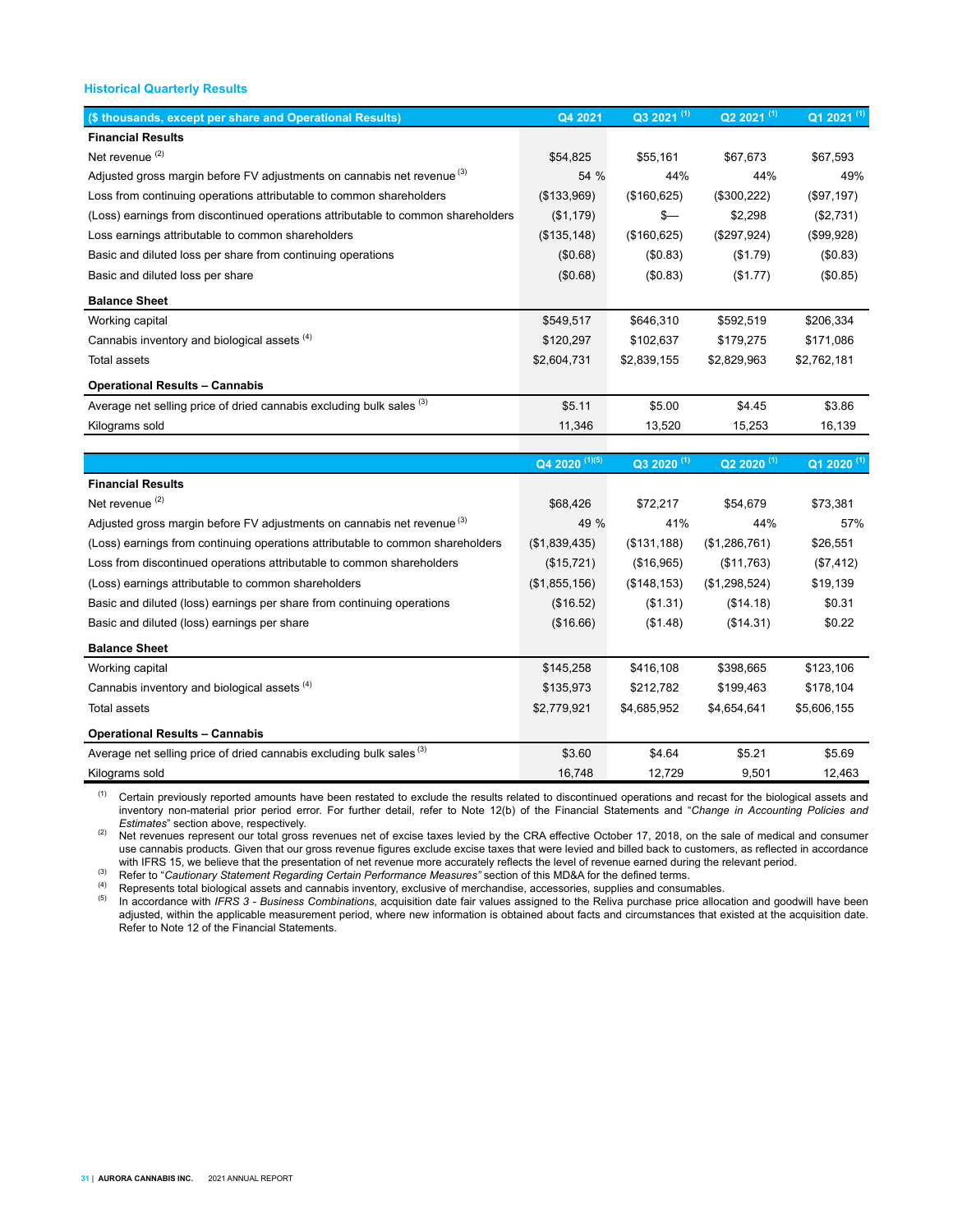#### <span id="page-31-0"></span>**Risk Factors**

In addition to the other information included in this report, readers should consider carefully the following factors, which describe the risks, uncertainties and other factors that may materially and adversely affect our business, products, financial condition and operating results. There are many factors that affect our business and our results of operations, some of which are beyond our control. The following is a description of important factors that may cause our actual results of operations in future periods to differ materially from those currently expected or discussed in the forward-looking statements ("FLS") set forth in this report relating to our financial results, operations and business prospects. Except as required by law, we undertake no obligation to update any such FLS to reflect events or circumstances after the date of this MD&A.

These risks include, but are not limited to the following:

#### *We have a limited operating history and there is no assurance we will be able to achieve or maintain profitability.*

Aurora Marijuana Inc. was the entity in which our operating business was originally organized. This company was incorporated in 2013 and our business began operations in 2015. We started generating revenues from the sale of cannabis in January 2016. Because we are considered an early-stage enterprise, and due to the disruption and slower than anticipated growth of the cannabis market globally and in Canada, we are subject to all of the associated business risks and uncertainties which include, but are not limited to, under-capitalization, cash shortages, limitations with respect to personnel, financial and other resources, and lack of revenues.

We have incurred operating losses in recent periods. We may not be able to achieve or maintain profitability and may continue to incur significant losses in the future. In addition, as we explore and implement initiatives to grow our business, we expect to continue to increase operating expenses. If our revenues do not increase to offset these expected increases in costs and operating expenses, we may not be profitable. Our limited operating history may make it difficult for investors to evaluate our prospects for success. There is no assurance that we will be successful in achieving a return on shareholders' investments and the likelihood of success is uncertain in light of the early stage of our operations.

## *Our business is reliant on the good standing of our licenses.*

Our ability to continue our business of cannabis cultivation, storage, and distribution is dependent on the good standing of all of our licenses, authorizations, and permits and adherence to all regulatory requirements related to such activities. We will incur ongoing costs and obligations related to regulatory compliance. Any failure to comply with the terms of the licenses, or to renew the licenses after their expiry dates, would have a material adverse impact on the financial conditions and operations of the business. Although we believe that we will meet the requirements of the *Cannabis Act* for future extensions or renewals of the licenses, there can be no assurance that Health Canada will extend or renew the licenses, or if extended or renewed, that they will be extended or renewed on the same or similar terms. Should Health Canada or the Canada Revenue Agency not extend or renew the licenses, or should they renew the licenses on different terms, our business, financial condition and operations would be materially adversely affected. The same risks may arise when expanding our operations to foreign jurisdictions.

We are committed to regulatory compliance, including but not limited to the maintenance of good production practices and physical security measures required by Health Canada. Failure to comply with regulations may result in additional costs for corrective measures, penalties, or restrictions on our operations. In addition, changes in regulations, more vigorous enforcement thereof, or other unanticipated events could require changes to our operations, increased compliance costs or give rise to material liabilities, which could have an adverse effect on our business, financial condition and operations.

# *Our Canadian licenses are reliant on our established sites.*

The Canadian licenses we hold are specific to individual facilities. Any adverse changes or disruptions to the functionality, security and sanitation of our sites or any other form of non-compliance may put our licenses at risk, and ultimately adversely impact our business, financial condition and operations. As our operations and financial performance may be adversely affected if we are unable to keep up with such requirements, we are committed to the maintenance of our sites and intend to comply with Health Canada and their inspectors as required.

As our business continues to grow, any expansion to or update of our current operating sites, will require the approval of Health Canada. There is no guarantee that Health Canada will approve any such expansions and/or renovations, which could adversely affect our business, financial condition and operations.

#### *We operate in a highly regulated business and any failure or significant delay in obtaining applicable regulatory approvals could adversely affect our ability to conduct our business.*

Achievement of our business objectives is contingent, in part, upon compliance with the regulatory requirements enacted by applicable government authorities, including those imposed by Health Canada, and obtaining all applicable regulatory approvals, where necessary. We cannot predict the time required to secure all appropriate regulatory approvals for our products, or with respect to any activities or our facilities, or the extent of testing and documentation that may be required by government authorities on an ongoing basis. The impact of regulatory compliance regimes and any delays in obtaining, maintaining or renewing, or failure to obtain, maintain or renew, regulatory approvals may significantly delay or impact the development of our business and operations. Non-compliance could also have a material adverse effect on our business, financial condition and operations.

# *Change in the laws, regulations, and guidelines that impact our business may cause adverse effects on our operations.*

Our business is subject to a variety of laws, regulations, and guidelines relating to the marketing, manufacturing, management, transportation, storage, sale, packaging and labeling, disposal and, if necessary, acquisition of cannabis. We are also subject to laws, regulations, and guidelines relating to health and safety, the conduct of operations, taxation of products and the protection of the environment. As the laws, regulations and guidelines pertaining to the cannabis industry are relatively new, it is possible that significant legislative amendments may still be enacted – either provincially or federally – that address current or future regulatory issues or perceived inadequacies in the regulatory framework. Changes to such laws, regulations, and guidelines may cause material adverse effects on our business, financial condition and operations.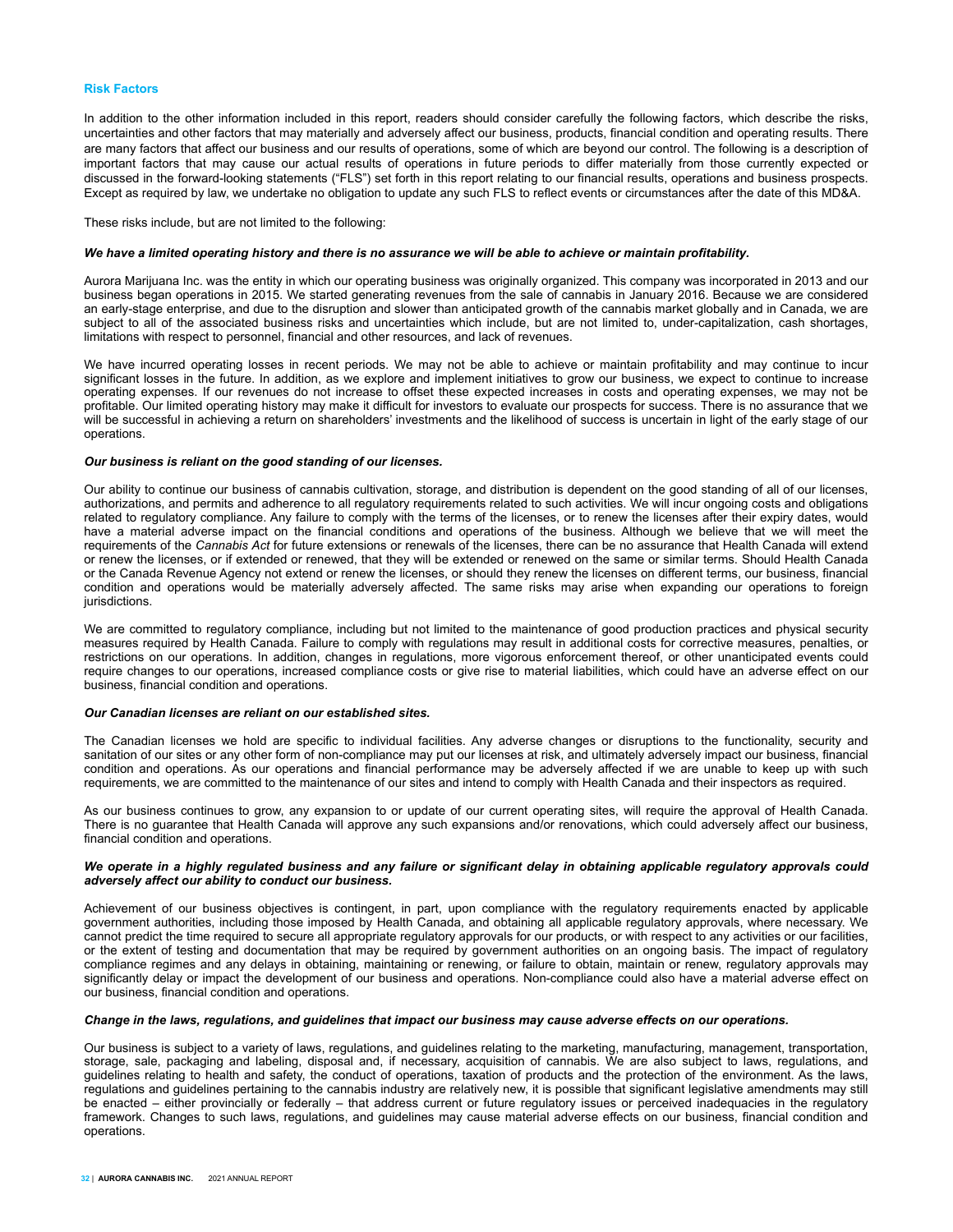The legislative framework pertaining to the Canadian non-medical cannabis market is subject to significant provincial and territorial regulation. The legal framework varies across provinces and territories and results in asymmetric regulatory and market environments. Different competitive pressures, additional compliance requirements, and other costs may limit our ability to participate in such markets.

# *Failure to comply with anti-money laundering laws and regulation could subject us to penalties and other adverse consequences.*

We are subject to a variety of domestic and international laws and regulations pertaining to money laundering, financial recordkeeping and proceeds of crime, including the *Proceeds of Crime (Money Laundering) and Terrorist Financing Act* (Canada), as amended and the rules and regulations thereunder, the *Criminal Code* (Canada) and any related or similar rules, regulations or guidelines, issued, administered or enforced by governmental authorities internationally.

In the event that any of our operations or investments, any proceeds thereof, any dividends or distributions therefrom, or any profits or revenues accruing from such operations or investments were found to be in violation of money laundering legislation or otherwise, such transactions may be viewed as proceeds of crime under one or more of the statutes noted above or any other applicable legislation, and any persons, including such United States based investors, found to be aiding and abetting us in such violations could be subject to liability. Any violations of these laws, or allegations of such violations, could disrupt our operations, involve significant management distraction and involve significant costs and expenses, including legal fees. We could also suffer severe penalties, including criminal and civil penalties, disgorgement and other remedial measures. This could restrict or otherwise jeopardize our ability to declare or pay dividends, effect other distributions or subsequently repatriate such funds back to Canada.

#### *We compete for market share with a number of competitors and expect even more competitors to enter our market, and many of our current and future competitors may have longer operating histories, more financial resources, and lower costs than us.*

As the cannabis market continues to mature, both domestically and internationally, the overall demand for products and the number of competitors are expected to increase. Consumers that once solely relied on the medical cannabis market may shift some, or all, of their consumption or preferences away from medical cannabis and towards consumer cannabis. The *Cannabis Act* also permits patients to produce a limited amount of cannabis for their own purposes or to designate a person to produce a limited amount of cannabis on their behalf. Such shifts in market demand, and other factors that we cannot currently anticipate, could potentially reduce the market for our products, which could ultimately have a material adverse effect on our business, financial condition and operations.

Some companies may have significantly greater financial, technical, marketing, and other resources compared to us. Such companies may be able to devote greater resources to the development, promotion, sale and support of their products and services, and may have more extensive customer bases and broader customer relationships. Such competition may make it difficult to enter into supply agreements, negotiate favourable prices, recruit or retain qualified employees, and acquire the capital necessary to fund our capital investments.

The cannabis industry, particularly the recreational cannabis industry, in which we operate is, and is expected to continue to be, highly competitive. As such there is potential that we will face intense competition from existing companies and additional competition from new entrants. The number of licenses granted, and the number of licensed producers ultimately authorized by Health Canada, could have an adverse impact on our ability to compete for market share in Canada's cannabis market. We also face competition from illegal cannabis dispensaries, who do not have a valid license, that are selling cannabis to individuals.

In order for us to be competitive, we will need to invest significantly in research and development, market development, marketing, new client identification, distribution channels, and client support. If we are not successful in obtaining sufficient resources to invest in these areas, our ability to compete in the market may be adversely affected, which could materially and adversely affect our business, financial conditions and operations.

Our future success depends upon our ability to maintain competitive production costs through economies of scale and our ability to recognize higher margins through the sale of higher margin products. To the extent that we are not able to continue to produce our products at competitive prices or consumers prioritize established low margin products over innovative, higher margin products, our business, financial conditions and operations could be materially adversely affected.

# *Selling prices and the cost of cannabis production may vary based on a number of factors outside of our control.*

Our revenues are in a large part derived from the production, sale, and distribution of cannabis. The cost of production, sale, and distribution of cannabis is dependent on a number of key inputs and their related costs, including equipment and supplies, labour and raw materials related to our growing operations, as well other overhead costs such as electricity, water, and utilities. Any significant interruption or negative change in the availability or economics of the supply chain for key inputs, including an inability to secure required supplies and services or to do so on appropriate terms could materially and adversely impact our business, financial condition, and results of operations. This includes any change in the selling price of products set by the applicable province or territory. The price of cannabis is affected by numerous factors beyond our control and any price decline may have a material adverse effect on our business, financial condition and operations.

# *We may not be able to realize our growth targets.*

Our ability to continue the production of cannabis products at the same pace as we are currently producing, or at all, and our ability to continue to increase both our production capacity and our production volumes, may be affected by a number of factors, including plant design errors, non-performance by third party contractors, increases in materials or labour costs, construction performance falling below expected levels of output or efficiency, contractor or operator errors, breakdowns, aging or failure of equipment or processes, and labour disputes. Factors specifically related to indoor agricultural and processing practices, such as reliance on provision of energy and utilities to our facilities, those specifically related to outdoor cultivation practices, such as droughts, environmental pollution and inadvertent contamination, and any major incidents or catastrophic events affecting the premises, such as fires, explosions, earthquakes or storms, may all materially and adversely impact the growth of our business.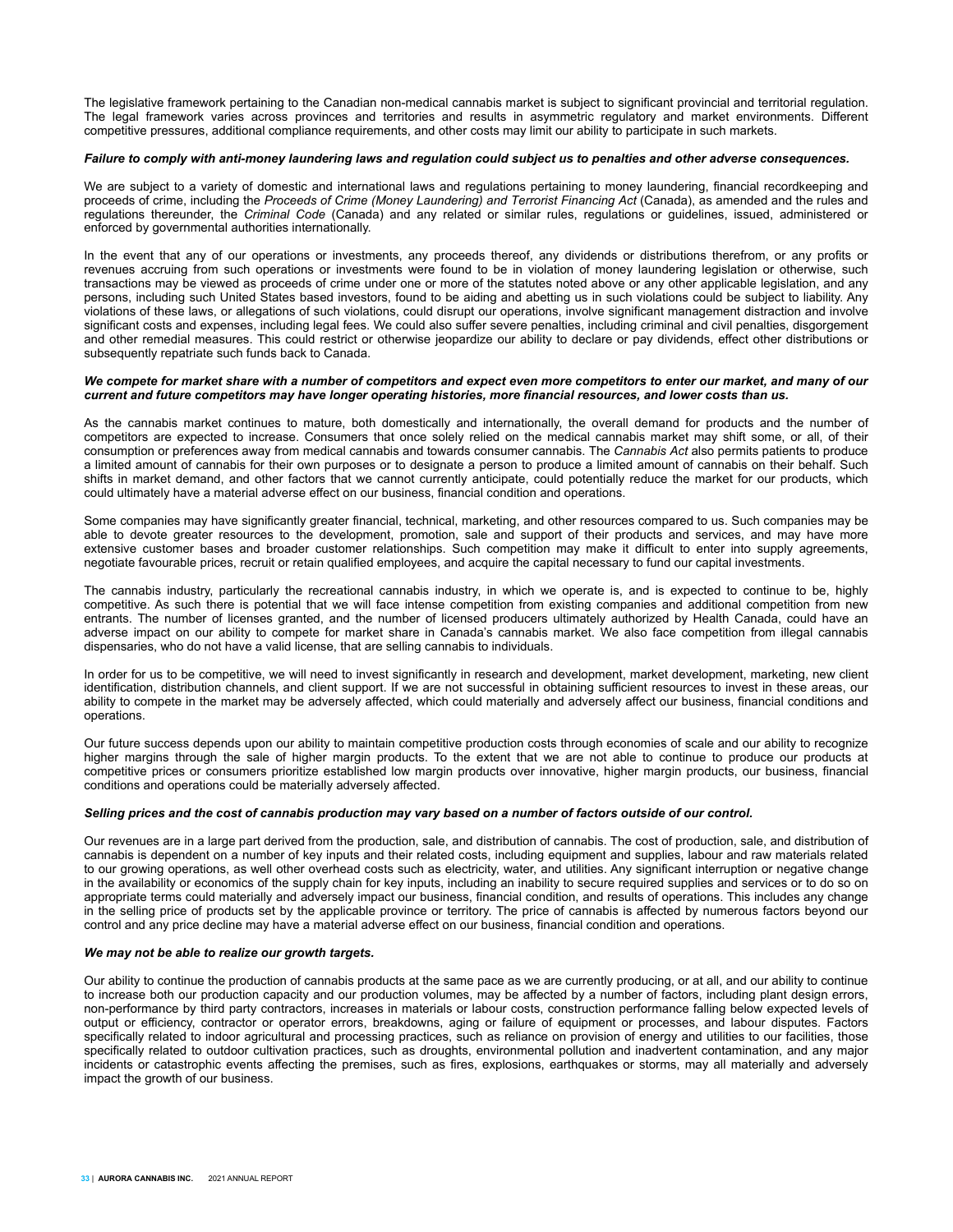#### *The continuance of our contractual relations with provincial and territorial governments cannot be guaranteed.*

Part of our current revenues depend upon our supply contracts with the various Canadian provinces and territories. There are many factors which could impact our contractual agreements and alterations to, or the termination of, such contracts may adversely impact our business, financial condition and operations.

# *Our continued growth may require additional financing, which may not be available on acceptable terms or at all.*

Our continued development may require additional financing. The failure to raise such capital could result in the delay or indefinite postponement of our current business strategy or our ceasing to carry on business. There can be no assurance that additional capital or other types of financing will be available if needed or that, if available, the terms of such financing will be available on favorable terms. If additional funds are raised through issuances of equity, equity-linked securities, or convertible debt securities, existing shareholders could suffer significant dilution, and any new equity securities issued could have rights, preferences, and privileges superior to those of holders of Common Shares. In addition, from time to time, we may enter into transactions to acquire assets or equity securities of other companies. These transactions may be financed wholly or partially with debt, which may increase our debt levels above industry standards and our ability to service such debt. Any debt financing obtained in the future could involve restrictive covenants relating to capital raising activities and other financial and operational matters, which could make it more difficult for us to obtain additional capital and pursue business opportunities, including potential acquisitions. Debt financings may contain provisions, which, if breached, entitle lenders to accelerate repayment of debt and there is no assurance that we would be able to repay such debt in such an event or prevent the enforcement of security, if any, granted pursuant to such debt financing.

#### *Any default under our existing debt that is not waived by the applicable lenders could materially adversely impact our results of operations and financial results and may have a material adverse effect on the trading price of our Common Shares.*

We are required to comply with the covenants in our convertible senior notes due February 28, 2024. These covenants may create a risk of default on our debt if we cannot satisfy or continue to satisfy these covenants. If we cannot comply with a debt covenant or anticipates that it will be unable to comply with a debt covenant under any debt instrument it is party to, management may seek a waiver and/or amendment to the applicable debt instrument in respect of any such covenant in order to avoid any breach or default that might otherwise result therefrom. If we default under a debt instrument and the default is not waived by the lender(s), the debt extended pursuant to all of its debt instruments could become due and payable prior to its stated due date. If such event were to occur, we cannot give any assurance that (i) its lenders will agree to any covenant amendments or waive any covenant breaches or defaults that may occur, and (ii) it could pay this debt if it became due prior to its stated due date. Accordingly, any default by us on existing debt that is not waived by the applicable lenders could materially adversely impact our results of operations and financial results and may have a material adverse effect on the trading price of its common shares.

#### *We may not be able to successfully develop new products or find a market for their sale.*

The medical and non-medical cannabis industries are in their early stages of development and it is likely that we, and our competitors, will seek to introduce new products in the future. In attempting to keep pace with any new market developments, we may need to expend significant amounts of capital in order to successfully develop and generate revenues from new products introduced by us. As well, we may be required to obtain additional regulatory approvals from Health Canada and any other applicable regulatory authorities, which may take significant amounts of time and entail significant costs. We may not be successful in developing effective and safe new products, bringing such products to market in time to be effectively commercialized, or obtaining any required regulatory approvals, which, together with any capital expenditures made in the course of such product development and regulatory approval processes, may have a material adverse effect on our business, financial condition and operations.

#### *As the cannabis market continues to mature, our products may become obsolete, less competitive, or less marketable.*

Because the cannabis market and associated products and technology are rapidly evolving, both domestically and internationally, we may be unable to anticipate and/or respond to developments in a timely and cost-efficient manner. The process of developing our products is complex and requires significant costs, development efforts, and third-party commitments. Our failure to develop new products and technologies and the potential disuse of our existing products and technologies could adversely affect our business, financial condition and operations. Our success will depend, in part, on our ability to continually invest in research and development and enhance our existing technologies and products in a competitive manner.

# *Restrictions on branding and advertising may negatively impact our ability to attract and retain customers.*

Our success depends on our ability to attract and retain customers. The *Cannabis Act* strictly regulates the way cannabis is packaged, labelled, and displayed. The associated provisions are quite broad and are subject to change. It is currently prohibited to use testimonials and endorsements, depict people, characters and animals and produce any packaging that may be appealing to young people. The restrictions on packaging, labelling, and the display of our cannabis products may adversely impact our ability to establish brand presence, acquire new customers, retain existing customers and maintain a loyal customer base. This may ultimately have a material adverse effect on our business, financial conditions and operations.

#### *The cannabis business may be subject to unfavorable publicity or consumer perception.*

We believe that the cannabis industry is highly dependent upon positive consumer and investor perception regarding the benefits, safety, efficacy and quality of the cannabis distributed to consumers. Cannabis is a controversial topic, and there is no guarantee that future scientific research, publicity, regulations, medical opinion, and public opinion relating to cannabis will be favorable. Consumer perception of our products can be significantly influenced by scientific research or findings, regulatory investigations, litigation, media attention and other publicity regarding the consumption of cannabis products. There can be no assurance that future scientific research, findings, regulatory proceedings, litigation, media attention or other research findings or publicity will be favorable to the cannabis market or any particular product, or consistent with earlier publicity. Future scientific research, findings, regulatory proceedings, litigation, media attention or other research findings or publicity that are perceived as less favorable than, or that question, earlier research reports, findings or publicity could have a material adverse effect on the demand for our products and our business, financial condition, results of operations and prospects. Our dependence upon consumer perception means that adverse scientific research, findings, regulatory proceedings, litigation, media attention or other research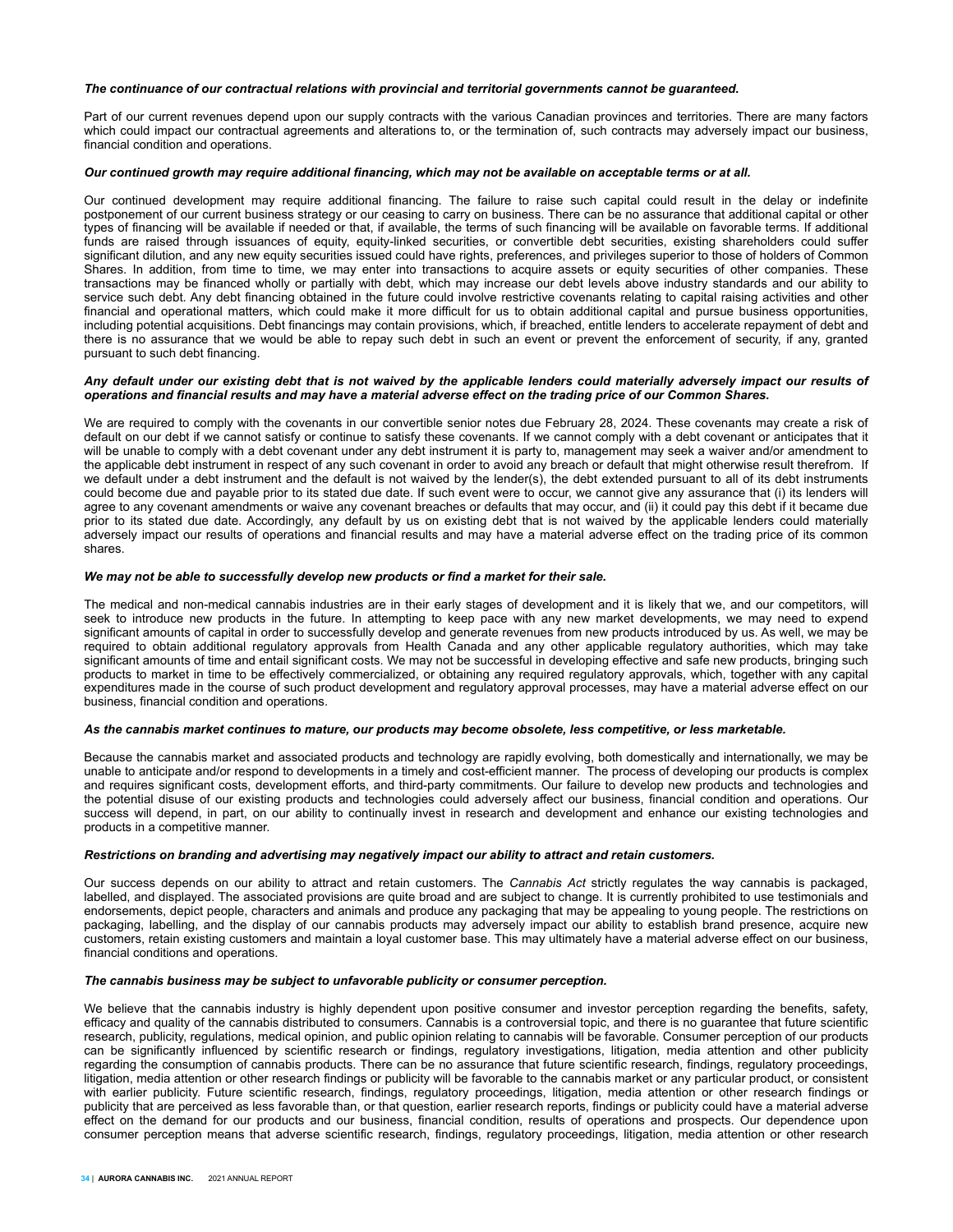findings or publicity, whether or not accurate or with merit, could have a material adverse effect on us, the demand for products, and our business, financial condition, results of operations and prospects.

Further, adverse publicity reports or other media attention regarding the safety, efficacy and quality of cannabis in general, or our products specifically, or associating the consumption of cannabis with illness or other negative effects or events, could have such a material adverse effect on us. Such adverse publicity reports or other media attention could arise even if the adverse effects associated with such products resulted from consumers' failure to consume such products legally, appropriately, or as directed. Although we believe that we operate in a manner that is respectful to all stakeholders and that we take care in protecting our image and reputation, we do not ultimately have direct control over how we are perceived by others.

#### *Third parties with whom we do business may perceive themselves as being exposed to reputational risk by virtue of their relationship with us and may ultimately elect to discontinue their relationships with us.*

The parties with which we do business may perceive that they are exposed to reputational risk as a result of our cannabis business activities. In particular, while we attempt to conduct our cannabis-related business activities in compliance with all laws, negative perception of cannabisrelated activities could cause the parties with whom we do business to discontinue their relationships with us and may cause potential counterparties to decline to do business with us. These risks may increase during periods in jurisdictions where cannabis-related activities are illegal and where jurisdictions focus their enforcement efforts on eliminating such activities. Failure to establish or maintain business relationships could have a material adverse effect on our business, financial condition and operations.

# *There may be unknown health impacts associated with the use of cannabis and cannabis derivative products.*

There is little in the way of longitudinal studies on the short-term and long-term effects of cannabis use on human health, whether used for recreational or medicinal purposes. As such, there are inherent risks associated with using our cannabis and cannabis derivative products. Previously unknown or unforeseeable adverse reactions arising from human consumption of cannabis products may occur and consumers should consume cannabis at their own risk or in accordance with the direction of a health care practitioner.

## *We may enter into strategic alliances or expand the scope of currently existing relationships with third parties that we believe complement our business, financial condition and results of operation and there are risks associated with such activities.*

We have entered into, and may in the future enter into, strategic alliances with third parties that we believe will complement or augment our existing business. Our ability to complete and develop strategic alliances is dependent upon, and may be limited by, the availability of suitable candidates and capital. In addition, strategic alliances could present unforeseen regulatory issues, integration obstacles or costs, may not enhance our business, and may involve risks that could adversely affect us, including significant amounts of management time that may be diverted from current operations in order to pursue and complete such transactions or maintain such strategic alliances. Future strategic alliances could result in the incurrence of additional debt, costs and contingent liabilities, and there can be no assurance that future strategic alliances will achieve, or that our existing strategic alliances will continue to achieve, the expected benefits to our business or that we will be able to consummate future strategic alliances on satisfactory terms, or at all. Any of the foregoing could have a material adverse effect on our business, financial condition and operations.

# *Our success will depend on attracting and retaining key personnel.*

Our success will depend on our directors' and officers' ability to develop and execute our business strategies and manage our ongoing operations, as well as our ability to attract and retain key personnel. Competition for qualified professionals, technical, sales and marketing staff, as well as officers and directors can be intense, and no assurance can be provided that we will be able to attract or retain key personnel in the future, which may adversely impact our operations. While employment and consulting agreements are customary, these agreements cannot assure the continued services of such individuals.

Further, as a Licensed Producer under the *Cannabis Act*, certain key personnel are required to obtain a security clearance by Health Canada. Licenses will not be granted until all key personnel have been granted security clearance. Under the Cannabis Act, a security clearance cannot be valid for more than five years and must be renewed before the expiry of a current security clearance. There is no assurance that any of our existing or future key personnel will be able to obtain or renew such clearances. A failure by key personnel to maintain or renew their security clearance could result in a material adverse effect on our business, financial condition and operations. There is also a risk that if key personnel leave the Company, we may not be able to find a suitable replacement that can obtain a security clearance in a timely manner, or at all.

#### *Certain of our directors and officers may have conflicts of interests due to other business relationships.*

We may be subject to potential conflicts of interest as some of our directors and officers may be engaged in a range of other business activities. Our directors and officers are permitted to devote time to their outside business interests, so long as such activities do not materially or adversely interfere with their duties to the Company. However, in some cases these outside business interests can require significant time and attention which may interfere with their ability to devote the necessary time to our business, and there is no assurance that such occurrences would not adversely affect our operations.

We may also become involved in other transactions which conflict with the interests of its directors and officers who may, from time to time, deal with persons, institutions or corporations with which we may be dealing, or which may be seeking investments similar to those the Company desires. The interests of these persons could conflict with our interests. In addition, from time to time, these persons may be competing with us for available investment opportunities. Conflicts of interest, if any, will be subject to the procedures and remedies provided under applicable laws. In particular, in the event that such a conflict of interest arises at a meeting of the Board, a director who has such a conflict will abstain from voting for or against the approval thereof in accordance with applicable laws. In accordance with applicable laws, our directors are required to act honestly, in good faith and in the Company's best interests.

#### *Future execution efforts may not be successful.*

There is no guarantee that our current execution strategy will be completed in the currently proposed form, if at all, nor is there any guarantee that we will be able to expand into additional jurisdictions. There is also no guarantee that expansions to our marketing and sales initiatives will be successful. Any such activities will require, among other things, various regulatory approvals, licenses and permits (such as additional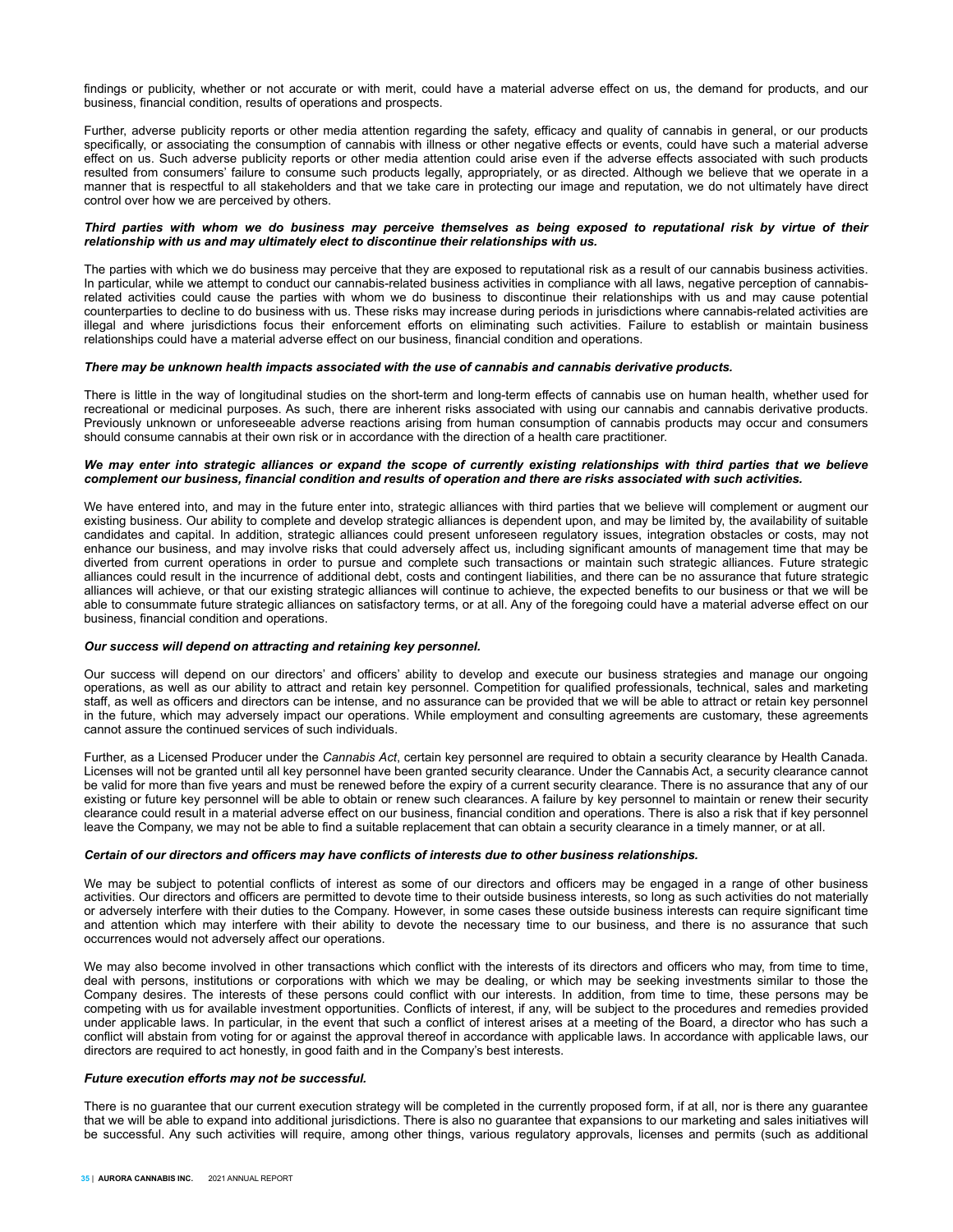licenses from Health Canada under the *Cannabis Act*) and there is no guarantee that all required approvals, licenses and permits will be obtained in a timely fashion or at all. There is also no guarantee that we will be able to complete any of the foregoing activities as anticipated or at all. Our failure to successfully execute our strategy could adversely affect our business, financial condition and operations and may result in our failing to meet anticipated or future demand for products, when and if it arises.

In addition, the construction (or remaining construction) of any current or future facilities is subject to various potential problems and uncertainties, and may be delayed or adversely affected by a number of factors beyond our control, including the failure to obtain regulatory approvals, permits, delays in the delivery or installation of equipment by our suppliers, difficulties in integrating new equipment with its existing facilities, shortages in materials or labor, defects in design or construction, diversion of management resources, or insufficient funding or other resource constraints. Moreover, actual costs for construction may exceed our budgets. As a result of construction delays, cost overruns, changes in market circumstances or other factors, we may not be able to achieve the intended economic benefits, which in turn may materially and adversely affect our business, prospects, financial condition and operations.

## *We have expanded and intend to further expand our business and operations into jurisdictions outside of Canada, and there are risks associated with doing so.*

As international demand grows, we intend to consider the expansion of our operations and business into jurisdictions outside of Canada, some of which are emerging markets, but there can be no assurance that any market for our products will develop in any such foreign jurisdiction. The continuation or expansion of our operations internationally will depend on our ability to renew or secure the necessary permits, licenses, or other approvals in those jurisdictions. An agency's denial of or delay in issuing or renewing a permit, license, or other approval, or revocation or substantial modification of an existing permit or approval, could prevent us from continuing our operations in or exports to other countries.

Operations in non-Canadian markets may expose us to new or unexpected risks or significantly increase our exposure to one or more existing risk factors. Some governmental regulations may require us to award contracts in, employ citizens of, and/or purchase supplies from the jurisdiction. These factors may limit our capability to successfully expand our operations and may have a material adverse effect on our business, financial condition and operations.

In addition, we are further subject to a wide variety of laws and regulations domestically and internationally with respect to the flow of funds and product across international borders and the amount of medical cannabis we export may be limited by the various drug control conventions to which Canada is a signatory.

While we continue to monitor developments and policies in the emerging markets in which we operate and assess the impact thereof to our operations, such developments cannot be accurately predicted and could have an adverse effect on our business, operations or profitability.

# *Our business may be affected by political and economic instability.*

We may be affected by possible political or economic instability. The risks include, but are not limited to, terrorism, military repression, extreme fluctuations in currency exchange rates, and high rates of inflation. Changes in medical and agricultural development or investment policies or shifts in political viewpoints of certain countries may adversely affect our business. Operations may be affected in varying degrees by government regulations with respect to restrictions on production, distribution, price controls, export controls, income taxes, expropriation of property, maintenance of assets, environmental legislation, land use, land claims of local people, and water use. The effect of these factors cannot be accurately predicted.

#### *We rely on international advisors and consultants in foreign jurisdictions.*

The legal and regulatory requirements in the foreign countries in which we currently or intend to operate are different from those in Canada. Our officers and directors must rely, to a great extent, on local legal counsel and consultants in order to ensure our compliance with material legal, regulatory and governmental developments as they pertain to and affect our business operations, to assist with governmental relations and enhance our understanding of and appreciation for the local business culture and practices. Any developments or changes in such legal, regulatory or governmental requirements or in local business practices are beyond our control. The impact of any such changes may adversely affect our business, financial condition and operations.

# *Failure to comply with the Corruption of Foreign Public Officials Act (Canada) ("CFPOA") and the Foreign Corrupt Practices Act (United States) ("FCPA"), as well as the anti-bribery laws of the other nations in which we conduct business, could subject us to penalties and other adverse consequences.*

We are subject to the CFPOA and the FCPA, which generally prohibit companies and their employees from engaging in bribery, kickbacks or making other prohibited payments to foreign officials for the purpose of obtaining or retaining business. The CFPOA and the FCPA also require companies to maintain accurate books and records and internal controls, including at foreign controlled subsidiaries. In addition, we are subject to other anti-bribery laws of other countries in which we conduct, or will conduct, business that apply similar prohibitions as the CFPOA and FCPA (e.g. the Organization for Economic Co-operation and Development Anti-Bribery Convention). Our employees or other agents may, without our knowledge and despite our efforts, engage in prohibited conduct under our policies and procedures and the CFPOA, the FCPA, or other anti-bribery laws to which we may be subject for which we may be held responsible. If our employees or other agents are found to have engaged in such practices, we could suffer severe penalties and other consequences that may have a material adverse effect on our business, financial condition and operations.

#### *We may be subject to uninsured or uninsurable risks.*

While we may have insurance to protect our assets, operations, and employees, such insurance is subject to coverage limits and exclusions and may not be available for the risks and hazards to which we are exposed. No assurance can be given that such insurance will be adequate to cover our liabilities or that it will be available in the future or at all, and that it will be commercially justifiable. We may be subject to liability for risks against which we cannot insure or against which we may elect not to insure due to the high cost of insurance premiums or other factors. The payment of any such liabilities would reduce the funds available for our normal business activities. Payment of liabilities for which we do not carry insurance may have a material adverse effect on our business, financial condition and operations.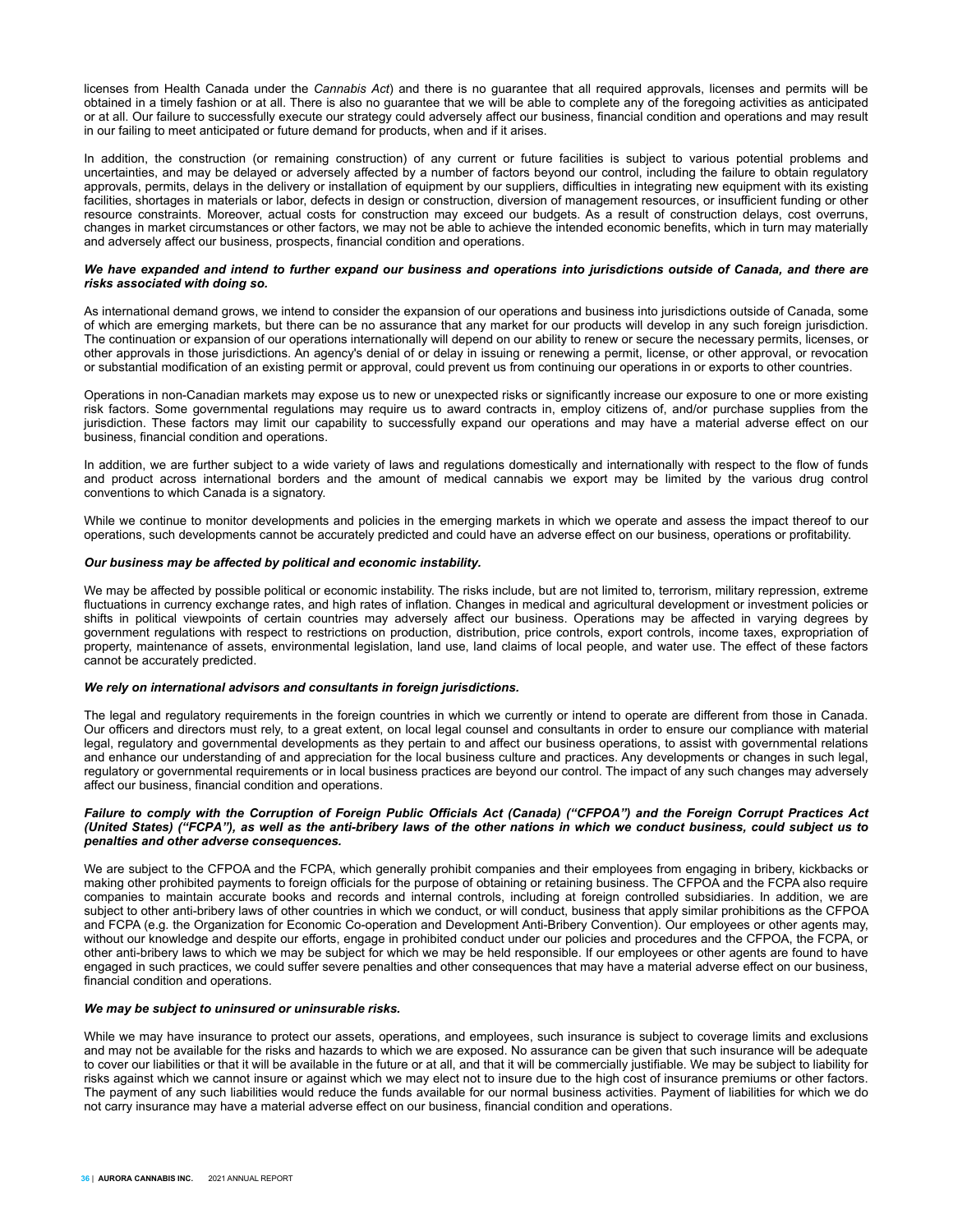#### *We may be subject to product liability claims.*

As a manufacturer and distributor of products designed to be inhaled and ingested by humans, we face an inherent risk of exposure to product liability claims, regulatory action and litigation if our products are alleged to have caused significant loss or injury. In addition, the manufacture and sale of cannabis products involves the risk of injury to consumers due to tampering by unauthorized third parties or product contamination. Previously unknown adverse reactions resulting from human consumption of cannabis products alone or in combination with other medications or substances could occur. We may be subject to various product liability claims, including, among others, that the products produced by us caused or contributed to injury or illness, include inadequate instructions for use or include inadequate warnings concerning possible side effects or interactions with other substances. A product liability claim or regulatory action against us could result in increased costs, adversely affect our reputation and goodwill with our customers, and could have a material adverse effect on our business, financial condition and operations. There can be no assurances that we will be able to obtain or maintain product liability insurance on acceptable terms or with adequate coverage against potential liabilities. The inability to obtain sufficient insurance coverage on reasonable terms or to otherwise protect against potential product liability claims could prevent or inhibit the commercialization of such products.

#### *Our cannabis products may be subject to recalls for a variety of reasons.*

Manufacturers and distributors of products are sometimes subject to the recall or return of their products for a variety of reasons, including product defects, such as contamination, unintended harmful side effects or interactions with other substances, packaging safety and inadequate or inaccurate labeling disclosure. If any of the products produced by us are recalled due to an alleged product defect or for any other reason, we could be required to incur the unexpected expense of the recall and any legal proceedings that might arise in connection with the recall. We may lose a significant amount of sales and may not be able to replace those sales at an acceptable margin or at all. In addition, a product recall may require significant management attention. Although we have detailed procedures in place for testing finished products, there can be no assurance that any quality, potency or contamination problems will be detected in time to avoid unforeseen product recalls, regulatory action or lawsuits, whether frivolous or otherwise. Additionally, if any of the products produced by us were subject to recall, the reputation and goodwill of that product and/or us could be harmed. A recall for any of the foregoing reasons could lead to decreased demand for our products and could have a material adverse effect on our business, financial condition and results of operations. Additionally, product recalls may lead to increased scrutiny of our operations by Health Canada or other regulatory agencies, requiring further management attention, increased compliance costs and potential legal fees, fines, penalties and other expenses. Furthermore, any product recall affecting the cannabis industry more broadly could lead consumers to lose confidence in the safety and security of the products sold by holders of licenses under the *Cannabis Act* generally, which could have a material adverse effect on our business, financial condition and operations.

#### *We may become party to litigation, mediation, and/or arbitration from time to time.*

We may become party to regulatory proceedings, litigation, mediation, and/or arbitration from time to time in the ordinary course of business, which could adversely affect our business, financial condition and operations. Monitoring and defending against legal actions, with or without merit, can be time-consuming, divert management's attention and resources and can cause us to incur significant expenses. In addition, legal fees and costs incurred in connection with such activities may be significant and we could, in the future, be subject to judgments or enter into settlements of claims for significant monetary damages. While we have insurance that may cover the costs and awards of certain types of litigation, the amount of insurance may not be sufficient to cover any costs or awards. Substantial litigation costs or an adverse result in any litigation may adversely impact our business, financial condition, or operations. Litigation, and any decision resulting therefrom, may also create a negative perception of our company. We are currently subject to class action proceedings in both the United States and Canada (as further detailed herein). Though we believe these to be without merit and intend to vigorously defend against the claims, there is no assurance that we will be successful.

# *The transportation of our products is subject to security risks and disruptions.*

We depend on fast, cost-effective, and efficient courier services to distribute our product to both wholesale and retail customers. Any prolonged disruption of these courier services could have an adverse effect on our business, financial condition and operations. Rising costs associated with the courier service we use to ship our products may also adversely impact our business and our ability to operate profitably.

Due to the nature of our products, security during transportation is of the utmost concern. Any breach of the security measures during the transport or delivery of our products, including any failure to comply with recommendations or requirements of government regulators, whether intentional or not, could have a materially adverse impact on our ability to continue operating under our current licenses and may potentially impact our ability to renew such licenses.

#### *Our business is subject to the risks inherent in agricultural operations.*

Since our business revolves mainly around the growth and processing of cannabis, an agricultural product, the risks inherent with agricultural businesses apply to our business. Such risks may include disease and insect pests, among others. Cannabis growing operations consume considerable energy and any rise in energy costs may have a material adverse effect on our ability to produce cannabis, and therefore, our business, financial condition and results of operations.

Although we currently grow, and expect to grow, most of our cannabis in climate-controlled, monitored, indoor locations, some of our production takes place outdoors and there is no guarantee that changes in outside weather and climate will not adversely affect such production. Like other agricultural products, the quality of cannabis grown outdoors is affected by weather and the environment, which can change the quality or size of the harvest. If a weather event is particularly severe, such as a major drought or hurricane, the affected harvest could be destroyed or damaged to an extent that results in lost revenues. In addition, other items may affect the marketability of cannabis grown outdoors, including, among other things, the presence of non-cannabis related material, genetically modified organisms and excess residues of pesticides, fungicides, and herbicides. High degrees of quality variance can affect processing velocity and capacity utilization, as the process required to potentially upgrade lower quality product requires significant time and resources. There can be no assurance that natural elements will not have a material adverse effect on the production of our products and ultimately our business, financial condition and operations.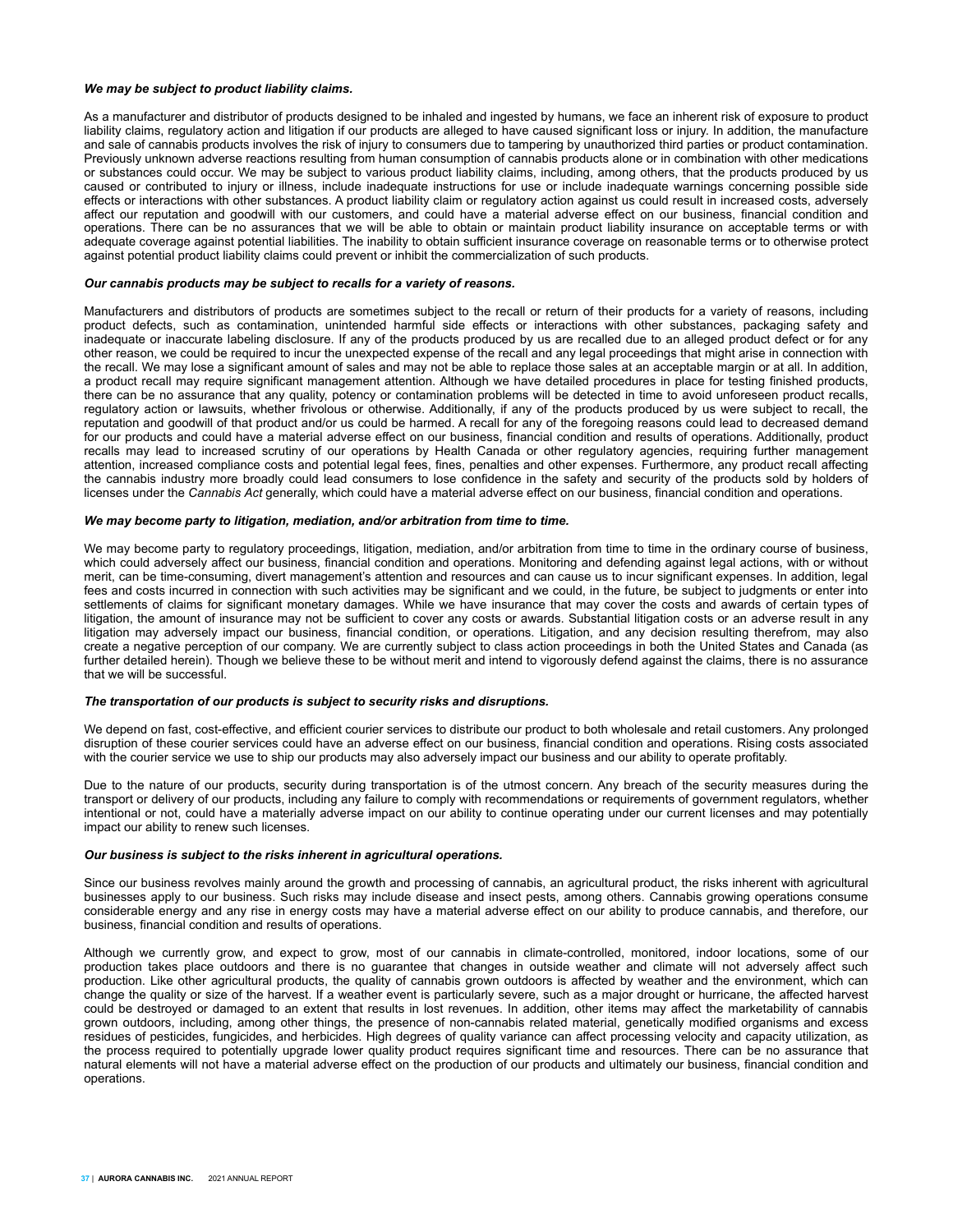#### *Our operations are subject to various environmental and employee health and safety regulations.*

Our operations are subject to environmental and safety laws and regulations concerning, among other things, emissions and discharges to water, air, and land, the handling and disposal of hazardous and non-hazardous materials and wastes, and employee health and safety. We incur ongoing costs and obligations related to compliance with environmental and employee health and safety matters. Failure to obtain an environmental compliance approval under applicable regulations or otherwise comply with environmental and safety laws and regulations may result in additional costs for corrective measures, penalties or restrictions on our manufacturing operations. In addition, changes in environmental, employee health and safety or other laws, more vigorous enforcement thereof, or other unanticipated events could require extensive changes to our operations or give rise to material liabilities, which could have a material adverse effect on our business, financial condition and operations.

#### *Climate change may have an adverse effect on demand for our products or on our operations.*

Over the past several years, changing weather patterns and climatic conditions due to natural and man-made causes have added to the unpredictability and frequency of extreme weather events such as severe weather, heat waves, wildfires, flooding, hailstorms, snow storms, and the spread of disease and insect infestations. These events could damage, destroy or hinder the operations at our physical facilities, or the facilities of our suppliers or customers, and adversely affect our financial results as a result of decreased production output, increased operating costs or reduced availability of transportation.

Government action to address climate change, greenhouse gas (GHG) emissions, water and land use may result in the enactment of additional or more stringent laws and regulations that may require us to incur additional capital expenditures, pay higher taxes, increased transportation costs, or could otherwise adversely affect our financial conditions.

In addition, increasingly our employees, customers and investors expect that we minimize the negative environmental impacts of our operations Although we make efforts to create positive impacts where possible and anticipate potential costs associated with climate change, failure to mitigate the risks of climate change and adequately respond to their changing expectations as well as those of governments on environmental matters, could result in missed opportunities, additional regulatory scrutiny, loss of team members, customers and investors, and adverse impact on our brand and reputation.

#### *We may not be able to protect our intellectual property.*

Our success depends in part on our ability to protect our ideas and technology. Even if we move to protect our technology with trademarks, patents, copyrights or by other means, we are not assured that competitors will not develop similar technology and business methods or that we will be able to exercise our legal rights. Other countries may not protect intellectual property rights to the same standards as does Canada, particularly in the United States where cannabis remains federally illegal. Policing the unauthorized use of current or future trademarks, patents, trade secrets or intellectual property rights could be difficult, expensive, time-consuming and unpredictable, as may be enforcing these rights against unauthorized use by others. Actions taken to protect or preserve intellectual property rights may require significant financial and other resources such that said actions may have a materially adverse impact our ability to successfully grow our business. An adverse result in any litigation or defense proceedings could put one or more of the trademarks, patents or other intellectual property rights at risk of being invalidated or interpreted narrowly and could put existing intellectual property applications at risk of not being issued. Any or all of these events could materially and adversely affect our business, financial condition and operations.

# *We may experience breaches of security at our facilities or in respect of electronic documents and data storage and may face risks related to breaches of applicable privacy laws.*

Given the nature of our product and its lack of legal availability outside of channels approved by the Government of Canada, as well as the concentration of inventory in our facilities, despite meeting or exceeding Health Canada's security requirements, there remains a risk of shrinkage as well as theft. A security breach at one of our facilities could expose us to additional liability, potentially costly litigation, increased expenses relating to the resolution and future prevention of these breaches and may deter potential customers from choosing our products.

In addition, we collect and store personal information about our customers and are responsible for protecting that information from privacy breaches. A privacy breach may occur through procedural or process failure, information technology malfunction, or deliberate unauthorized intrusions. Data theft for competitive purposes, particularly patient lists and preferences, is an ongoing risk whether perpetrated via employee collusion or negligence, or through a deliberate cyber-attack. Any such theft or privacy breach would have a material adverse effect on our business, reputation, financial condition and results of operations.

Furthermore, there are several federal and provincial laws protecting the confidentiality of certain patient health information, including patient records, and restricting the use and disclosure of that protected information. In particular, the privacy rules under the Personal Information Protection and Electronics Documents Act (Canada) ("PIPEDA"), protect medical records and other personal health information by limiting their use and disclosure of health information to the minimum level reasonably necessary to accomplish the intended purpose. If we were found to be in violation of the privacy or security rules under PIPEDA or other laws protecting the confidentiality of patient health information, we could be subject to sanctions and civil or criminal penalties, which could increase our liabilities, harm our reputation, and have a material adverse effect on our business, financial condition and operations.

# *We may be subject to risks related to our information technology systems, including cyber-attacks.*

We have entered into agreements with third parties for hardware, software, telecommunications and other information technology services in connection with our operations. Our operations depend, in part, on how well we and our suppliers protect networks, equipment, IT systems and software against damage from a number of threats, including, but not limited to, cable cuts, damage to physical plants, natural disasters, intentional damage and destruction, fire, power loss, hacking, computer viruses, vandalism and theft. Our operations also depend on the timely maintenance, upgrade and replacement of networks, equipment, IT systems and software, as well as pre-emptive expenses to mitigate the risks of failures. Any of these and other events could result in information system failures, delays and/or increase in capital expenses. The failure of information systems or a component of information systems, depending on the nature of any such failure, could adversely impact our business, financial condition and operations.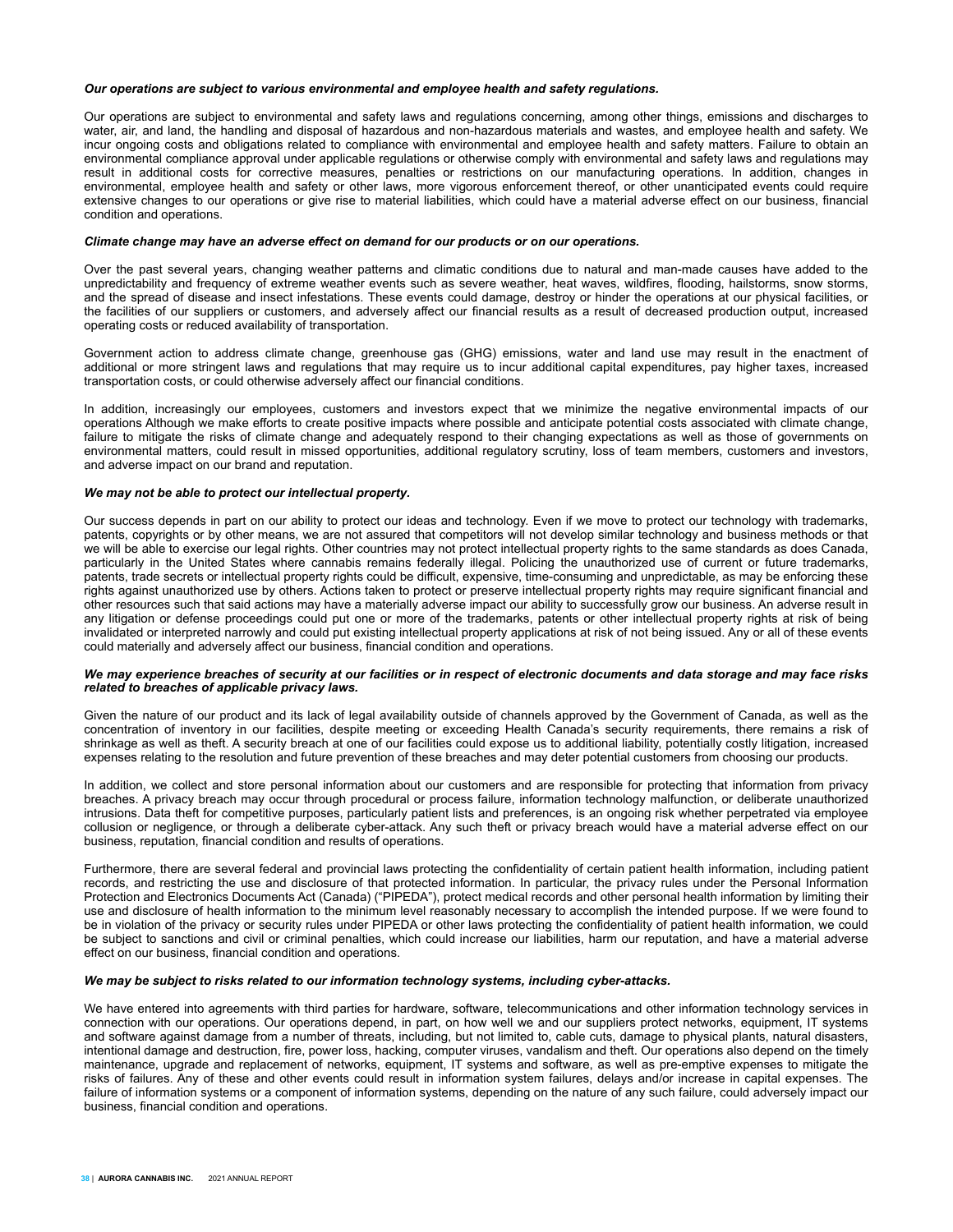Cyber-attacks could result in important remediation costs, increased cybersecurity costs, lost revenues due to a disruption of activities, litigation, and reputational harm affecting customer and investor confidence, which ultimately could materially adversely affect our business, financial condition and operations.

In December 2020, the Company was the target of a cybersecurity incident that involved the theft of company information. The subsequent investigation identified that certain personally identifiable information of our employees and consumers was compromised. It also confirmed that our patient database was not compromised, and our performance and financial information was not impacted. All impacted individuals have been notified, as have all required government privacy offices.

We have not experienced any material losses to date relating to cyber-attacks or other information security breaches, but there can be no assurance that we will not incur such losses in the future. Our risk and exposure to these matters cannot be fully mitigated because of, among other things, the evolving nature of these threats. As a result, cybersecurity and the continued development and enhancement of controls, processes and practices designed to protect systems, computers, software, data and networks from attack, damage or unauthorized access is a priority. As cyber threats continue to evolve, we may be required to expend additional resources to continue to modify or enhance protective measures or to investigate and remediate any security vulnerabilities.

Globally, cybersecurity incidents have increased in number and severity and it is expected that these external trends will continue. In response to this incident, or any potential future incident, we may incur substantial costs which may include:

- remediation costs, such as liability for stolen information, repairs to system or data damage, or implementation of new security;
- measures in response to the evolving security landscape; and
- legal expenses, including costs related to litigation, regulatory actions or penalties.

#### *We may not be able to successfully identify and execute future acquisitions or dispositions, or to successfully manage the impacts of such transactions on our operations.*

Over the past few years, we have completed a number of acquisitions, including our acquisitions of MedReleaf, CanniMed and Reliva. Material acquisitions, dispositions, and other strategic transactions involve a number of risks, including: (i) potential disruption of our ongoing business; (ii) distraction of management; (iii) increased financial leverage; (iv) the anticipated benefits and cost savings of those transactions may not be realized fully, or at all, or may take longer to realize than expected; (v) increased scope and complexity of our operations; and (vi) loss or reduction of control over certain of our assets.

The presence of one or more material liabilities and/or commitments of an acquired company that are unknown to us at the time of acquisition could have a material adverse effect on our business, financial condition and operations. A strategic transaction may result in a significant change in the nature of our business, operations and strategy. In addition, we may encounter unforeseen obstacles or costs in implementing a strategic transaction or integrating any acquired business into our existing operations.

#### *As a holding company, Aurora Cannabis Inc. is dependent on its operating subsidiaries to pay dividends and other obligations.*

Aurora Cannabis Inc. is a holding company. Essentially all of our operating assets are the capital stock of our subsidiaries and substantially all of our business is conducted through subsidiaries which are separate legal entities. Consequently, our cash flows and ability to pursue future business and expansion opportunities are dependent on the earnings of our subsidiaries and the distribution of those earnings to us. The ability of these entities to pay dividends and other distributions will depend on their operating results and will be subject to applicable laws and regulations which require that solvency and capital standards be maintained by such companies and contractual restrictions contained in the instruments governing their debt. In the event of a bankruptcy, liquidation or reorganization of any of our subsidiaries, holders of indebtedness and trade creditors will generally be entitled to payment of their claims from the assets of those subsidiaries before any assets are made available for distribution to us.

#### *The price of our Common Shares has historically been volatile. This volatility may affect the value of your investment in Aurora, the price at which you could sell our Common Shares and the sale of substantial amounts of our Common Shares could adversely affect the price of our Common Shares and the value of your convertible debentures/notes.*

The market price for Common Shares may be volatile and subject to wide fluctuations in response to numerous factors, many of which are beyond our control, including the following:

- actual or anticipated fluctuations in our results of operations;
- recommendations by securities research analysts;
- changes in the economic performance or market valuations of companies in the same industry in which we operate;
- addition or departure of our executive officers and other key personnel;
- release or expiration of transfer restrictions on outstanding Common Shares;
- sales or perceived sales of additional Common Shares;
- operating and financial performance that varies significantly from the expectations of management, securities analysts and investors;
- regulatory changes affecting the Company's industry, business and operations;
- announcements of developments and other material events by us or our competitors;
- fluctuations in the costs of vital production inputs, materials and services;
- changes in global financial markets, global economies and general market conditions, such as interest rates and product price volatility;
- significant acquisitions or business combinations, strategic partnerships, joint ventures or capital commitments by or involving us or our competitors;
- operating and share price performance of other companies that investors deem comparable to us; and
- news reports relating to trends, concerns, technological or competitive developments, regulatory changes and other related issues in the Company's industry or target markets.

Financial markets have recently experienced significant price and volume fluctuations that have particularly affected the market prices of equity securities of companies and that have often been unrelated to the operating performance, underlying asset values, or prospects of such companies. Such volatility has been particularly evident with regards to the share prices of medical cannabis companies that are public issuers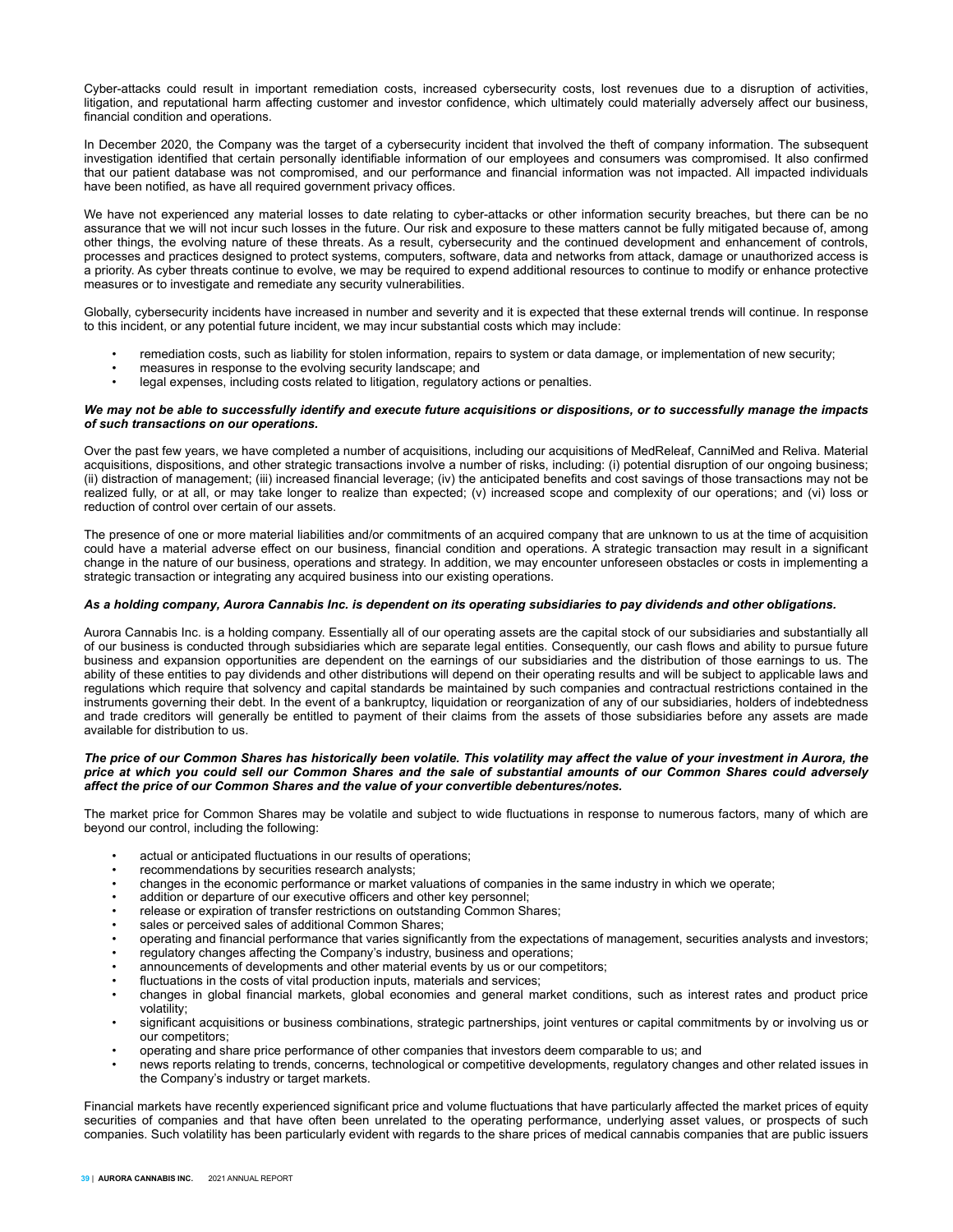in Canada. Accordingly, the market price of Common Shares may decline even if our operating results, underlying asset values, or prospects have not changed. Additionally, these factors, as well as other related factors, may cause decreases in asset values that are lasting and not temporary, which may result in impairment losses. There can be no assurance that continuing fluctuations in share price and volume will not occur. If such increased levels of volatility and market turmoil continue, our operations could be adversely impacted, and the trading price of Common Shares may be materially adversely affected.

## *Future sales or issuances of equity securities could decrease the value of our Common Shares, dilute investors' voting power, and reduce our earnings per share.*

We may sell or issue additional equity securities in subsequent offerings (including through the sale of securities convertible into equity securities and the issuance of equity securities in connection with acquisitions). We cannot predict the size of future issuances of equity securities or the size and terms of future issuances of debt instruments or other securities convertible into equity securities or the effect, if any, that future issuances and sales of our securities will have on the market price of our Common Shares.

Additional issuances of our securities may involve the issuance of a significant number of Common Shares at prices less than the current market prices. Issuances of a substantial number of Common Shares, or the perception that such issuances could occur, may adversely affect prevailing market prices of our Common Shares. Any transaction involving the issuance of previously authorized but unissued Common Shares, or securities convertible into Common Shares, may result in significant dilution to security holders.

Sales of substantial amounts of our securities by us or our existing shareholders, or the availability of such securities for sale, could adversely affect the prevailing market prices for our securities and dilute investors' earnings per share. Exercises of presently outstanding share options or warrants may also result in dilution to security holders. A decline in the market prices of our securities could impair our ability to raise additional or sufficient capital through the sale of securities should we desire to do so.

## *Our management will have substantial discretion concerning the use of proceeds from future share sales and financing transactions.*

Our management will have substantial discretion concerning the use of proceeds from any future share sales and financing transactions, as well as the timing of the expenditure of the proceeds thereof. As a result, investors will be relying on the judgment of management as to the specific application of the proceeds of any future sales. Management may use the net proceeds in ways that an investor may not consider desirable. The results and effectiveness of the application of the net proceeds are uncertain.

#### *The regulated nature of our business may impede or discourage a takeover, which could reduce the market price of our Common Shares and the value of any outstanding convertible debentures/notes.*

We require and hold various government licenses to operate our business, which would not necessarily continue to apply to an acquirer of our business following a change of control. These licensing requirements could impede a merger, amalgamation, takeover, or other business combination involving us or discourage a potential acquirer from making a tender offer for our Common Shares, which, under certain circumstances, could reduce the market price of our Common Shares.

# *There is no assurance we will continue to meet the listing standards of the NASDAQ and the TSX.*

We must meet continuing listing standards to maintain the listing of our Common Shares on the NASDAQ and the TSX. If we fail to comply with listing standards and the NASDAQ and/or the TSX delists our Common Shares, we and our shareholders could face significant material adverse consequences, including:

- a limited availability of market quotations for our Common Shares;
- reduced liquidity for our Common Shares;
- a determination that our Common Shares are "penny stock", which would require brokers trading in our Common Shares to adhere to more stringent rules and possibly result in a reduced level of trading activity in the secondary trading market for our Common Shares;
- a limited amount of news and analyst coverage of us; and
- a decreased ability for us to issue additional equity securities or obtain additional equity or debt financing in the future.

As a public company, the business is subject to evolving corporate governance and public disclosure regulations that may from time to time increase both our compliance costs and the risk of non-compliance, which could adversely impact the price of the Common Shares.

#### *Failure to develop and maintain an effective system of internal controls increases the risk that we may not be able to accurately and reliably report our financial results or prevent fraud, which may harm our business, the trading price of our Common Shares and market value of other securities.*

Under Section 404 of the Sarbanes-Oxley Act ("SOX"), we are required to design, document and test the effectiveness of our internal controls over financial reporting ("ICFR") during the fiscal year ended June 30, 2021. ICFR are designed to provide reasonable assurance that our financial reporting is reliable and that its financial statements have been prepared in accordance with IFRS. Regardless of how well controls are designed, internal controls have inherent limitations and can only provide reasonable assurance that the controls are meeting our objectives in providing reliable financial reporting information in accordance with IFRS. Effective internal controls are required for us to provide reasonable assurance that our financial results and other financial information are accurate and reliable. Any failure to design, develop or maintain effective controls, or difficulties encountered in implementing, improving or remediation lapses in internal controls may affect our ability to prevent fraud, detect material misstatements, and fulfill our reporting obligations. As a result, investors may lose confidence in our ability to report timely, accurate and reliable financial and other information, which may expose us to certain legal or regulatory actions, thus negatively impacting our business, the trading process of our Common Shares and market value of other securities.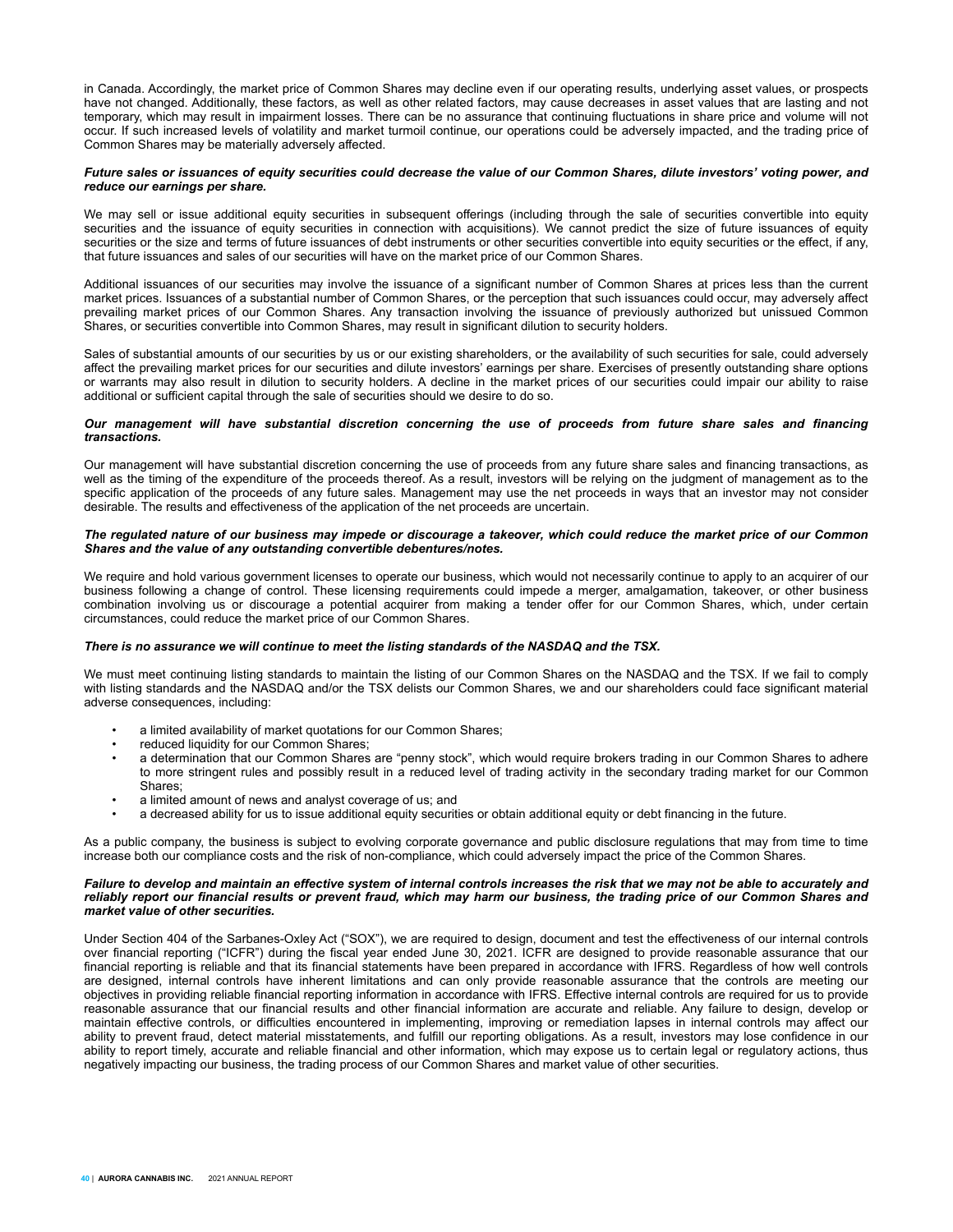# *We are a Canadian company and shareholder protections may differ from shareholder protections in the United States and elsewhere.*

We are organized and exist under the laws of British Columbia, Canada and, accordingly, are governed by the BCBCA. The BCBCA differs in certain material respects from laws generally applicable to United States corporations and shareholders, including the provisions and proceedings relating to interested directors, mergers, amalgamations, restructuring, takeovers, shareholders' suits, indemnification of directors, and inspection of corporation records.

## *We are a foreign private issuer within the meaning of the rules under the U.S. Exchange Act, and as such is exempt from certain provisions applicable to United States domestic issuers.*

Because we are a "foreign private issuer" under the U.S. Exchange Act, we are exempt from certain provisions of the securities rules and regulations in the United States that are applicable to U.S. domestic issuers, including:

- the rules under the U.S. Exchange Act requiring the filing of quarterly reports on Form 10-Q or current reports on Form 8-K with the SEC;
- the sections of the U.S. Exchange Act regulating the solicitation of proxies, consents or authorizations in respect of securities registered under the U.S. Exchange Act;
- the sections of the U.S. Exchange Act requiring insiders to file public reports of their stock ownership and trading activities and liability for insiders who profit from trades made in a short period of time; and
- the selective disclosure rules by issuers of material non-public information under Regulation FD.

We are required to file an annual report on Form 40-F with the United States Securities and Exchange Commission ("SEC") within three months of the end of each fiscal year. We do not intend to voluntarily file annual reports on Form 10-K and quarterly reports on Form 10-Q in lieu of Form 40-F requirements. For so long as we choose to only comply with foreign private issuer requirements, the information we are required to file with or furnish to the SEC will be less extensive and less timely compared to that required to be filed with the SEC by U.S. domestic issuers. As a result, you may not be afforded the same protections or information which would be made available to you if you were investing in a U.S. domestic issuer.

#### *Our employees and counterparties may be subject to potential U.S. entry restrictions as a result of their relationship with us.*

A foreign visitor who is involved either directly or indirectly in the cannabis industry may be subject to increased border scrutiny when attempting to enter the United States. Multiple states have legalized aspects of cannabis production, sale and consumption; however, cannabis remains illegal federally in the United States. The U.S. Customs and Border Protection previously advised that border agents may deem a foreign visitor who is involved, either directly or indirectly, in a state-legal cannabis industry as inadmissible. While unassociated trips to the United States may not result in problems entering the U.S., a foreign visitor attempting to enter the U.S. to proliferate cannabis-associated business may be deemed inadmissible, at the discretion of the border agents. As a company with operations in both the U.S. and Canada, inability of our employees or counterparties to enter the United States could harm our ability to conduct our business.

#### *Participants in the cannabis industry may have difficulty accessing the service of banks and financial institutions, which may make it difficult for us to operate.*

Because cannabis remains illegal federally in the United States, U.S. banks and financial institutions remain wary of accepting funds from businesses in the cannabis industry, as such funds may technically be considered proceeds of crime. Consequently, businesses involved in the cannabis industry continue to have trouble establishing banking infrastructure and relationships. The inability or limitation on our ability to open or maintain a bank account in the U.S. or other foreign jurisdictions, obtain other banking services and/or accept credit card and debit card payments may make it difficult to operate and conduct business in the United States or other foreign jurisdictions.

# *Our business may be subject to disruptions as a result of the COVID*‑*19 pandemic.*

We are closely monitoring the rapid evolution of COVID-19 with a focus on the jurisdictions in which the Company and its subsidiaries operate. During this period of uncertainty, it is our priority to safeguard the health and safety of our personnel, support and enforce government actions to slow the spread of COVID‑19, and continually assess and mitigate the risks to our business operations. We have taken responsible measures to maximize the safety of staff working at all of its facilities. This includes reorganizing physical layouts, adjusting schedules to improve physical distancing, implementing extra health screening measures for employees and applying rigorous standards for personal protective equipment. We continue to maintain regular communications with legal and government representatives, suppliers, customers and business partners to identify and monitor any potential risks to our ongoing operations. As at the date of this report, the production and sale of cannabis has been recognized as an essential service across Canada. Consumer cannabis sales in Canada are primarily with government bodies, which continue to offer end customers online ordering and home delivery options. Consumer market retail stores are generally permitted to remain open in Canada subject to adhering to the required social distancing measures. All of our facilities in Canada and internationally continue to be operational and we continue to work closely with local, national and international governmental authorities to ensure that we are following the required protocols and guidelines related to COVID-19 within each region. Although there have not been any significant impacts to our operations to date, we cannot provide assurance that there will not be disruptions to its operations in the future.

#### *Reliva's operations in the United States may be impacted by regulatory action and approvals from the Food and Drug Administration.*

Reliva sells and distributes certain products containing hemp-derived CBD, and as such, there is a risk that the FDA or state or local Departments of Health will seek to stop Reliva from selling its products or seek to have the claims made for those products revised. On December 20, 2018, the Agricultural Improvement Act, H.R. 25 ("2018 Farm Bill"), which included the language of the *Hemp Farming Act of 2018*, removed industrial hemp and hemp-derived products with a THC concentration of not more than 0.3 percent (dry weight basis) from Schedule I of the *Controlled Substances Act*. This has the effect of legalizing the cultivation of industrial hemp for commercial purposes, including the production of CBD and other cannabinoids, except for THC, subject to regulations to be developed by the U.S. Department of Agriculture.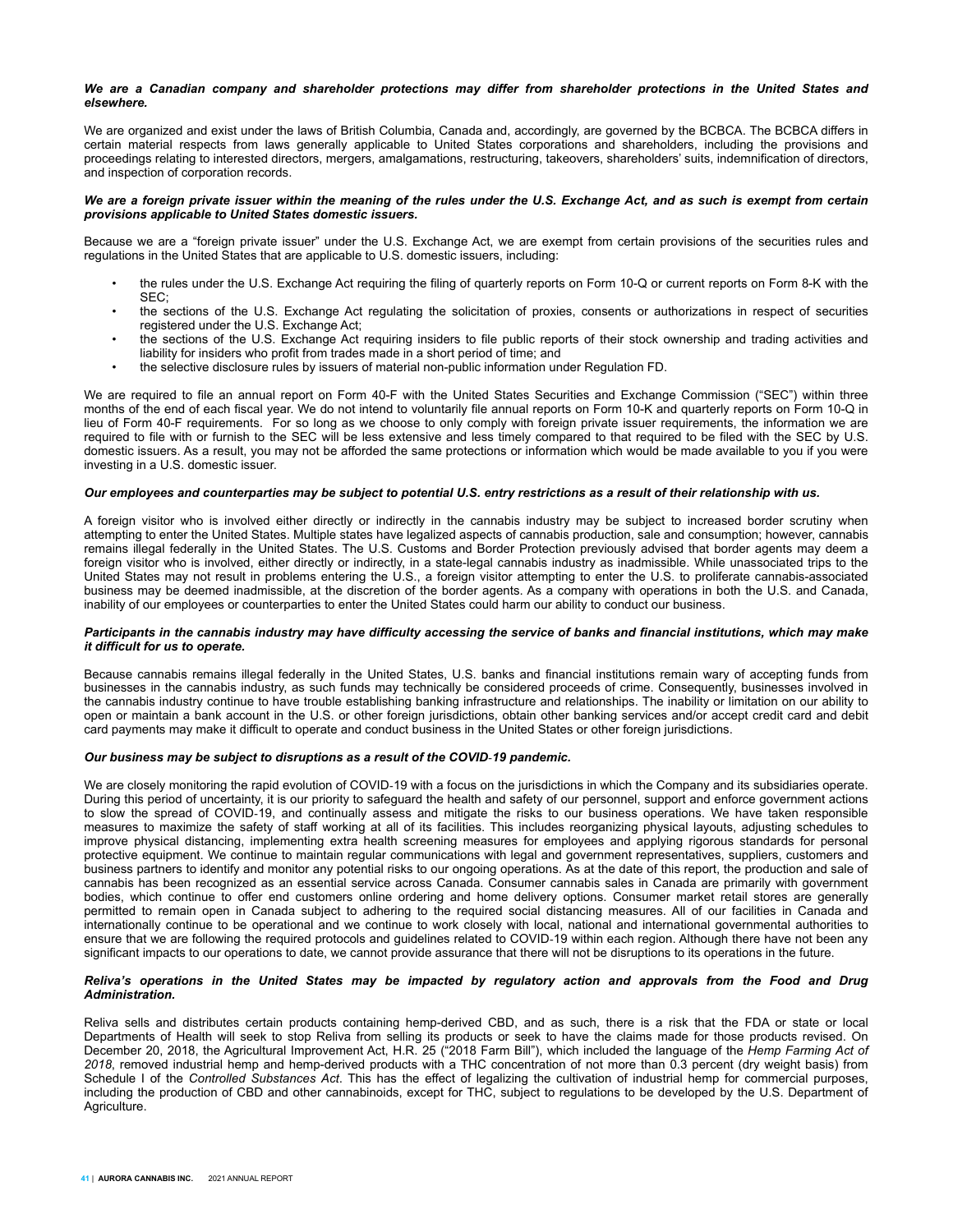CBD is increasingly used as an ingredient in food and beverages, as an ingredient in dietary supplements and as an ingredient in cosmetics, thereby generating new investments and creating employment in the cultivation and processing of hemp and hemp-derived products. Foods and beverages, dietary supplements, pharmaceuticals, and cosmetics containing CBD are all subject to regulation under the Federal Food, Drug and Cosmetics Act ("FDCA"). The FDA has asserted that CBD is not a lawful ingredient in foods and beverages, supplements and pharmaceuticals (unless FDA-approved), although the FDA has generally refrained from taking enforcement action against those products.

CBD-containing products may also be subject to the jurisdiction of state and local health authorities. In recent years, the FDA has issued letters to a number of companies selling products that contain CBD oil derived from hemp, warning them that the marketing of their products violates the FDCA. Although the Company, through Reliva, works to maintain compliance with all applicable regulatory requirements, any potential FDA enforcement action against the Company or Reliva could result in a number of negative consequences, including fines, disgorgement of profits, recalls or seizures of products, or a partial or total suspension of the Company's or Reliva's production or distribution of its products. Any such event could have a material adverse effect on our business, financial condition or operations.

#### *The controversy surrounding vaporizers and vaporizer products may materially and adversely affect the market for vaporizer products and expose us to litigation and additional regulation.*

There have been a number of highly publicized cases involving lung and other illnesses and deaths that appear to be related to vaporizer devices and/or products used in such devices (such as vaporizer liquids). The focus is currently on the vaporizer devices, the manner in which the devices were used and the related vaporizer device products - THC, nicotine, other substances in vaporizer liquids, possibly adulterated products and other illegal unlicensed cannabis vaporizer products. Some states, provinces, territories and cities in Canada and the United States have already taken steps to prohibit the sale or distribution of vaporizers, restrict the sale and distribution of such products or impose restrictions on flavors or use of such vaporizers. This trend may continue, accelerate and expand.

Cannabis vaporizers in Canada are regulated under the *Cannabis Act* and *Cannabis Regulations*. Negative public sentiment may prompt regulators to decide to further limit or defer the industry's ability to sell cannabis vaporizer products, and may also diminish consumer demand for such products. For instance, Health Canada has proposed new regulations that would place stricter limits on the advertising and promotion of vaping products and make health warnings on vaping products mandatory, although such regulations explicitly exclude cannabis and cannabis accessories. The provincial governments in Quebec, Alberta and Newfoundland and Labrador have imposed provincial regulatory restrictions on the sale of cannabis vape products. These actions, together with potential deterioration in the public's perception of cannabis containing vaping liquids, may result in a reduced market for our vaping products. There can be no assurance that we will be able to meet any additional compliance requirements or regulatory restrictions, or remain competitive in face of unexpected changes in market conditions.

This controversy could well extend to non-nicotine vaporizer devices and other product formats. Any such extension could materially and adversely affect our business, financial condition, operating results, liquidity, cash flow and operational performance. Litigation pertaining to vaporizer products is accelerating and that litigation could potentially expand to include our products, which would materially and adversely affect our business, financial condition, operating results, liquidity, cash flow and operational performance. Future research may lead to findings that vaporizers, electronic cigarettes and related products are not safe for their intended use. Vaporizers, electronic cigarettes and related products were recently developed and therefore the scientific or medical communities have had a limited period of time to study the long-term health effects of their use. Currently, there is limited scientific or medical data on the safety of such products for their intended use and the medical community is still studying the health effects of the use of such products, including the long-term health effects. If the scientific or medical community were to determine conclusively that use of any or all of these products pose long-term health risks, market demand for these products and their use could materially decline. Such a determination could also lead to litigation, reputational harm and significant regulation. Loss of demand for our product, product liability claims and increased regulation stemming from unfavorable scientific studies on cannabis vaporizer products could have a material adverse effect on our business, results of operations and financial condition.

# *Future research may lead to findings that vaporizers, electronic cigarettes and related products are not safe for their intended use.*

Vaporizers, electronic cigarettes and related products were recently developed and therefore the scientific or medical communities have had a limited period of time to study the long-term health effects of their use. Currently, there is limited scientific or medical data on the safety of such products for their intended use and the medical community is still studying the health effects of the use of such products, including the longterm health effects. If the scientific or medical community were to determine conclusively that use of any or all of these products pose longterm health risks, market demand for these products and their use could materially decline. Such a determination could also lead to litigation, reputational harm and significant regulation. Loss of demand for our product, product liability claims and increased regulation stemming from unfavorable scientific studies on cannabis vaporizer products could have a material adverse effect on our business, results of operations and financial condition.

#### *We must rely largely on our own market research and internal data to forecast sales and market demand and market prices which may differ from our forecasts.*

Given the early stage of the cannabis industry, we rely largely on our own market research and internal data to forecast industry trends and statistics as detailed forecasts are, with certain exceptions, not generally available from other sources. A failure in the demand for our products to materialize as a result of competition, technological change, change in the regulatory or legal landscape or other factors could have a material adverse effect on our business, financial condition and results of operations.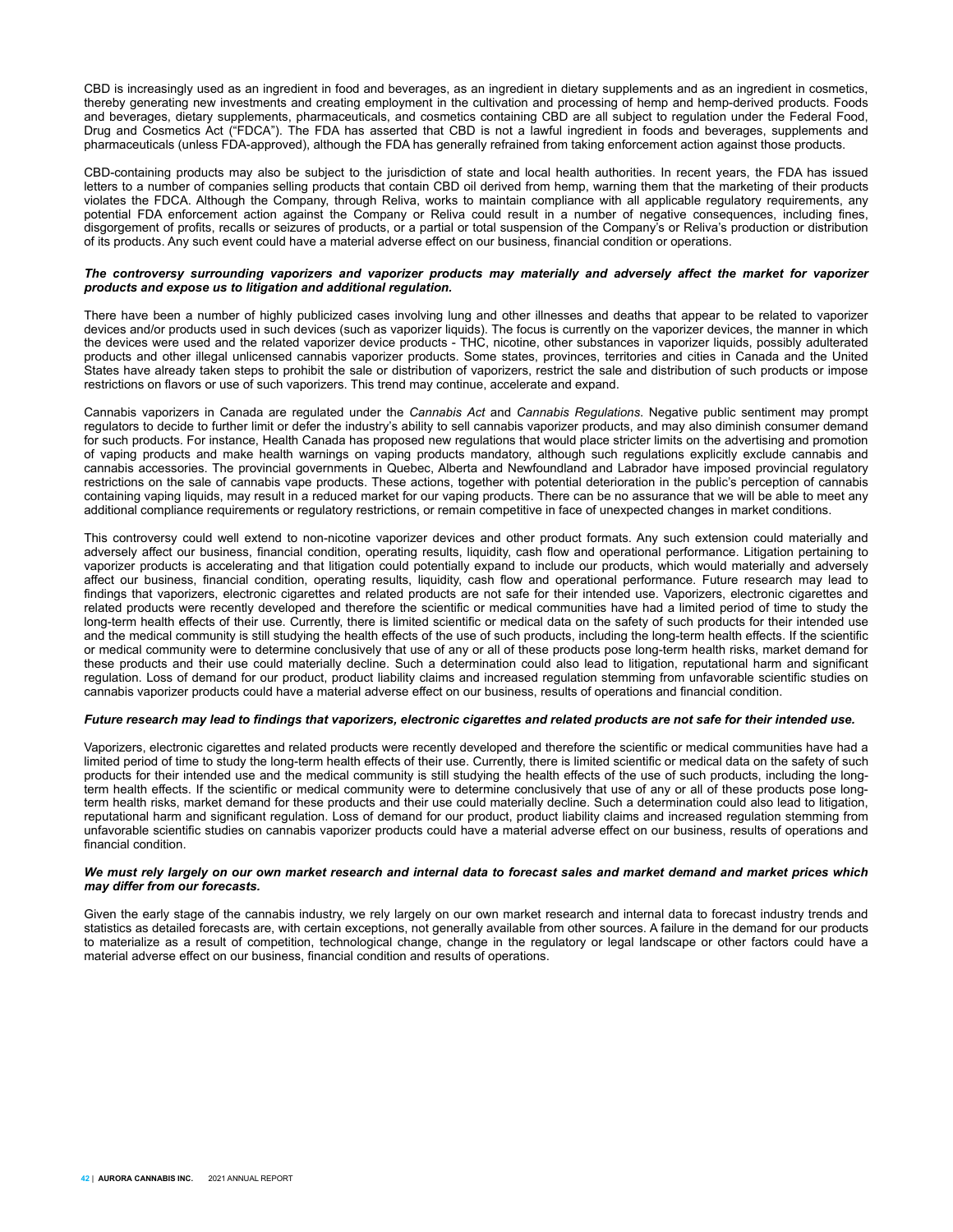#### <span id="page-42-0"></span>**Internal Controls over Financial Reporting**

## **Disclosure Controls and Procedures**

As required by National Instrument 52-109 Certification of Disclosure in Issuers' Annual and Interim Filings and Rule 13a-15(b) of the Securities Exchange Act of 1934 (the "Exchange Act"), as amended, we have evaluated, under the supervision and with the participation of our management, including our Chief Executive Officer and Chief Financial Officer, the effectiveness of the design and operation of our disclosure controls and procedures (as defined in Rules 13a-15(e) and 15d-15(e) under the Exchange Act) as of the end of the period covered by this Annual Report. Disclosure controls and procedures are designed to provide reasonable assurance that the information required to be disclosed by us in reports that we file under the Exchange Act is accumulated and communicated to our management, including our principal executive officer and principal financial officer, as appropriate, to allow timely decisions regarding required disclosure and is recorded, processed, summarized and reported within the time periods specified in the rules and forms of the CSA and SEC.

Based upon the evaluation, our Chief Executive Officer ("CEO") and Chief Financial Officer ("CFO") have concluded that our disclosure controls and procedures were not effective as of June 30, 2021 at the reasonable assurance level due to the material weakness described below under "Management's Assessment on Internal Control Over Financial Reporting." As a result of the material weakness identified, we performed additional analysis and other post-closing procedures. Notwithstanding this material weakness, management has concluded that the consolidated financial statements included in this Annual Report present fairly, in all material respects, the financial position of the Company at June 30, 2021 in conformity with GAAP and our external auditors have issued an unqualified opinion on our consolidated financial statements as of and for the year ended June 30, 2021.

# **Changes to Internal Controls over Financial Reporting**

Between Q1 and Q3 of the current fiscal year, the Company made significant progress on its Business Transformation Plan first announced in fiscal 2020. During this timeframe, the Company completed the following activities as part of its Business Transformation Plan and in an effort to remediate material weaknesses identified for the year ended June 30, 2020:

- Further developed and enhanced IT processes and controls. Including (i) remediation of IT general and application controls related to user access privileges, unauthorized access, and segregation of duties, and (ii) enhancement of controls to provide reasonable assurance over third party service organization applications and services
- Enhanced our risk assessment process to more effectively respond to indicators of change in process, risk or the control environment with the potential to impact the effectiveness of internal controls over financial reporting ("ICFR")
- Enhanced and implemented additional manual reconciliation and review controls to address key ICFR risks and limitations with system automation and integration, including over Journal Entries

Key changes to the control environment were completed between Q1 and Q3 to allow for the timely testing of design and operating effectiveness of controls at the Company's year-end. While the Company communicated further efficiency efforts through reduction of complexity in operations and additional cost savings, no additional material changes to operations occurred in Q4 that impacted the Company's ICFR.

These improvements have materially affected, or are reasonably likely to materially affect, the Company's internal control over financial reporting. As a result, management has concluded that some of the material weaknesses identified as of June 30, 2020 have been eliminated as of June 30, 2021. Specifically, management has remediated material weaknesses related to our Risk Assessment, IT General Controls, Journal Entries, and Third-Party Service Organizations. We will continue to monitor and evaluate the effectiveness of these remedial actions and make further changes as deemed appropriate.

Management, with oversight from the Audit Committee will continue to implement, remediation measures related to the below identified material weakness, with a continued focus on reducing the use of complex spreadsheets in the performance of key business controls. We believe these measures, and others that may be implemented, will remediate the material weakness in ICFR described above.

# **Management's Assessment on Internal Control over Financial Reporting**

In accordance with National Instrument 52-109 Certification of Disclosure in Issuers' Annual and Interim Filings and as required by Rule 13a-15(f) and 15d-5(f) of the Securities Exchange Act of 1934 (the "Exchange Act"), as amended, management is responsible for establishing and maintaining adequate ICFR. The Company's management, including the CEO and CFO, has designed ICFR based on the 2013 Internal Control-Integrated Framework issued by the Committee of Sponsoring Organizations of the Treadway Commission (the "COSO Framework") to provide reasonable assurance regarding the reliability of financial reporting and the preparation of consolidated financial statements for external purposes in accordance with IFRS.

ICFR is a process designed to provide reasonable assurance regarding the reliability of financial reporting and the preparation of financial statements for external purposes in accordance with generally accepted accounting principles. ICFR has inherent limitations. ICFR is a process that involves human diligence and compliance and is subject to lapses in judgment and breakdowns resulting from human failures. ICFR also can be circumvented by collusion or improper management override. Because of such limitations, there is a risk that material misstatements will not be prevented or detected on a timely basis by ICFR. However, these inherent limitations are known features of the financial reporting process. Therefore, it is possible to design into the process safeguards to reduce, though not eliminate, this risk.

Management, under the supervision and with the participation of our CEO and CFO and oversight of the Board of Directors, evaluated the effectiveness of our ICFR as of June 30, 2021 against the COSO Framework. Based on this evaluation, management concluded that a material weakness existed as of June 30, 2021, as described below, and due to this material weakness, ICFR is not effective as of June 30, 2021.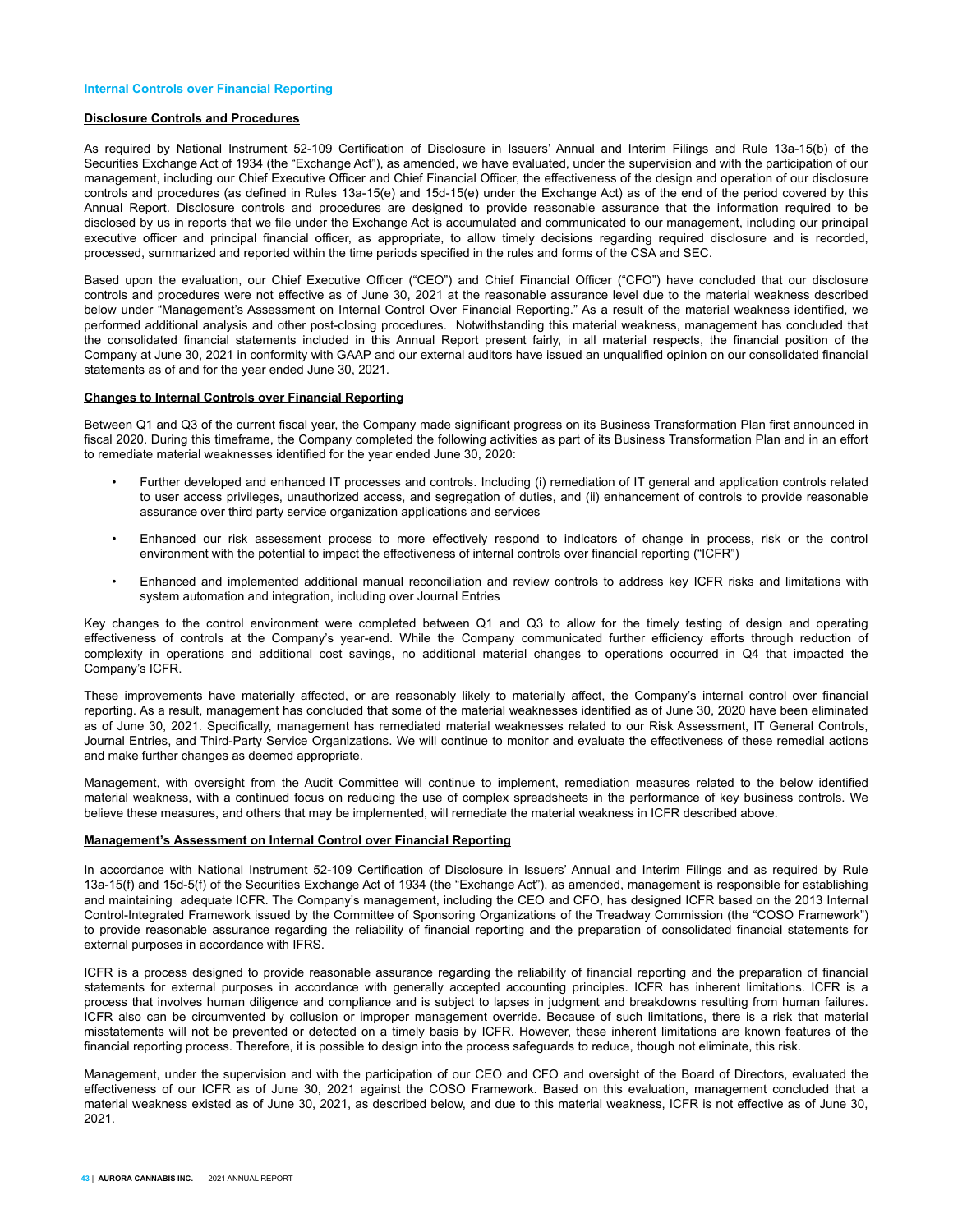#### <span id="page-43-0"></span>**Complex Spreadsheet Controls**

The Company did not implement and maintain effective controls surrounding certain complex spreadsheets. Spreadsheets are inherently prone to error due to their manual nature which increases the risk of human error. The Company's controls related to complex spreadsheets did not address all identified risks associated with manual data entry, review of inputs into management assumptions and estimates, completeness of data entry, and the accuracy of mathematical formulas, impacting complex spreadsheets used in property, plant and equipment, fair value of biological assets, valuation of inventory provision, and production and revenue forecasting.

Management concluded this deficiency constitutes a material weakness in the Company's ICFR. As a result of the material weakness, management concluded that our ICFR was not effective as of June 30, 2021. No material errors were identified in the consolidated financial statements as a result of the material weakness. This material weakness creates a reasonable possibility that material misstatements in interim or annual financial statements would not be prevented or detected on a timely basis.

KPMG LLP, an independent registered public accounting firm, has audited the Company's consolidated financial statements and has issued an adverse report on the effectiveness of Internal Control over Financial Reporting.

## **Cautionary Statement Regarding Forward-Looking Statements**

This MD&A contains certain statements which may constitute "forward-looking information" and "forward-looking statements" within the meaning of Canadian securities law requirements (collectively, "forward-looking statements"). These forward-looking statements are made as of the date of this MD&A and the Company does not intend, and does not assume any obligation, to update these forward-looking statements, except as required under applicable securities legislation. Forward-looking statements relate to future events or future performance and reflect Company management's expectations or beliefs regarding future events. In certain cases, forward-looking statements can be identified by the use of words such as "plans", "expects" or "does not expect", "is expected", "budget", "scheduled", "estimates", "forecasts", "intends", "anticipates" or "does not anticipate", or "believes", or variations of such words and phrases or statements that certain actions, events or results "may", "could", "would", "might" or "will be taken", "occur" or "be achieved" or the negative of these terms or comparable terminology. By their very nature forward-looking statements involve known and unknown risks, uncertainties and other factors which may cause the actual results, performance or achievements of the Company to be materially different from any future results, performance or achievements expressed or implied by the forward-looking statements. The Company provides no assurance that forward-looking statements will prove to be accurate, as actual results and future events could differ materially from those anticipated in such statements. Accordingly, readers should not place undue reliance on forward-looking statements. Forward-looking statements in this MD&A include, but are not limited to, statements with respect to: :

- pro forma measures including revenue, cash flow, adjusted gross margin before fair value adjustments, expected SG&A run-rates, and grams produced;
- expectations regarding production capacity, costs and yields;
- statements made under the heading "Our Strategy";
- statements made with respect to the anticipated disposition of legal claims disclosed under the heading "Contingencies";
- the Company's ability to execute on its business transformation plan and path to Adjusted EBITDA profitability;
- planned cost efficiencies, including the execution of the Company's costs savings plan, including, but not limited to, asset consolidation, supply chain efficiency and other reductions in SG&A expenses;
- expectations related to the development and legalization of adult recreational markets;
- growth opportunities, including the expansion into additional international adult recreational markets;
- the recovery of the Company's domestic adult recreational segment;
- the continued supply of product into Israel and associated revenue;
- product portfolio and innovation, and associated revenue growth;
- future strategic plans including, but not limited to, M&A in the United States;
- competitive advantages and strengths of medical and regulatory expertise;
- licensing of genetic innovations to other Licensed Producers and associated revenue growth;
- expectations regarding biosynthetic production and associated intellectual property; and
- the impact of the COVID-19 pandemic on the Company's business, operations, capital resources and/or financial results.

Forward looking information or statements contained in this document have been developed based on assumptions management considers to be reasonable. Material factors or assumptions involved in developing forward-looking statements include, without limitation, publicly available information from governmental sources as well as from market research and industry analysis and on assumptions based on data and knowledge of this industry which the Company believes to be reasonable.

Such forward-looking statements are estimates reflecting the Company's best judgment based upon current information and involve a number of risks and uncertainties, and there can be no assurance that other factors will not affect the accuracy of such forward-looking statements. These risks include, but are not limited to, the ability to retain key personnel, the ability to continue investing in infrastructure to support growth, the ability to obtain financing on acceptable terms, the continued quality of our products, customer experience and retention, the development of third party government and non-government consumer sales channels, management's estimates of consumer demand in Canada and in jurisdictions where the Company exports, expectations of future results and expenses, the availability of additional capital to complete construction projects and facilities improvements, the risk of successful integration of acquired business and operations, management's estimation that SG&A will grow only in proportion of revenue growth, the ability to expand and maintain distribution capabilities, the impact of competition, the general impact of financial market conditions, the yield from cannabis growing operations, product demand, changes in prices of required commodities, competition, and the possibility for changes in laws, rules, and regulations in the industry, epidemics, pandemics or other public health crises, including the current outbreak of COVID-19,and other risks as set out under "Risk Factors" contained herein. Readers are urged to consider the risks, uncertainties and assumptions carefully in evaluating the forward-looking statements.

Although the Company believes that the expectations conveyed by the forward-looking statements are reasonable based on the information available to the Company on the date hereof, no assurance can be given as to future results, approvals or achievements. Forward-looking statements contained in this MD&A and in the documents incorporated by reference herein are expressly qualified by this cautionary statement.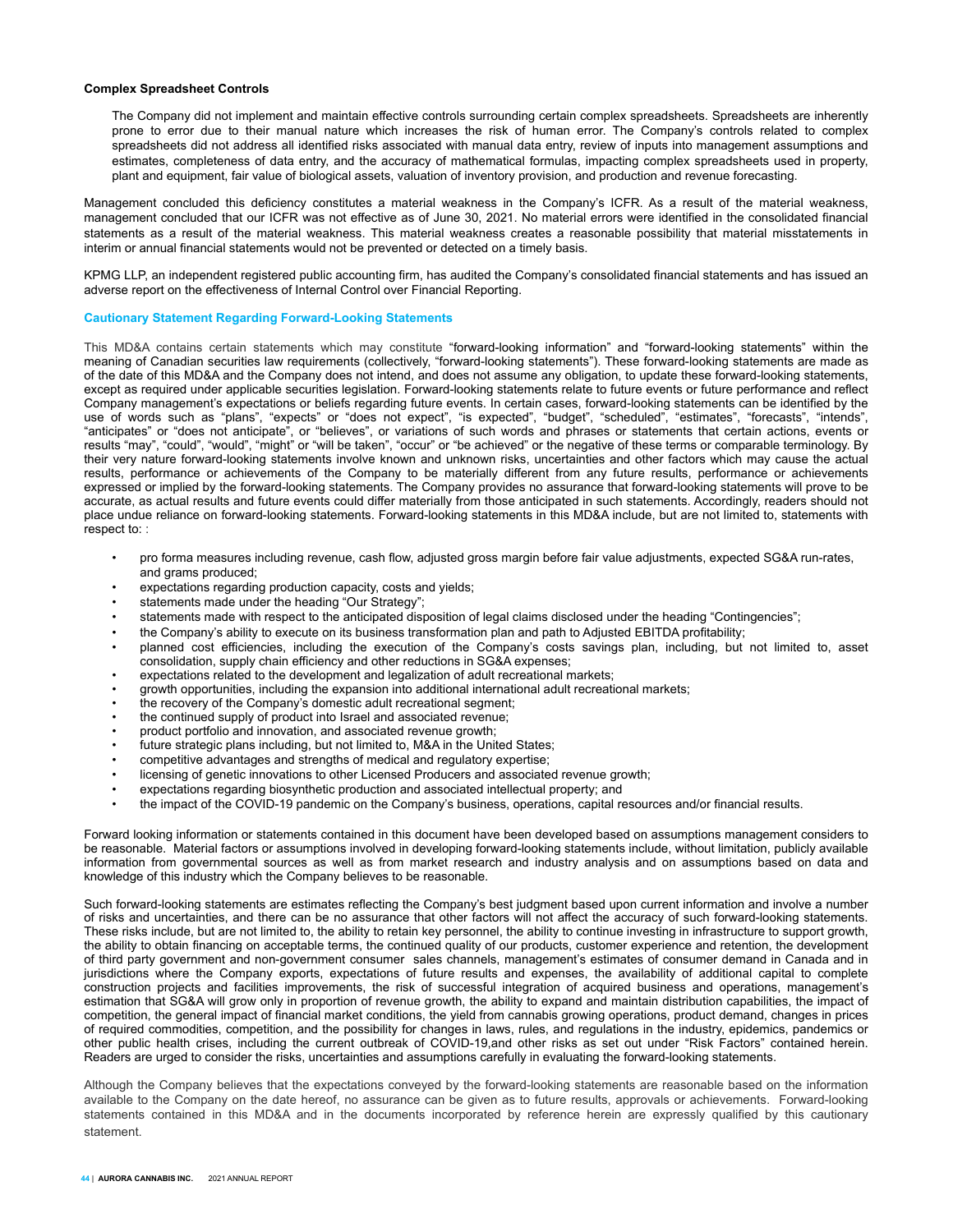## <span id="page-44-0"></span>**Cautionary Statement Regarding Certain Non-GAAP Performance Measures**

This MD&A contains certain financial performance measures that are not recognized or defined under IFRS (termed "Non-GAAP Measures"). As a result, this data may not be comparable to data presented by other licensed producers of cannabis and cannabis companies. For an explanation of these measures to related comparable financial information presented in the consolidated financial statements prepared in accordance with IFRS, refer to the discussion below. The Company believes that these Non-GAAP Measures are useful indicators of operating performance and are specifically used by management to assess the financial and operational performance of the Company. These Non-GAAP Measures include, but are not limited, to the following:

- Cannabis net revenue represents revenue from the sale of cannabis products, excluding excise taxes. Cannabis net revenue is further broken down as follows:
	- Medical cannabis net revenue represents Canadian and international cannabis net revenue for medical cannabis sales only.
	- Consumer cannabis net revenue represents cannabis net revenue for consumer cannabis sales only.
	- Wholesale bulk cannabis net revenue represents cannabis net revenue for wholesale bulk cannabis only.
	- Ancillary net revenue represents non-cannabis net revenue for ancillary support functions only.

Management believes the cannabis net revenue measures provide more specific information about the net revenue purely generated from our core cannabis business and by market type.

- Average net selling price per gram and gram equivalent is calculated by taking cannabis net revenue and removing the impact of cost of sales net against revenue in agency relationships, which is then divided by total grams and grams equivalent of cannabis sold in the period. Average net selling price per gram and gram equivalent is further broken down as follows:
	- Average net selling price per gram of dried cannabis represents the average net selling price per gram for dried cannabis sales only, excluding wholesale bulk cannabis sold in the period.
	- Average net selling price per gram of international dried cannabis represents the average net selling price per gram for international dried cannabis sales only, excluding wholesale bulk cannabis sold in the period.
	- Average net selling price per gram and gram equivalent of Canadian medical cannabis represents the average net selling price per gram and gram equivalent for dried cannabis and cannabis derivatives sold in the Canadian medical market.
	- Average net selling price per gram and gram equivalent of medical cannabis represents the average net selling price per gram and gram equivalent for dried cannabis and cannabis derivatives sold in the medical market.
	- Average net selling price per gram and gram equivalent of consumer cannabis represents the average net selling price per gram and gram equivalent for dried cannabis and cannabis derivatives sold in the consumer market.

Management believes the average net selling price per gram or gram equivalent measures provide more specific information about the pricing trends over time by product and market type. Under an agency relationship, revenue is recognized net of cost of sales in accordance with IFRS. Management believes the removal of agency cost of sales in determining the average net selling price per gram and gram equivalent is more reflective of our average net selling price generated in the marketplace.

- Gross profit before FV adjustments on cannabis net revenue is calculated by subtracting (i) cost of sales, before the effects of changes in FV of biological assets and inventory, and (ii) cost of sales from non-cannabis ancillary support functions, from total cannabis net revenue. Gross margin before FV adjustments on cannabis net revenue is calculated by dividing gross profit before FV adjustments on cannabis net revenue divided by cannabis net revenue. Management believes that these measures provide useful information to assess the profitability of our cannabis operations as it excludes the effects of non-cash FV adjustments on inventory and biological assets, which are required by IFRS.
- Adjusted gross profit before FV adjustments on cannabis net revenue represents cash gross profit and gross margin on cannabis net revenue and is calculated by subtracting from total cannabis net revenue (i) cost of sales, before the effects of changes in FV of biological assets and inventory; (ii) cost of sales from non-cannabis ancillary support functions; and removing (iii) depreciation in cost of sales; (iv) cannabis inventory impairment; and (v) out-of-period adjustments. Adjusted gross margin before FV adjustments on cannabis net revenue is calculated by dividing adjusted gross profit before FV adjustments on cannabis net revenue divided by cannabis net revenue. Adjusted gross profit and gross margin before FV adjustments on cannabis net revenue is further broken down as follows:
	- Adjusted gross profit and gross margin before FV adjustments on medical cannabis net revenue represents gross profit and gross margin before FV adjustments on sales generated in the medical market only.
	- Adjusted gross profit and gross margin before FV adjustments on consumer cannabis net revenue represents gross profit and gross margin before FV adjustments on sales generated in the consumer market only.
	- Adjusted gross profit and gross margin before FV adjustments on wholesale bulk cannabis net revenue represents gross profit and gross margin before FV adjustments on sales generated from wholesale bulk cannabis only.
	- Adjusted gross profit and gross margin before FV adjustments on ancillary net revenue represents gross profit and gross margin before FV adjustments on sales generated from ancillary support functions only.

Management believes that these measures provide useful information to assess the profitability of our cannabis operations as it represents the cash gross profit and margin generated from cannabis operations and excludes (i) out-of-period adjustments to provide information that reflects current period results; and (ii) excludes the effects of non-cash FV adjustments on inventory and biological assets, which are required by IFRS.

• Adjusted EBITDA is calculated as net income (loss) excluding interest income (expense), accretion, income taxes, depreciation, amortization, changes in fair value of inventory sold, changes in fair value of biological assets, share-based compensation, acquisition costs, foreign exchange, share of income (losses) from investment in associates, government grant income, fair value gains and losses on financial instruments, gains and losses on deemed disposal, losses on disposal of assets, restructuring charges, onerous contract provisions, out-of-period adjustments, and non-cash impairments of deposits, property, plant and